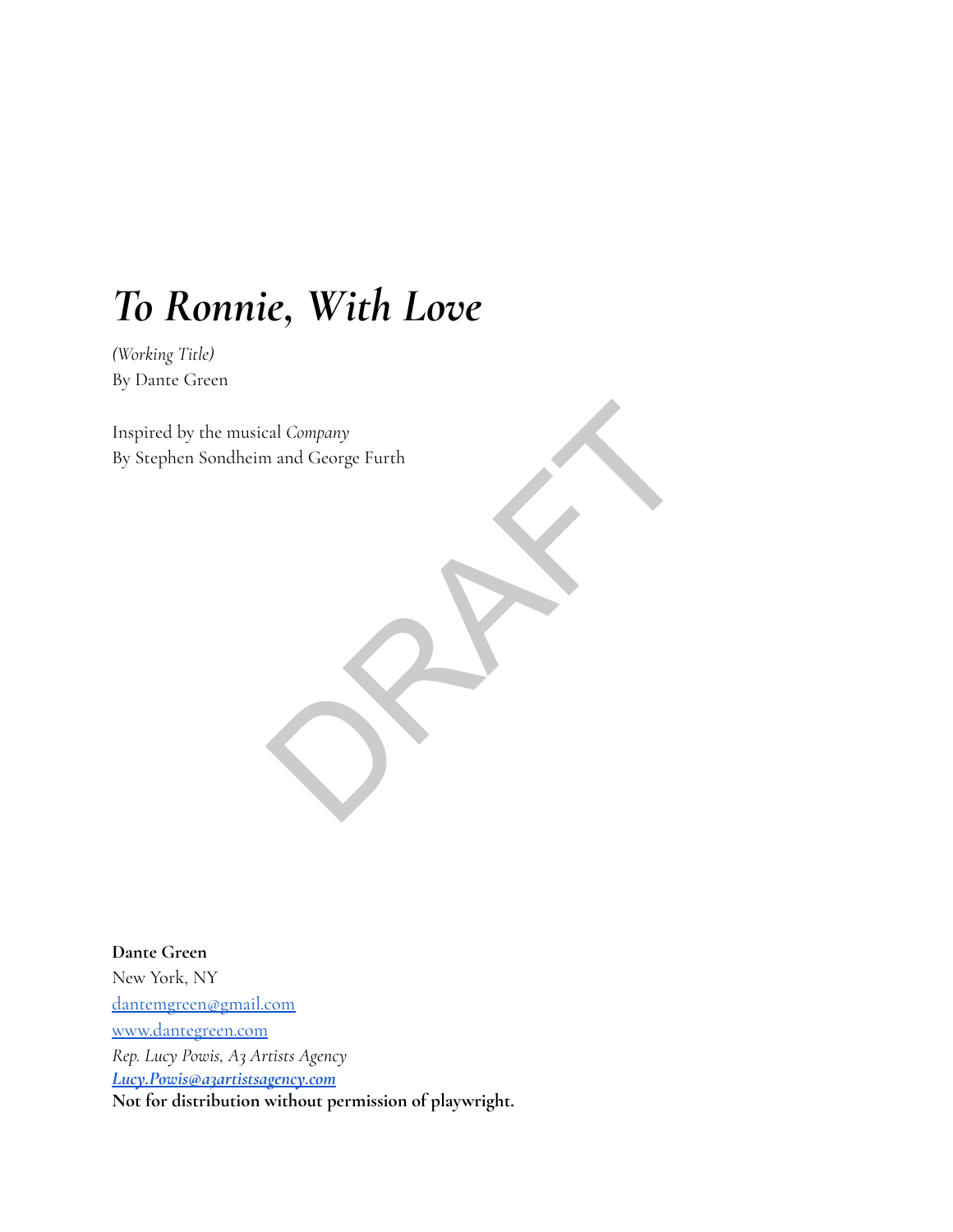NOTICE: This script is intended to be used solely for perusal in association with the show First Drafts. This script is property of the writer and is privileged, proprietary and exempt from any disclosure under applicable law. Any recipient of this script other than for its intended use is hereby notified not to distribute or copy this script. If this script has been delivered to you for reasons beyond its intended purpose, please delete and destroy all copies at once, and notify the authors.

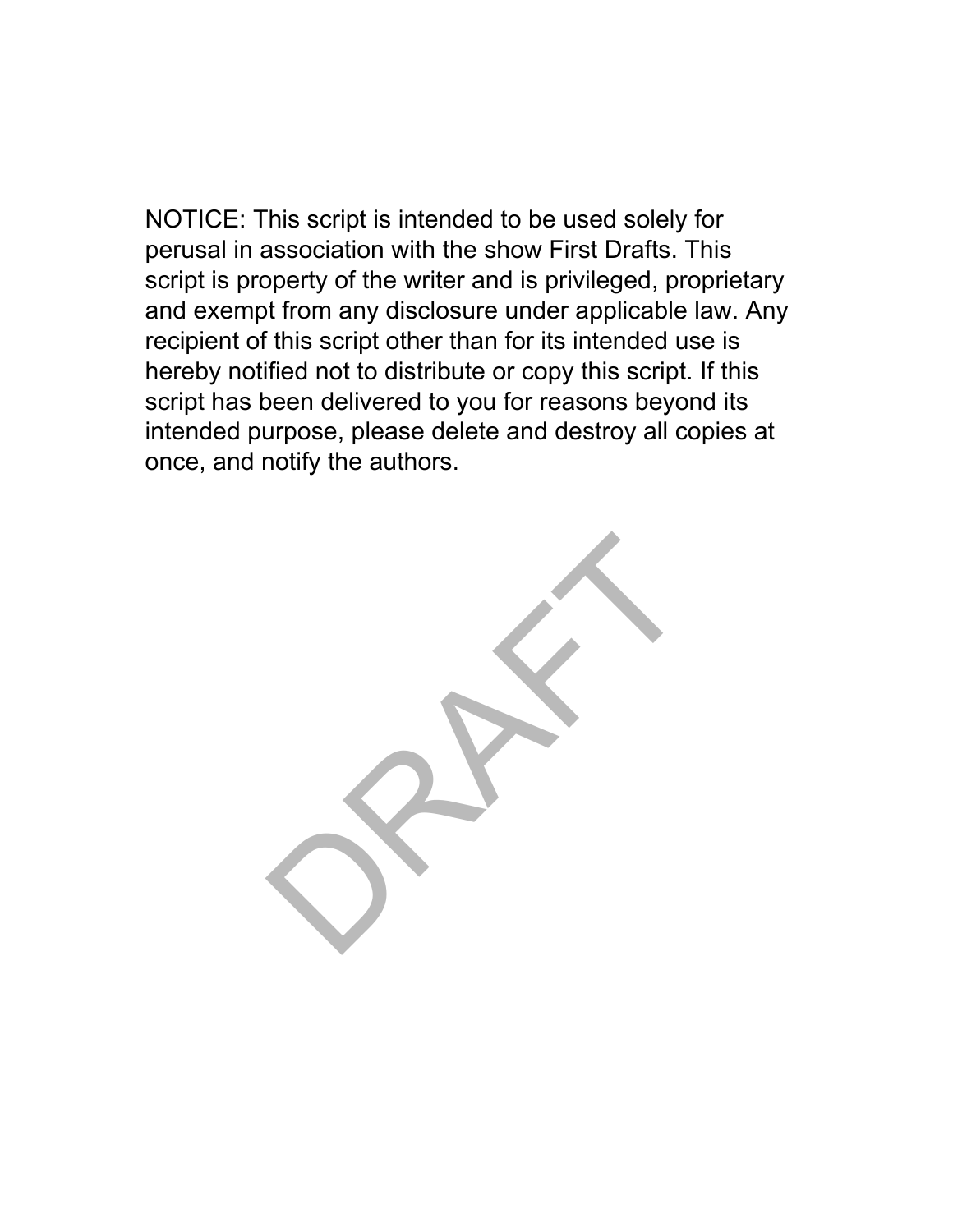# **History**

**Sometime in the early 2010's,** when I was in high school, I discovered the 2006 Broadway Revival of *Company* starring Raul Esparza was on Netflix. I was obsessed, and I had no idea why, and nobody else knew why I was either. I mean come on, a 35 year old handsome devil of a white man surrounded by loved ones who quite possibly didn't even know what true love was, and the equivocal journey to experience it for himself (and themselves). For some reason --*for a lot of reasons--* I related to that.. As I went through college, the professionally filmed production was eventually taken off of Netflix, but that didn't stop me from spreading the gospel to my friends about the best musical ever, and I would pretty religiously continue to go back to the YouTube bootleg every time there was a nonbeliever. I feel like a lot of people would always say to me "why do you like this musical so much? It's literally all white." It's true that majority whiteness is my least favorite part about most theater productions, but there was something for me about this one that always felt like it had a fuller world view. It always felt like "if I get my hands on this musical" --or if the writers really wanted this--, it could be the most diverse, intersectional musical out there in this industry, but there we were in 2020 and we're still somehow doing majority white revivals.

Nevertheless, as my own writing voice began to form in and after school, I found myself constantly coming back to *Company* as a staple of inspiration for me. It reminded me so much of what I wanted to do with my own writing because it felt like it was about real people, bittersweet life experiences, adults just pretending to be adults, and I believe that sort of radical normalcy is something that doesn't need to be specticalized *because* it is so easily felt. Little did I know that one day, I would be commissioned to write a musical that 'reimagines the musical canon,' and even littler did I know that this reimagining would come out of me so organically. I think it's still *Company,* but it's the version that I hope closer depicts that full world view, queerness and all, and it's the version where Bobby maybe, just maybe knows how to express his feelings just a *little bit* better. between the best musical every and I would pretty religiously condition that best musical ever, and I would pretty religiously condition time there was a nonbeliever. I feel like a lot of people would l so much? It's liter

*To Ronnie, With Love (working title)* was first commissioned and originally developed by Sheridan College in Oakville, Ontario, CA. The original production involved Dante Green, Jordan Laffrenier, Vanessa Sears, Ray Hogg, Sean Mayes, Nick Boegel, Madison Hill, Ashley Kippax, Ria Kapur, Sarah Lacey, Spencer Laing, Dominique LeBlanc, Julia Leclerc, Kristena McCormack, Naomi McGuirk, Keira Shepherd, Abby Woodhouse, Ryan Abd'u'llah Hooper, Neha Ross, and Celeste Catena.

Special thanks to Lucy Powis, George Strus, a3, Jordan Laffrenier, and Michael Rubinoff.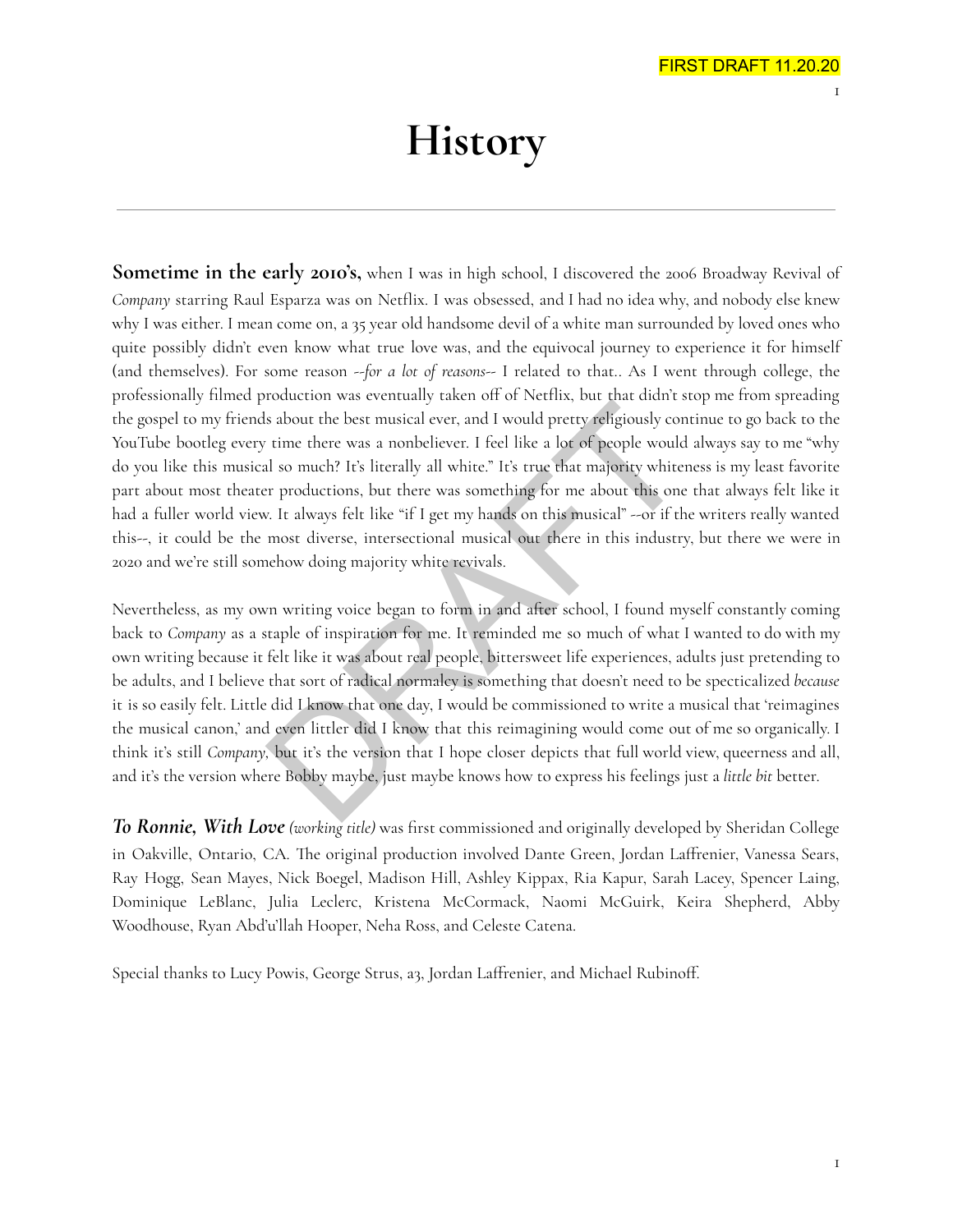# **Characters**

**Ronnie.** 21-24. She/Her. Single. A curious, open minded person, but much more of a thinker, or an observer, than a doer. Recent Graduate and soon to be New York transplant.

**Brette.** 21-24. He/Him. Dating Susan. A gentle, caring man, who sometimes may not be always there. Follows in the footsteps of Susan, and likes it that way.

**Amy.** 21-24. She/Her. Dating Ashley. A bright-eyed, often considered "safe-edged" woman. Probably valedictorian. While she may not be adventurous herself, the friends are part of the adventure for her.

**Harry.** 21-24. He/Him. Dating Sarah. A confidently whimsical man, who is both equal parts judgmental and fanciful. Might not always practice what he preaches.

**Dylan.** 24-26. She/Her. Single. A playfully judgemental woman who could hold a secret if she wanted, but it's so much more fun to spill the beans.

**Madison.** 21-24. She/Her. Dating Penny. A melancholic person who had always believed to be taking the right steps, but is just now learning what she wants.

**Ashley.** 21-24. She/Her. Dating Amy. A loyal, warm-hearted empath. The friend group "mom", if you will. Considered reserved, but is always engaged, listening, and ready to give advice if you ever asked.. Him. Dating **Madison.** 21-24. She/Her. **Johnny.**<br>
Ey man, who Dating Penny. A melancholic Single. A rel<br>
be always person who had always believed sometimes r<br>
footsteps of to be taking the right steps, but is A typical<br>
tw

**Susan.** 21-24. She/Her. Dating Brette.. A sweet soul who definitely remembers every one of her friend's birthdays, and most likely was the sole planner of Ronnie's going away party.

**Avery.** 21-24. She/Her. Single. A glassy-eyed, spaced out teddy bear of a person. Most likely the class clown. Definitely does stand up on the weekends.

**Penny.** 21-24. She/Her. Dating Madison. A sentimentalist. Enjoys unapologetically basking in the moment. Not fearless, but not cowardly either. Has made a lot of life decisions for others, and maybe not enough for herself.

> **Johnny.** 22-25. He/Him. Single. A relatively innocent, and sometimes naive player of sorts. A typical college story's stereotypical love interest.

**Sarah.** 21-24. She/Her. Dating Harry. A chaotic-good natured individual with an inherent need to distract herself from actual life (not that she isn't enjoying it). Loves Harry even though he can really get on her nerves.

**Louise.** 21-24. She/Her. Single. A fun-sized, high spirited friend who's literally always down for anything. Your partner on the roller coaster ride.

**Chloe.** 21-24. She/Her. Single. A health and wellness oriented individual, certified in yoga, and is probably like the youngest regional manager at Starbucks ever.

*\*Note, at times, characters excluding Ronnie also double as ensemble members.*

# **Setting**

*Almost Summer, 2019. Ronnie, Dylan, Sarah, and Harry's House just off campus.*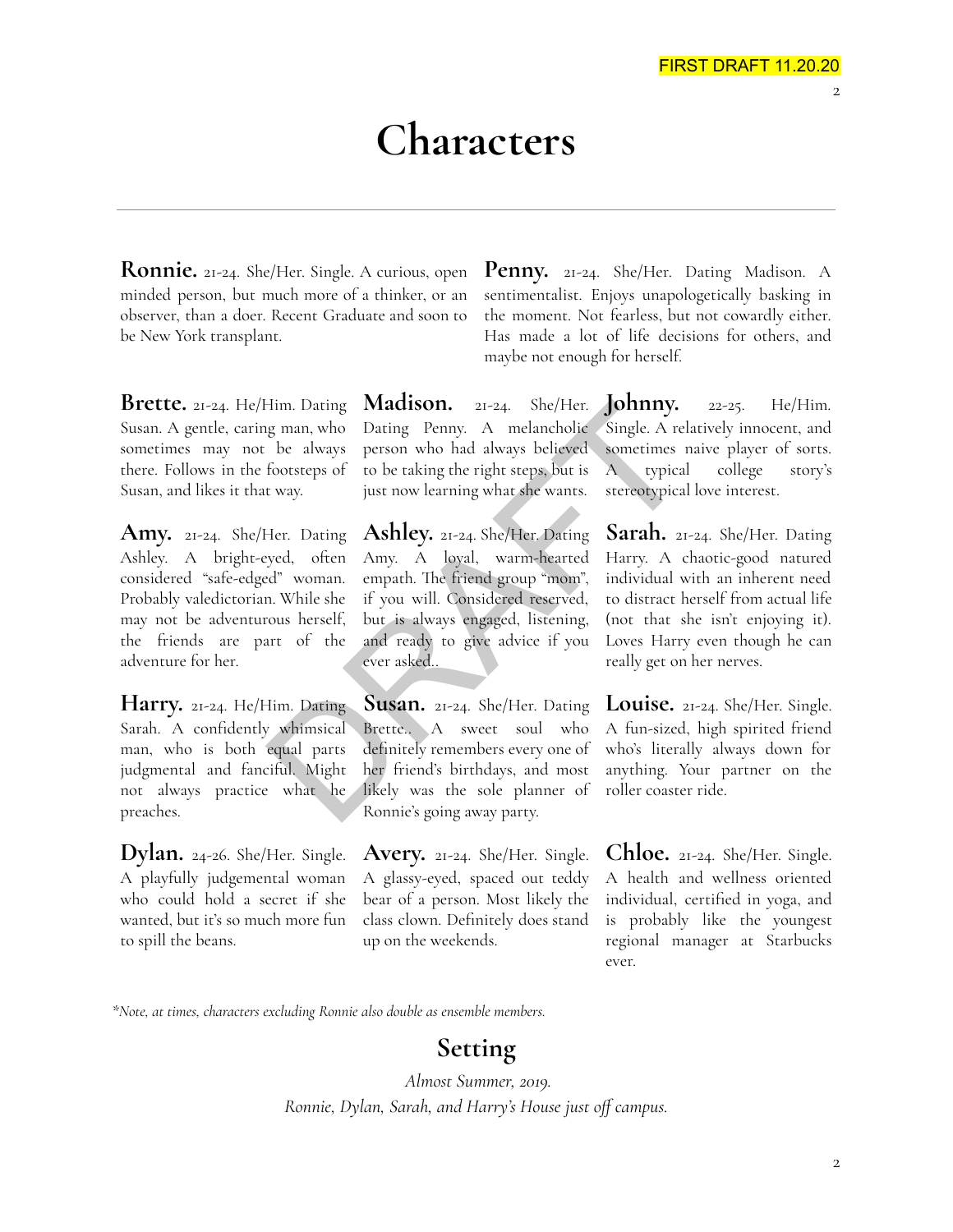# **Production Notes**

- This play takes place at several different times, all around commencement week. The jumping of time need not be specific, but the action on stage should flow seamlessly from scene to scene. It should feel as though we know these people and we've partied with these people before.

- // or -- means the next line should begin immediately.

- An exit does not necessarily mean the person must exit the stage.

- Any words [*in brackets*] should be considered settings, thoughts, explanations or some sort of subtext. They should not be said aloud in reading contexts. DRAFT

- Any *italicized* words not in brackets may be said aloud in reading contexts.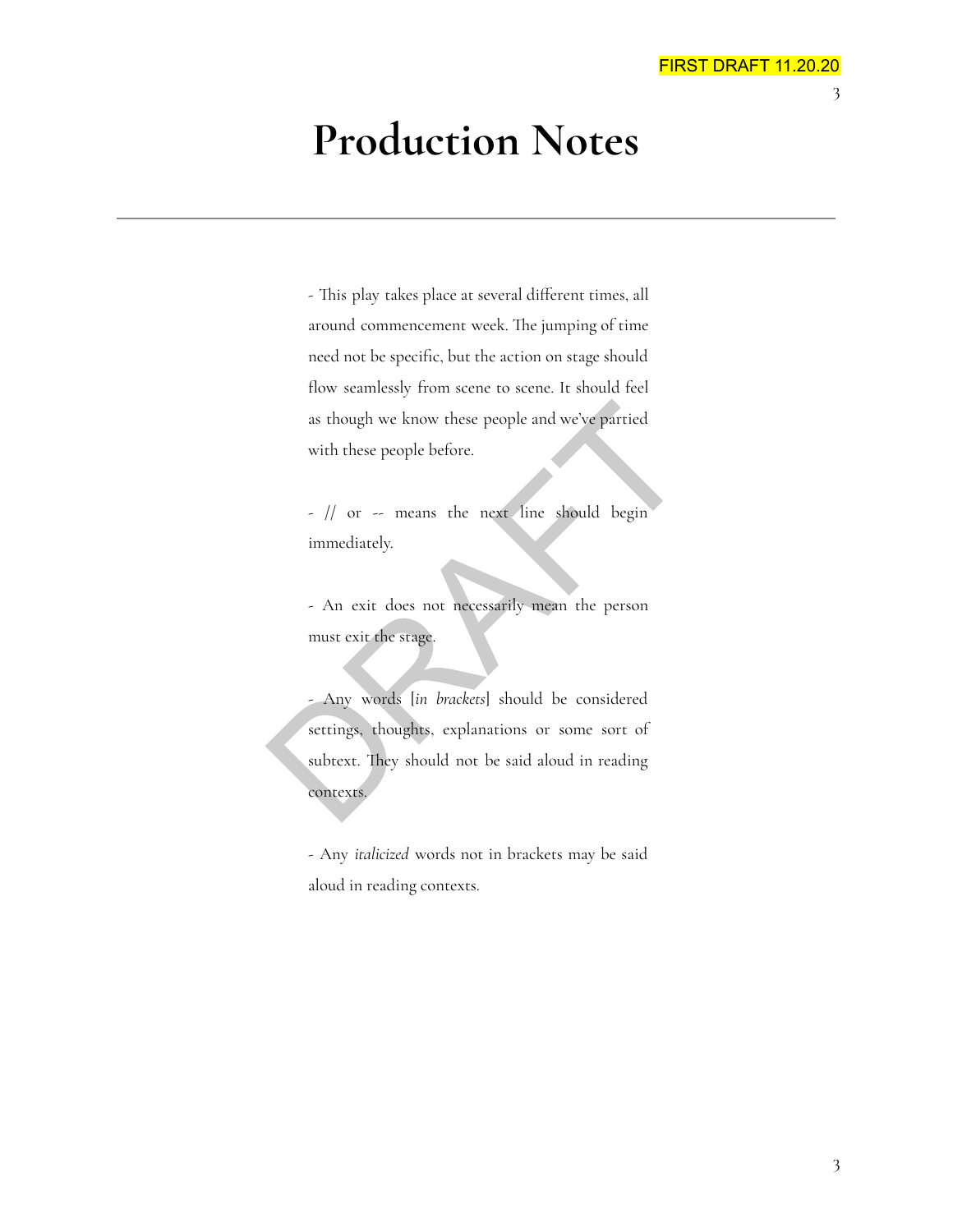*For everyone that's coming into their own.* For everyone that's coming into their own.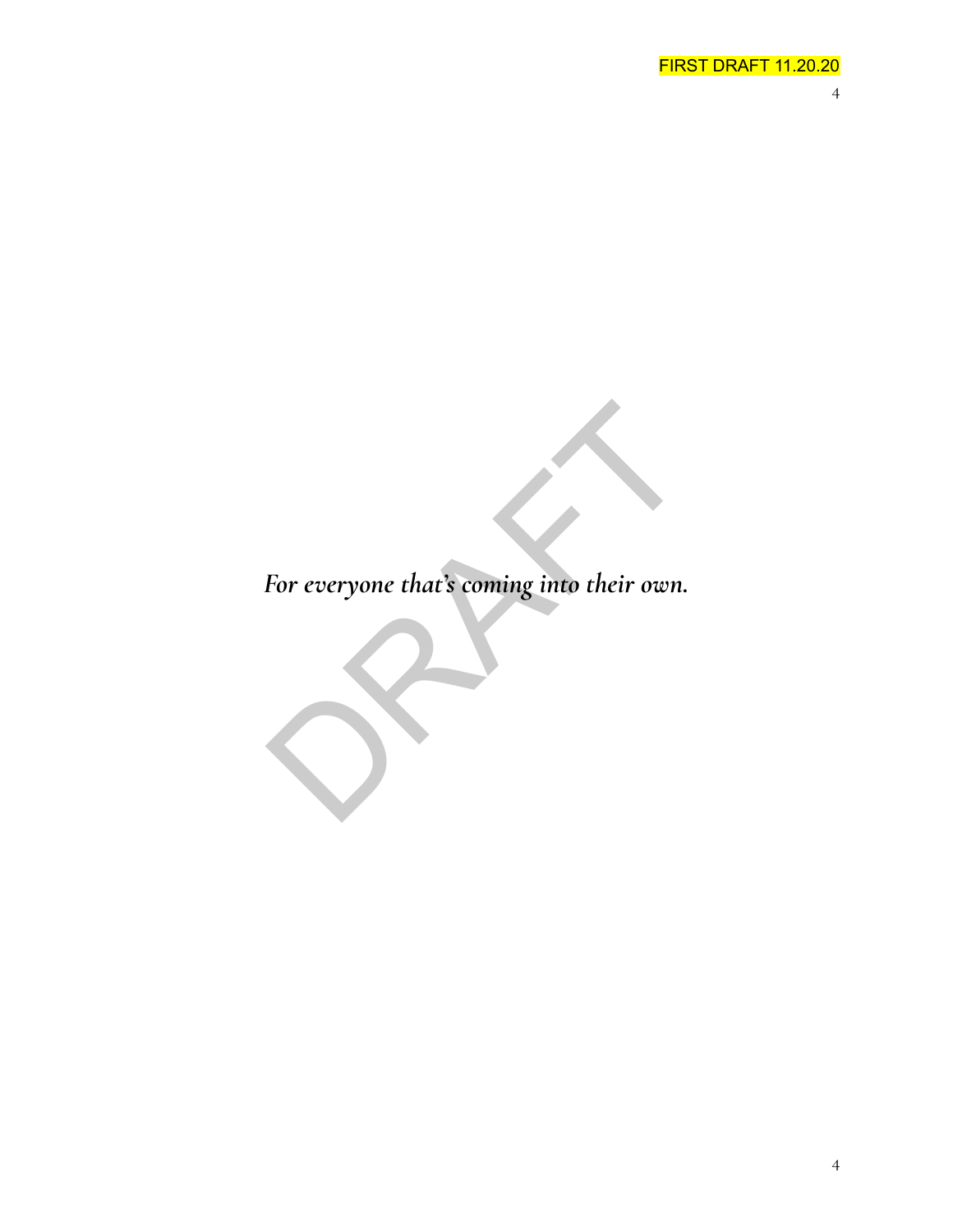5

# **COMMENCEMENT**

*An opening montage or collage of text messages, voice messages, congratulatory memes,*

*viral graduation tik toks,*

*sound notifications,*

*and other videos.*

*Some images may seem familiar or even iconic to the general public. Others are clearly personal to this specific group of people.*

*All are warm, and evoke a very specific feeling of nostalgia and retrospective.*

*The sounds and images intensify, cresting over gently, and voluminously, And before we know it, the kaleidoscope of noise zips closed like a vacuum.* solutions,<br>
Some images may seem familiar or even iconic to the general p<br>
Others are clearly personal to this specific group of pec<br>
All are warm,<br>
and evoke a very specific feeling of nostalgia and retrospective.<br>
The so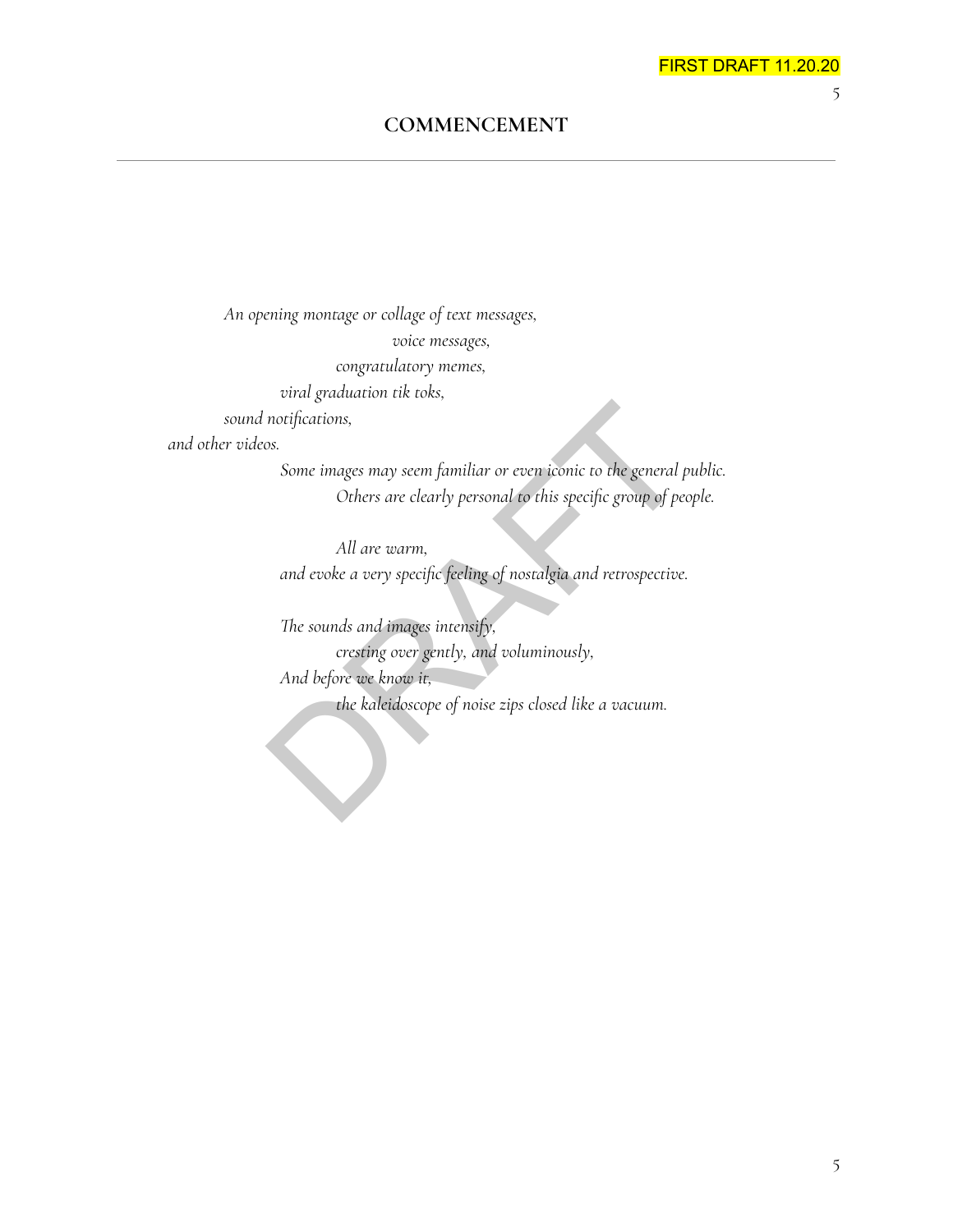#### **WHEN WILL WE SEE YOU AGAIN?**

*[An empty space, Ronnie, alone.]*

#### **AVERY**

#### *[as a cellphone]*

If you would like to create a new greeting for your voicemail box, please press 'one' now.

*Beep.*

# **AVERY**

#### *[as a cellphone]*

At the tone,

please record your message.

*Beep.*

#### **RONNIE.**

Hi, this is Ronnie.

Yes, I know, I'm a graduate.

Got the degree.

Did the thing.

And yes, I'm moving to New York.

Yes, you can ask me whatever it is you like.

And yes,

you may leave a message about how excited you are for me, AVERY<br> *las a cellphonel*<br>
At the tone,<br>
please record your message.<br> *Beep.*<br>
Did the thing.<br>
Got the degree.<br>
Did the thing.<br>
And yes, I'm moving to New York.<br>
Yes, you can ask me whatever it is you like.<br>
And yes,<br>
you

but forgive me in advance if it takes a minute to get back to you.

And whatever you're wondering, the answer is probably yes.

*Ronnie takes a deep breath in, Savoring the moment.*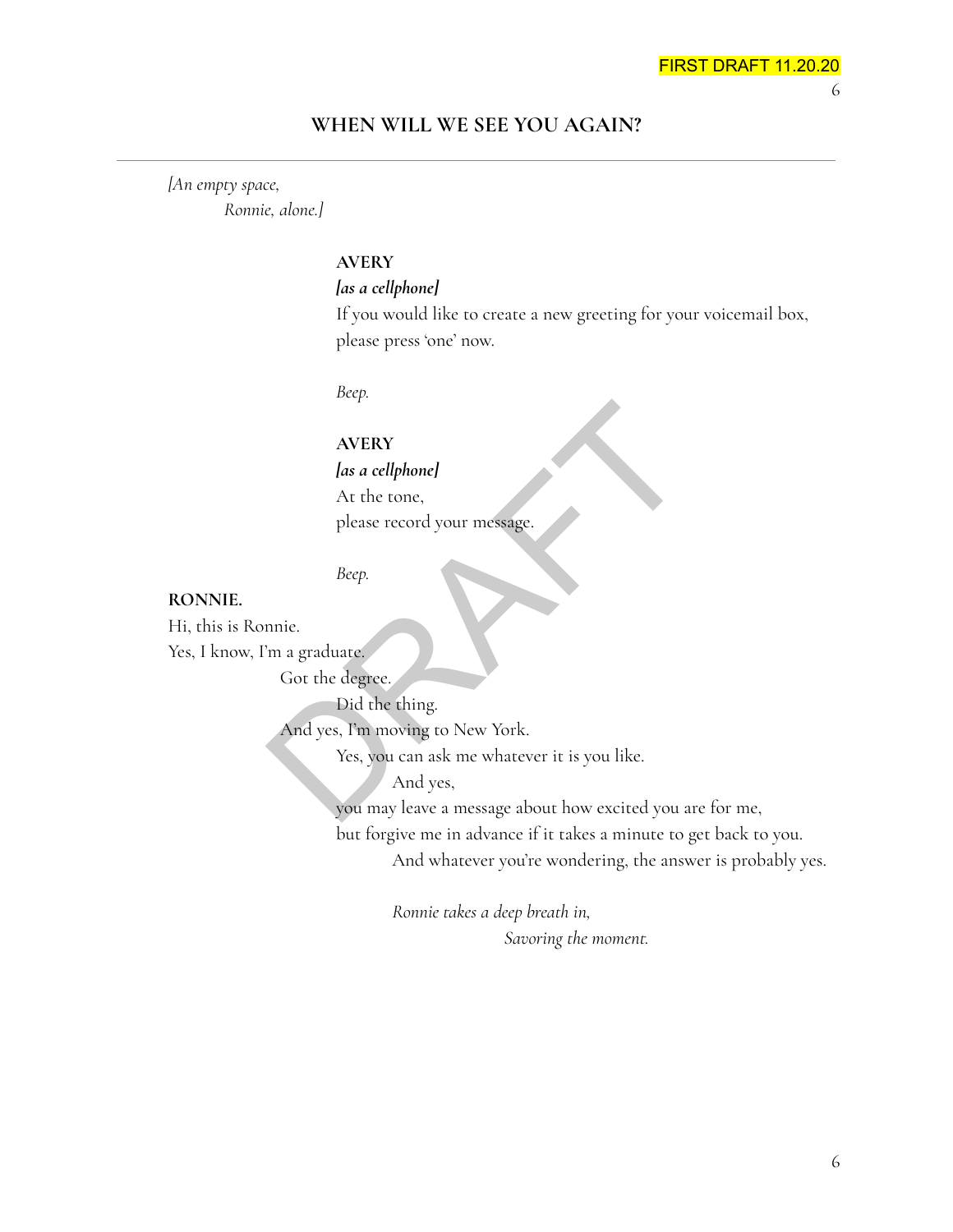# **WHEN WILL WE SEE YOU AGAIN?**

#### **ALL except RONNIE**

YO.

WHAT'S GOOD?

WHEN WE HANGIN' ONE LAST TIME?

WHEN YOU NEED TO CATCH YOUR FLIGHT?

TELL ME THAT YOU'LL BE ALRIGHT,

I KNOW YOU WILL BE, BUT WE WANTED TO HEAR IT FROM YOU. WE KNOW YOU WILL BE TOO.

#### HEY.

HOW YOU FEEL? WHEN WE GONNA SAY GOODBYE? EVEN THOUGH IT AIN'T GOODBYE, THINK IT'S GONNA BE A WHILE, YOU'VE GOT PLACES TO BE. YOU DON'T NEED TO HEAR IT FROM ME, WE'VE GOT PLACES TO GO, N TOU FEEL?<br>
N WE GONNA SAY GOODBYE?<br>
N THOUGH IT AIN'T GOODBYE?<br>
IK IT'S GONNA BE A WHILE,<br>
NE GOT PLACES TO BE.<br>
DON'T NEED TO HEAR IT FROM ME,<br>
E GOT PLACES TO GO,<br>
SO...<br>
WHEN WILL WE SEE YOU AGAIN?<br>
WHEN WILL WE SEE Y

SO…

WHEN WILL WE SEE YOU AGAIN? WHEN WILL WE SEE YOU AGAIN? WHEN WILL WE SEE YOU AGAIN?

HOW ABOUT TONIGHT?

*[The empty space is soon filled with light. There is excitement in the air.]*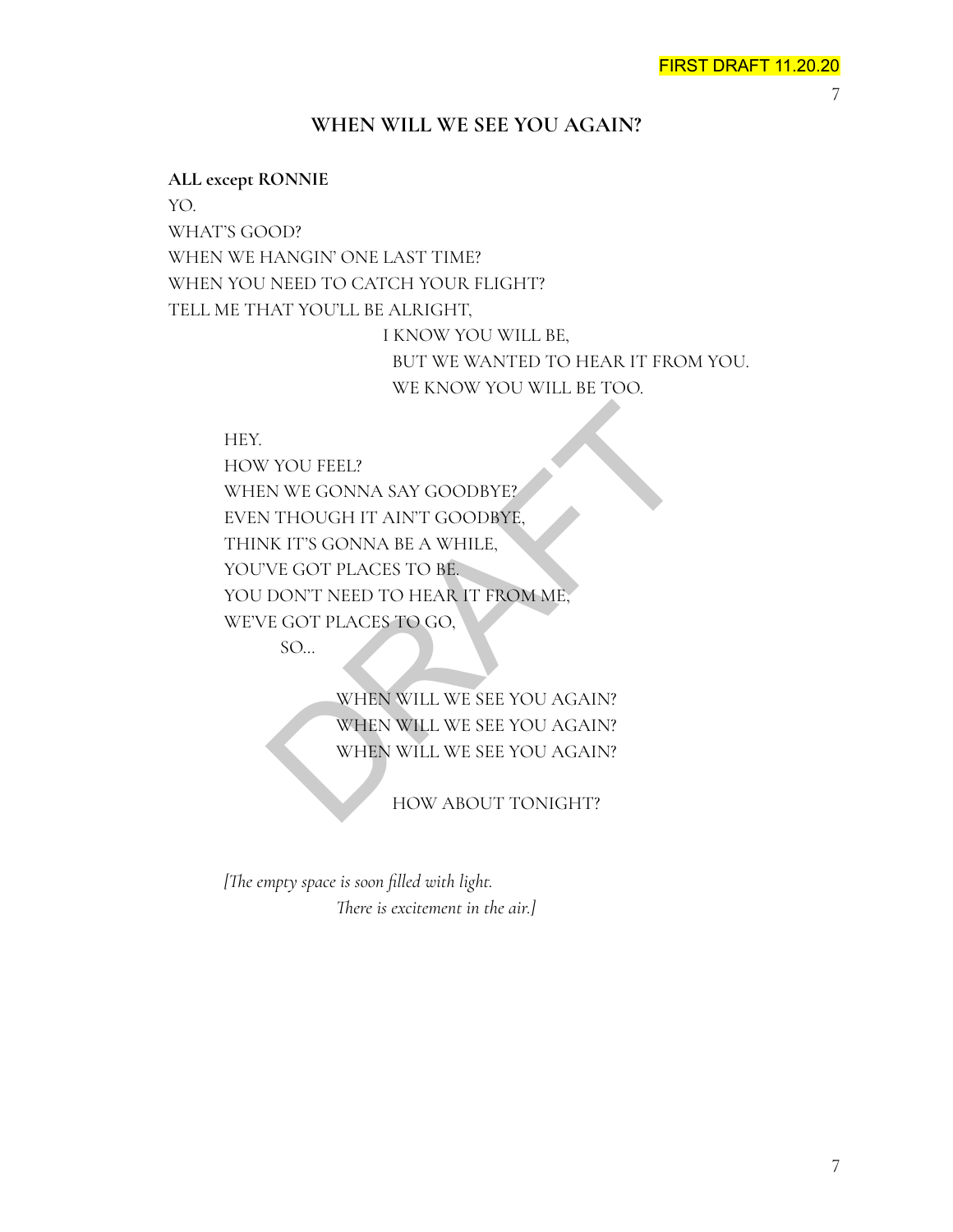#### FIRST DRAFT 11.20.20 8

# **SURPRISE GOING AWAY PARTY**

*[A surprise going away party.] [Ronnie is alone.]*

#### **RONNIE.**

I can't believe it. I can't believe you guys really did this! Do you know you had me scared to death? I was just about to run out of this place so fast, you guys don't even know. I was, I mean -- I didn't know you would -- I don't know, care? I mean, an entire going away party? Wow. dn't know you would --<br>
x know, care?<br>
m, an entire going away party? Wow.<br>
e pause.<br>
e pause.<br>
mething and get it over with.<br>
come on.<br>
mething and get it over with.<br>
abarrassing.<br>
sly, I can't stand it.<br>
ALL except RONNI

*A large pause. It seems as though if there were people, They would all be frozen.*

> Okay, come on. Say something and get it over with. It's embarrassing. Seriously, I can't stand it.

#### **ALL except RONNIE**

*[in tonal unison]* Congratulations, Ronnie!!

# **RONNIE.** Thanks, you guys too.

# **ALL except RONNIE** *[cont.]* We'll miss you!

# **RONNIE.**

I'll miss you guys too.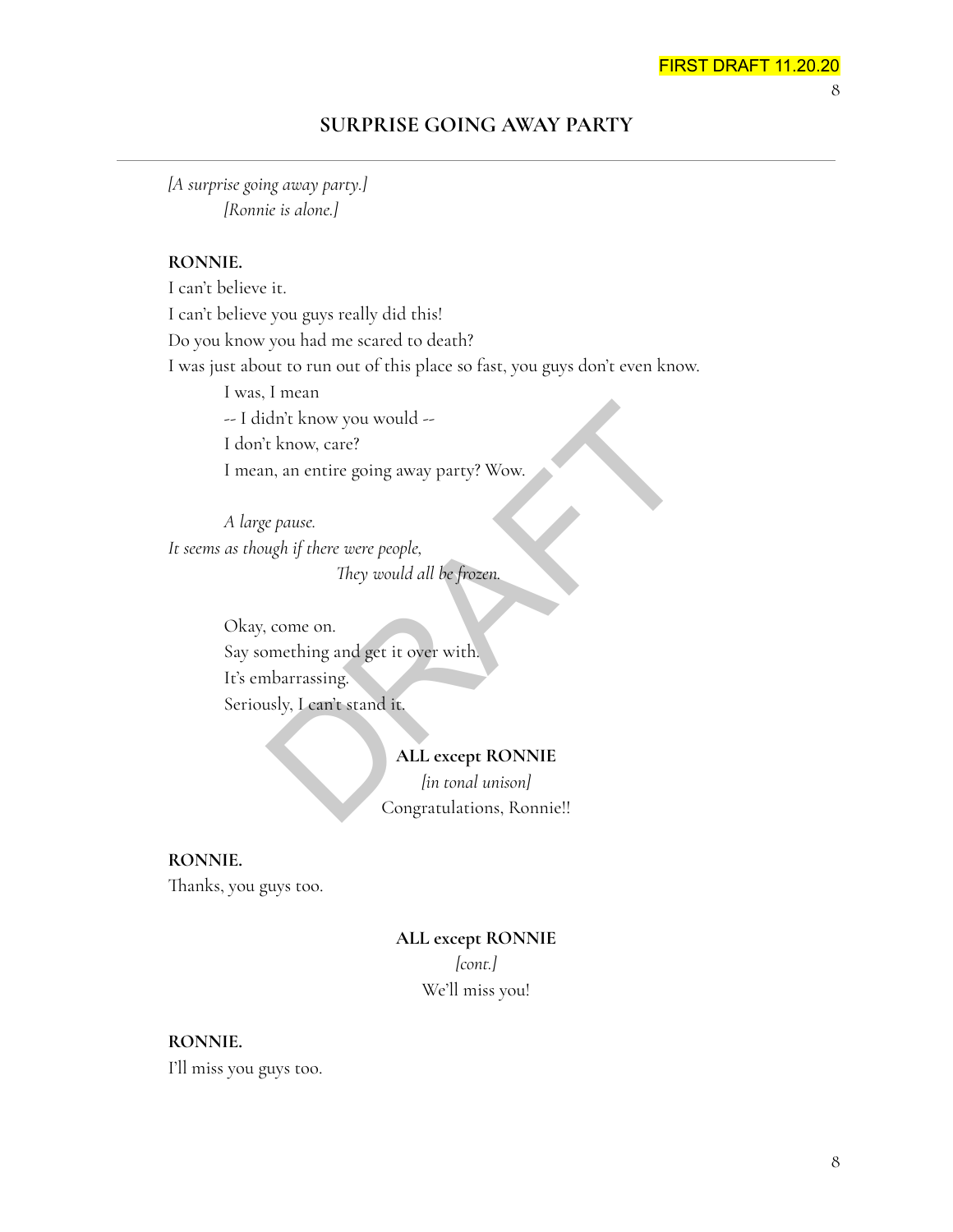# **ALL except RONNIE** *[cont.]* We'll miss you more!

#### **RONNIE.**

Oh wow very rehearsed. Very good. I'm touched.

#### **SUSAN**

*[breaking the unison] [The others come alive,* I love it when people are really surprised.

*one by one.]*

#### **BRETTE**

She loves it when people are really surprised.

# **SARAH**

*[to Ronnie, referring to a present]* If you don't like it you can take it back. one by one.]<br>
BRETTE<br>
She loves it when people are really surprised.<br>
SARAH<br> *Ito Ronnie,<br>
referring to a present]*<br>
If you don't like it you can take it<br>
ceven seen what you've got me yet.<br>
SARAH<br>
I mean, though, if you d

#### **RONNIE**

Well I haven't even seen what you've got me yet.

#### **SARAH**

I mean, though, if you don't like it--

#### **HARRY**

*[to Sarah]* Why don't we wait until she opens it?

*Sarah shoves a medium sized gift into Ronnie's arms.*

#### **RONNIE**

*[opening the present]* I'm sure I'll love it.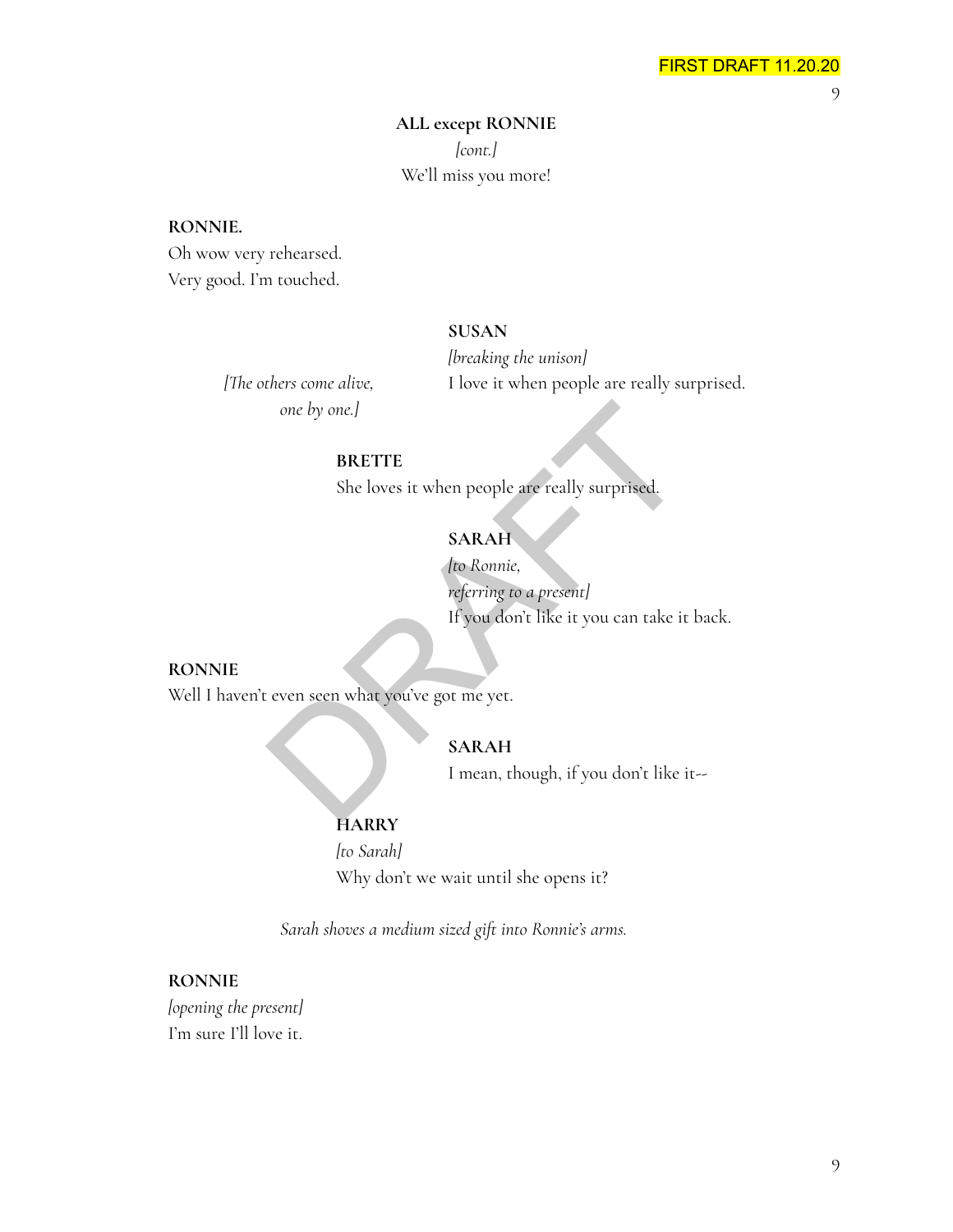*Ronnie opens the present. She isn't sure exactly what to make of it.*

*[Ronnie tries to say something before almost every line following until she finally is able to get a word in again.]*

#### **SARAH**

Why don't you just take it back?

#### **CHLOE**

For God's sake, she just said she likes it.

#### **SARAH**

Ignore me everyone, Ron, if you don't like it, take it back and buy whatever you want, I'm serious. For God's sake, she just said she likes it.<br>
SARAH<br>
Ignore me everyone,<br>
Ron, if you don't like it, take it based and buy whatever you was<br>
and buy whatever you was<br>
HARRY<br>
Ignore her Ronnic<br>
I was just trying to<br>
MADISON<br>

# **HARRY**

Ignore her Ronnie, I was just trying to be funny.

# **MADISON**

Hey Ron,

Might as well take ours back too.

# **PENNY**

*[to Madison]* You mean yours.

#### **AMY**

Here's from Ashley and me, Ron. If I were you, I would just take it back and get the money. It cost so much I fainted.

#### **ASHLEY**

It did not, Ron. It's a hoodie.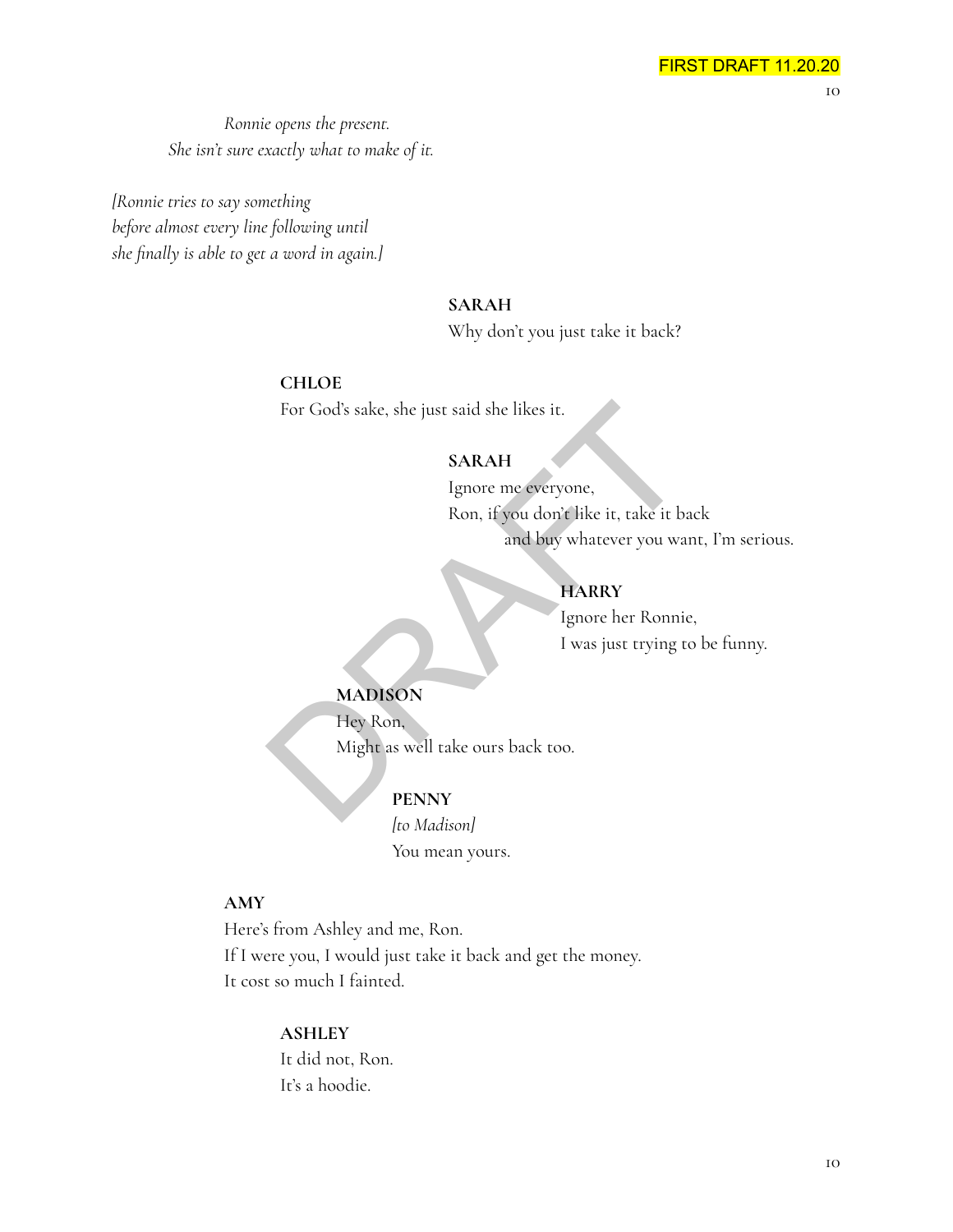**AMY**

Yeah, a *Stussy.*

**ASHLEY** You told her what it was!

# **AMY**

Well when I saw the price tag, I thought it was a phone.

# **DYLAN**

You know what they say, It's not the gift, it's the cost that counts.

# **AVERY**

Nobody says that.

# **BRETTE**

Here's from Susan and me, Ron. It's a card. Just a card. DYLAN<br>
You know what they say,<br>
It's not the gift, it's the cost that c<br>
AVERY<br>
Nobody says that.<br>
BRETTE<br>
Here's from Susan and me, Ron.<br>
It's a card<br>
Just a card

# **RONNIE**

*[to Brette]* Thanks guys. *[playfully]* I think your gift is maybe the most appropriate.

# **JOHNNY**

*[moving along, almost carelessly]* So New York, huh, Ronnie?

# **ASHLEY**

You do have a plan, right?

**RONNIE** Well--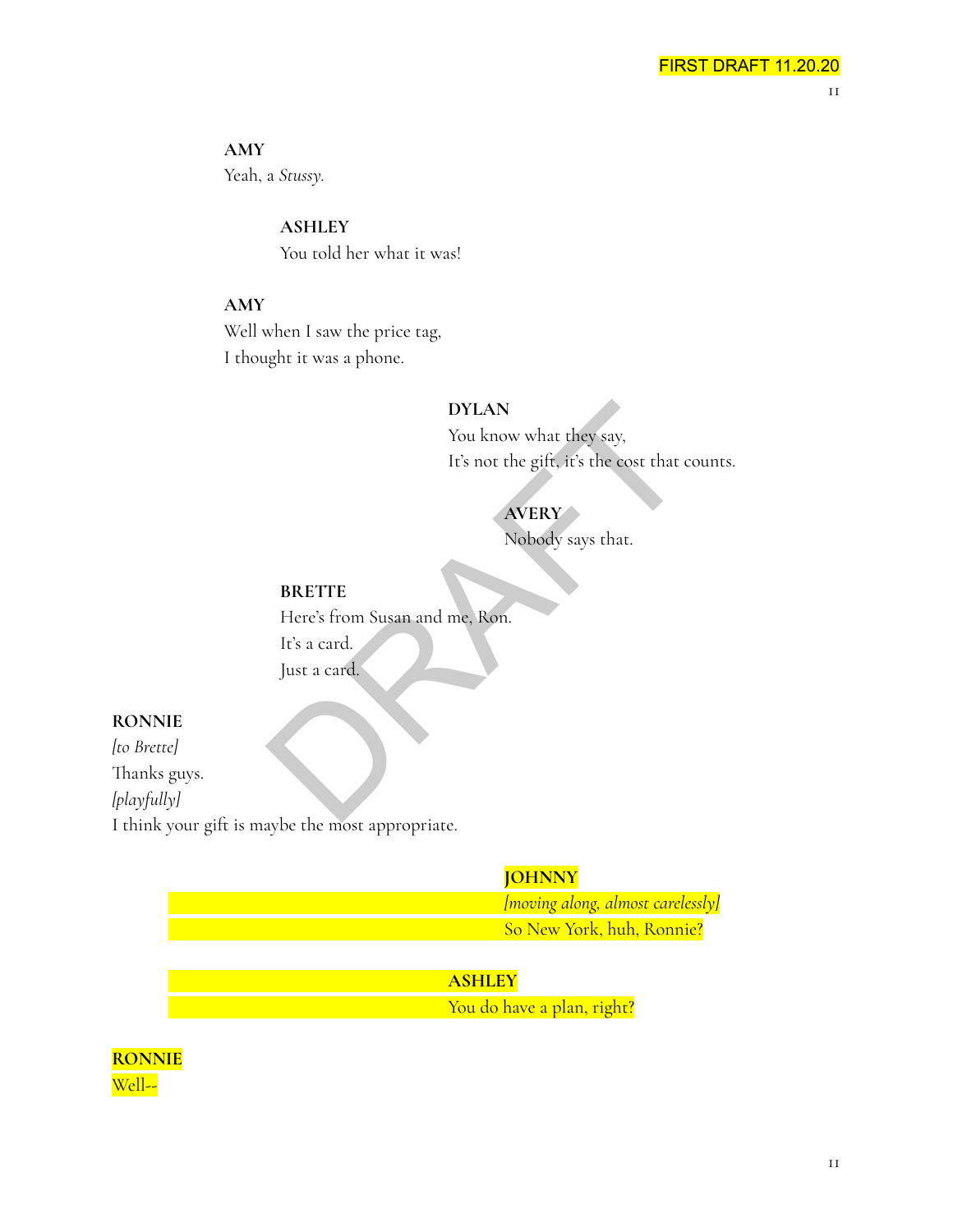12



# **RONNIE**

Well I mean, you know I can't really afford--

# **LOUISE**

*[not realizing she's interrupting]* I'd like to propose a toast, to Ronnie! Ronnie, Who knew we'd see the day our little bird flies away so soon from the campus nest?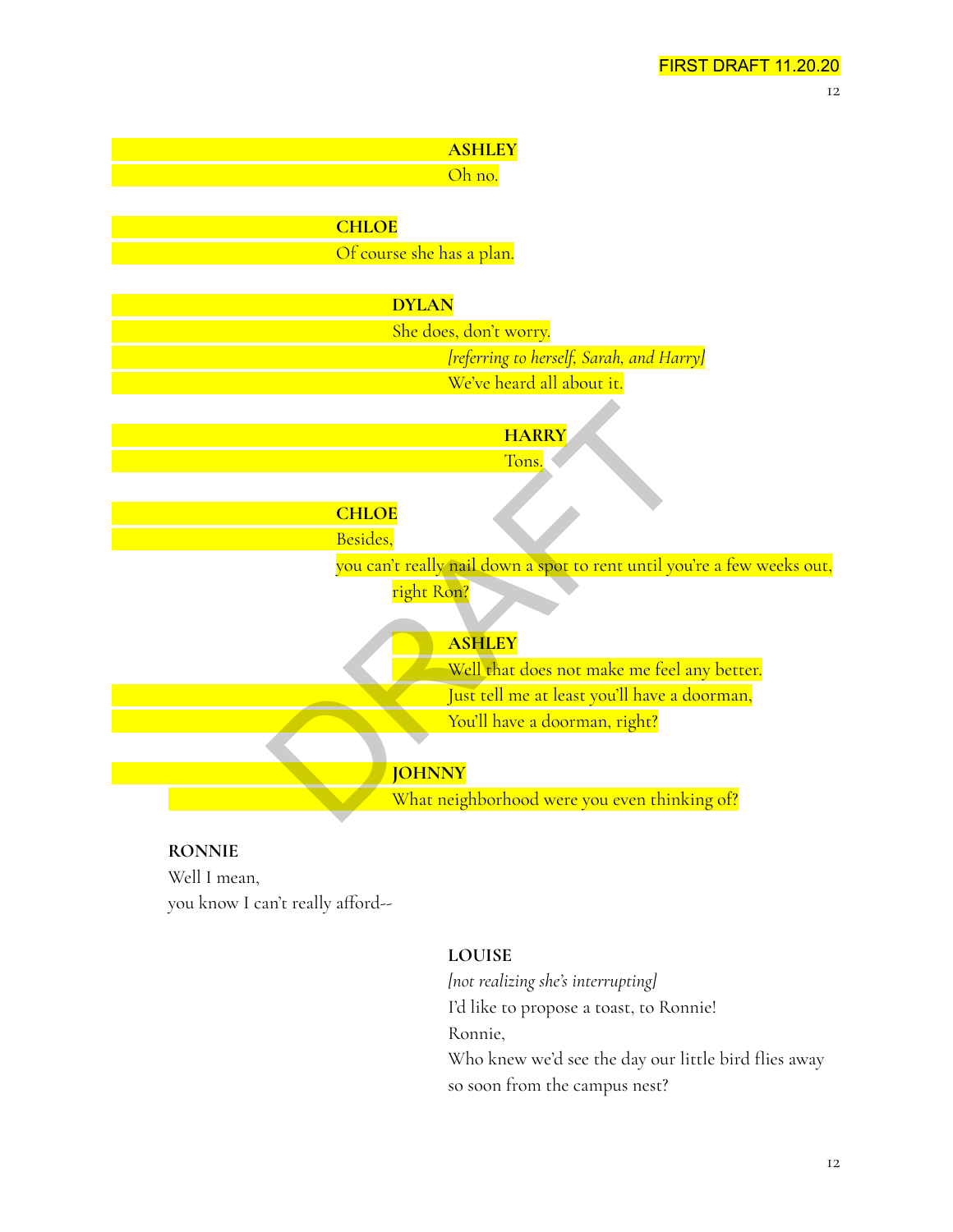#### **LOUISE**

**[CONT.]** I think I speak for everyone when I say we love you. So much. May you find what you're looking for in the *big city.*

#### **AVERY**

And find yourself along the way.

#### **PENNY**

And may this new life milestone bring you fame,

# **CHLOE**

fortune,

## **LOUISE**

and a first love.

#### **ALL except RONNIE**

Here here!

#### **RONNIE**

Thanks, y'all. But listen, I'm fine without the third. CHLOE<br>
fortune,<br>
LOUISE<br>
and a first love.<br>
ALL except RONNIE<br>
Here here!<br>
Price here!<br>
DYLAN<br>
(high fiving Ronnie)<br>
You bet your ass.

#### **DYLAN**

*[high fiving Ronnie]* You bet your ass.

#### **CHLOE**

You know she might've actually *meant* that.

#### **RONNIE**

Alright alright,

enough about me,

alright?

I am just, honestly just so lucky to have you all. I mean, when you have friends like mine--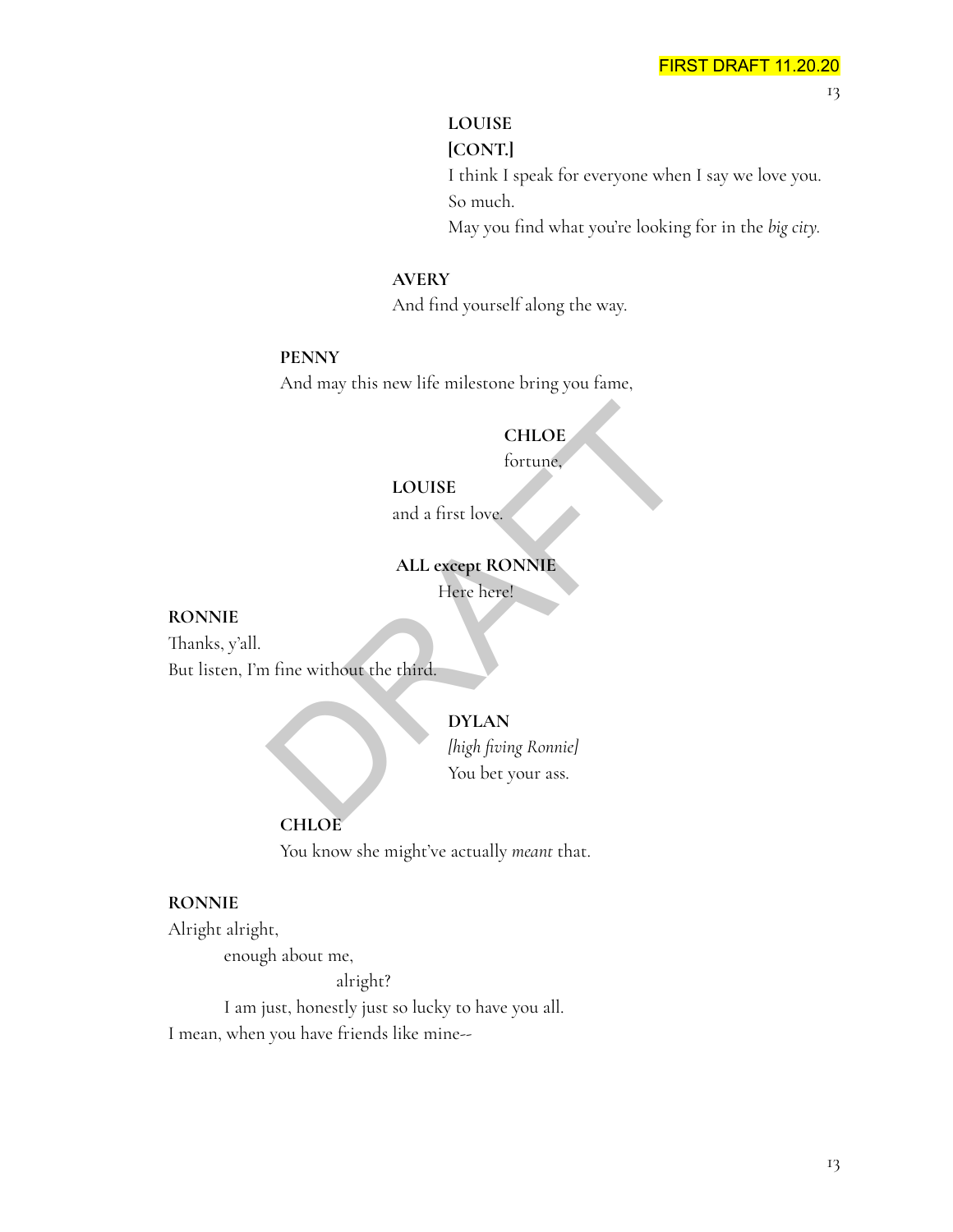**SUSAN**

Ronnie, we know you're not good at being the center of attention but, whether you like it or not, you deserve it.

#### **BRETTE**

And to prove it, we have a little surprise. we prepared a little something for you.

#### **RONNIE**

Oh god, It's not corny, is it?

#### **PENNY**

*[winking]* It's a little corny.

**SUSAN** *[directing the group]* Shh shh, everyone, is it?<br>
PENNY<br>
lwinking<br>
It's a little corny.<br>
SUSAN<br>
ldirecting the group<br>
Shh shh,<br>
everyone,<br>
shh.<br>
t a pitch pipe and plays a note.

shh.

*Susan pulls out a pitch pipe and plays a note. She imitates the note with a hum, and starts the group.*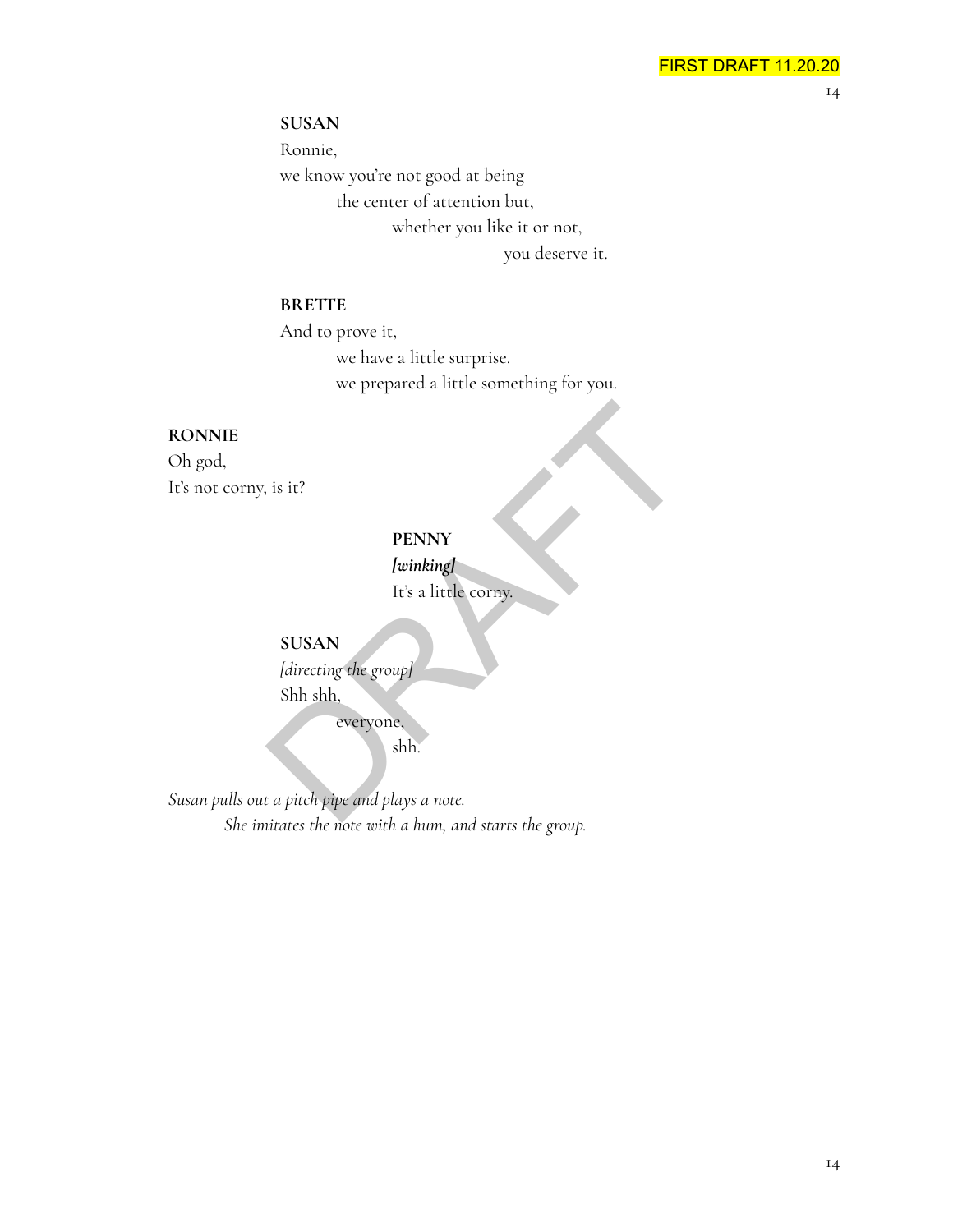#### **NOTHING BUT THE BEST**

**ALL**

NOTHING BUT THE BEST, WE WISH YOU NOTHING BUT THE BEST, WE WISH YOU MORE TO EXPLORE, AND MORE TO KEEP LEARNING, YOU'VE GROWN SINCE WE'VE GOT HERE, NOW PLEASE, DON'T YOU STOP HERE, YOU KEEP ROLLING ALONG, AND WE WILL BE HOME FOR YOU. WE WILL BE NEAR FOR YOU. WE WILL BE HERE FOR YOU. (IF YOU WANT US TO) WE WILL BE NEAR FOR YOU.<br>
WE WILL BE HERE FOR YOU.<br>
(IF YOU WANT US TO)<br>
ds the end of the song,<br>
Susan presents a cake with lit candles.<br>
AMY<br>
Now make a wish.<br>
SUSAN<br>
Oh don't say it out loud though,<br>
or else it won't co

*Towards the end of the song, Susan presents a cake with lit candles.*

**AMY**

Now make a wish.

**SUSAN** Oh don't say it out loud though,

or else it won't come true.

**LOUISE**

You have to close your eyes and blow them all out.

#### **SARAH**

Be sure to make it a good one, Ronnie.

#### **CHLOE**

It's not like it's her birthday.

**SARAH+**

Okay, shh, let her make her wish!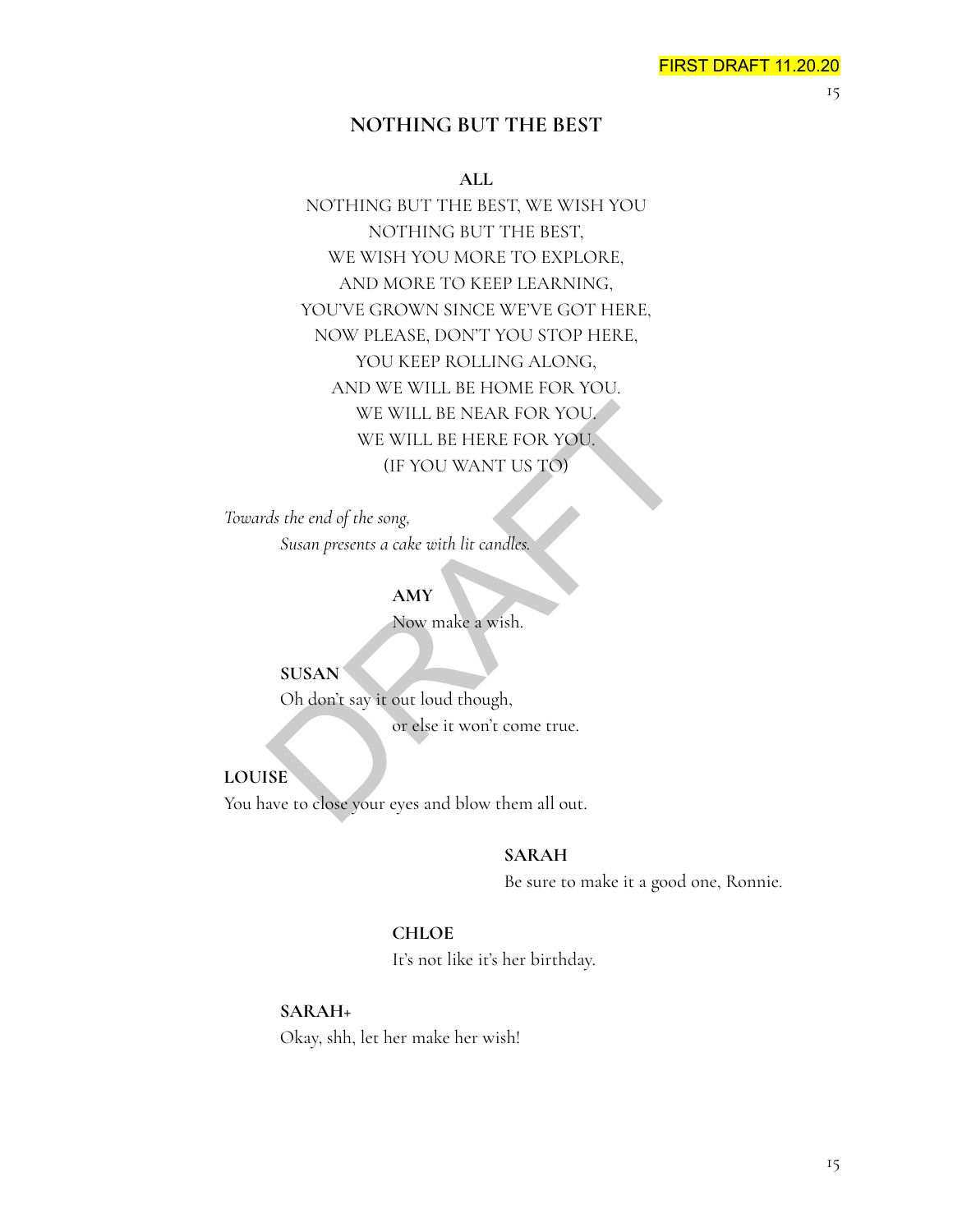*Ronnie closes her eyes, makes her wish, and blows,*

*but the majority of the candles stay lit.*

*She tries again,*

*She fails again.*

*Susan exits with the cake.*

*[As each line is spoken, each person exits.]*

**SARAH** Don't worry, you still get your wish.

# **DYLAN**

She must be an exception to the rule.

**AMY**

Of course you get your wish.

#### **RONNIE**

Oh I know I will. Cause I didn't actually wish for anything. AH<br>
worry, you still get your wish.<br>
DYLAN<br>
She must be an exception to the rule.<br>
AMY<br>
Of course you get your wish.<br>
will.<br>
actually wish for anything.<br>
HARRY<br>
She's kidding.

**HARRY** She's kidding.

#### **JOHNNY**

You're kidding, right?

#### **PENNY**

Of course she's kidding.

#### **ASHLEY**

That's right, You keep keeping that wish to yourself, Ronnie.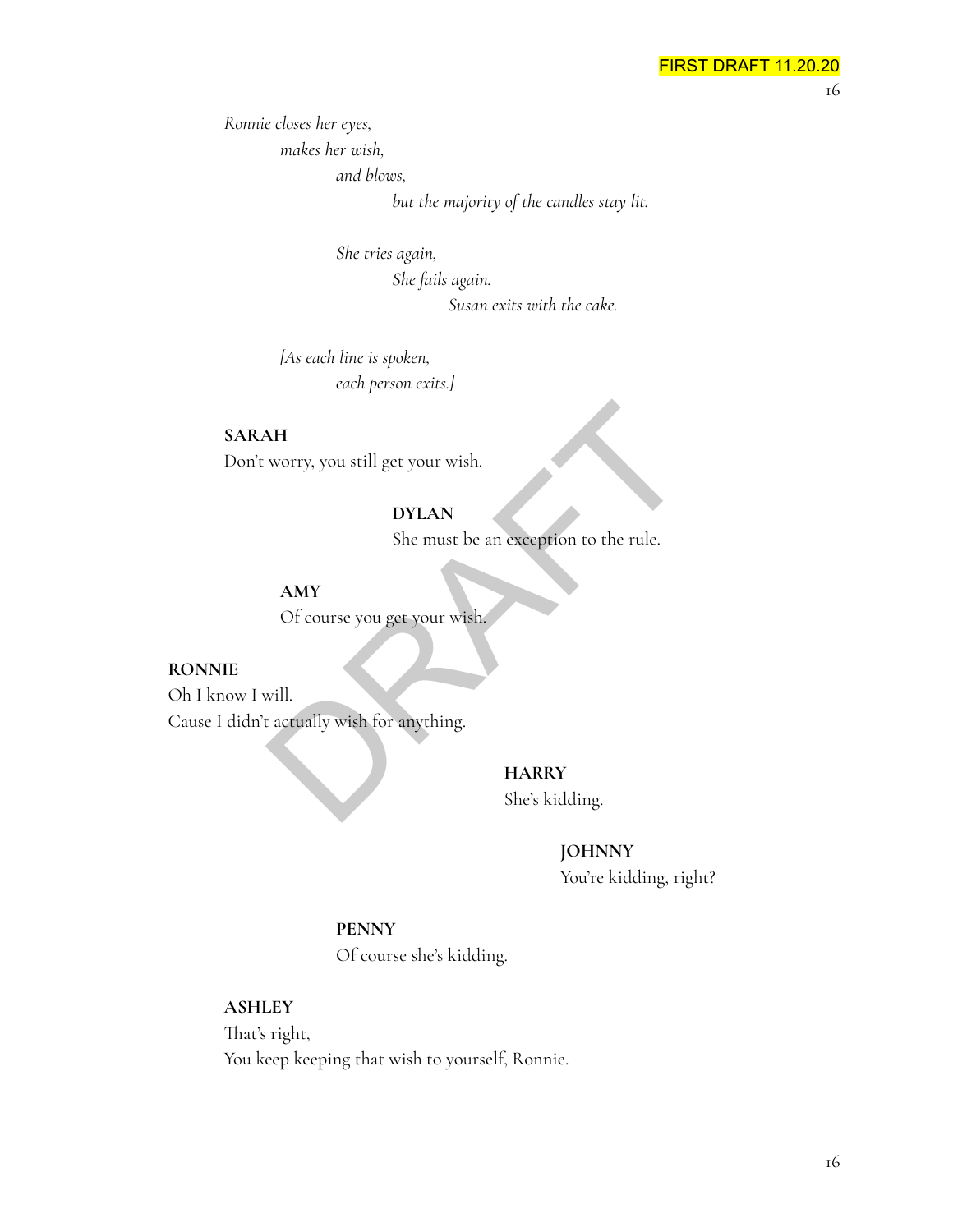# **NOT GONNA WISH**

#### **RONNIE**

I WOULDN'T WISH FOR THINGS I WOULDN'T WANT. I WOULDN'T WISH FOR ANYTHING AT ALL, CAUSE IN A TIME OF SUCH DESIRE, IT CAN'T ALL BE SO EASILY CONSTRUED. I WOULDN'T WISH FOR SOMETHING BAD ON ANYONE. I COULDN'T WISH FOR ANYTHING AT ALL, CAUSE WHEN YOU HAVE A LIFE SO FINE, LIKE WHEN YOU HAVE A LIFE LIKE MINE, YOU WOULDN'T WISH FOR IT TO CHANGE AT ALL.

> **ALL** NOT GONNA WISH NOT GONNA WISH

#### **AMY, ASHLEY**

I WOULDN'T WISH TO CHANGE SOMETHING I DIDN'T LIKE CAUSE I WOULD LIKE TO THINK WE'D TALK IT THROUGH

#### **SARAH, HARRY, BRETTE, SUSAN**

BUT IN A MOMENT OF SUCH FEELING, DO YOU REALLY GET THE MEANING ACROSS LIKE YOU WANTED IT TO? WOULDN'T WISH FOR IT TO CHANGE AT ALL.<br>
ALL<br>
NOT GONNA WISH<br>
NOT GONNA WISH<br>
ASHLEY<br>
ULDN'T WISH TO CHANGE SOMETHING I DIDN'T<br>
SE I WOULD LIKE TO THINK WED TALK IT THROU<br>
SARAH, HARRY, BRETTE, SUSAN<br>
BUT IN A MOMENT OF SUC

## **CHLOE, LOUISE, AVERY, DYLAN**

I WOULDN'T WISH FOR PEACE ON EARTH OR SOMETHING LIKE THAT. CAUSE I WOULD THINK WE ALL COULD WORK IT OUT.

#### **add RONNIE, MADISON, PENNY**

SO WE'LL KEEP WRITING OUR OWN STORY, AND WE'LL FOSTER IN THE JOY INSTEAD OF WISHING OUR WHOLE JOURNEY AWAY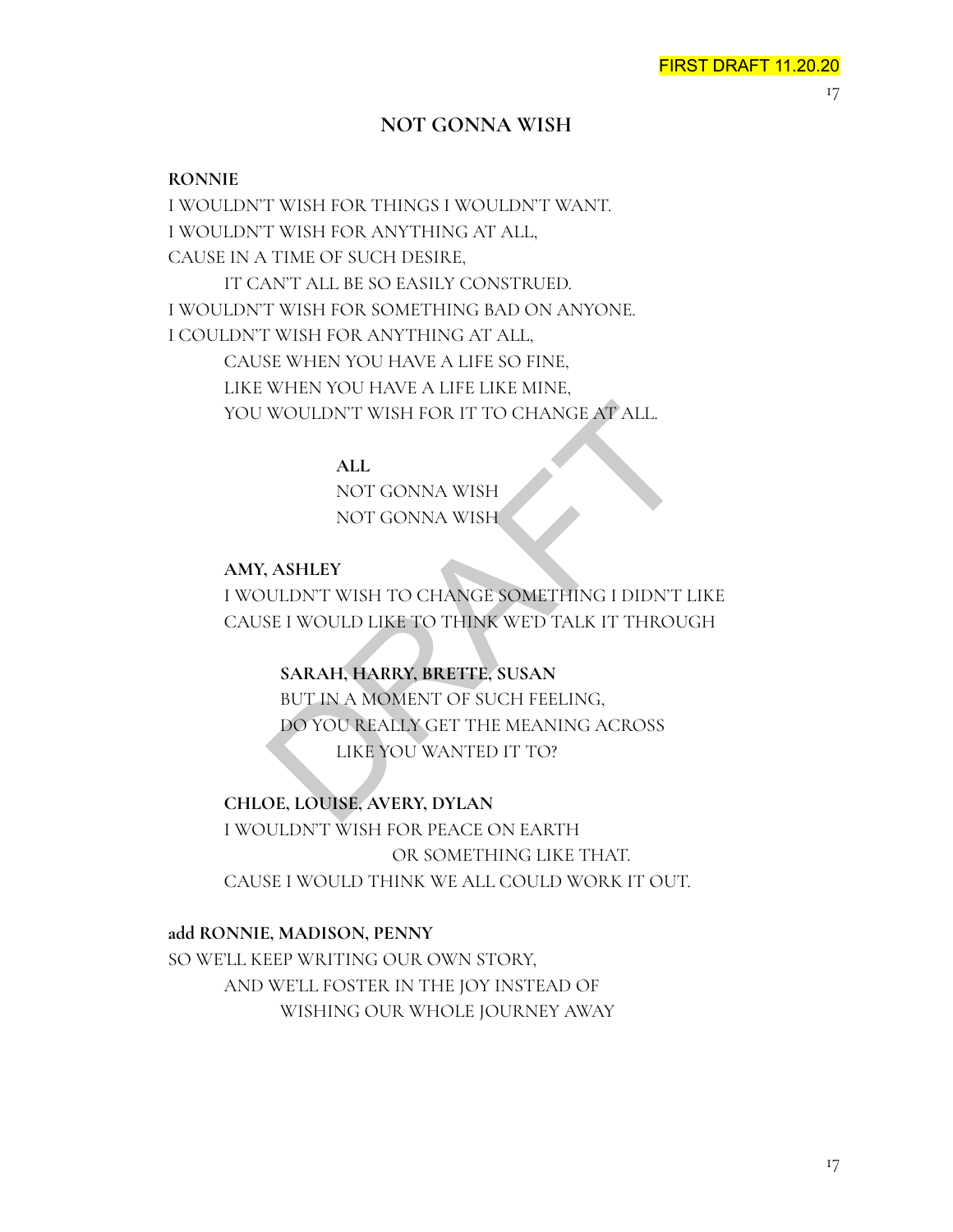**ALL** NOT GONNA WISH NOT GONNA WISH NOT GONNA WISH NOT GONNA WISH

RAFT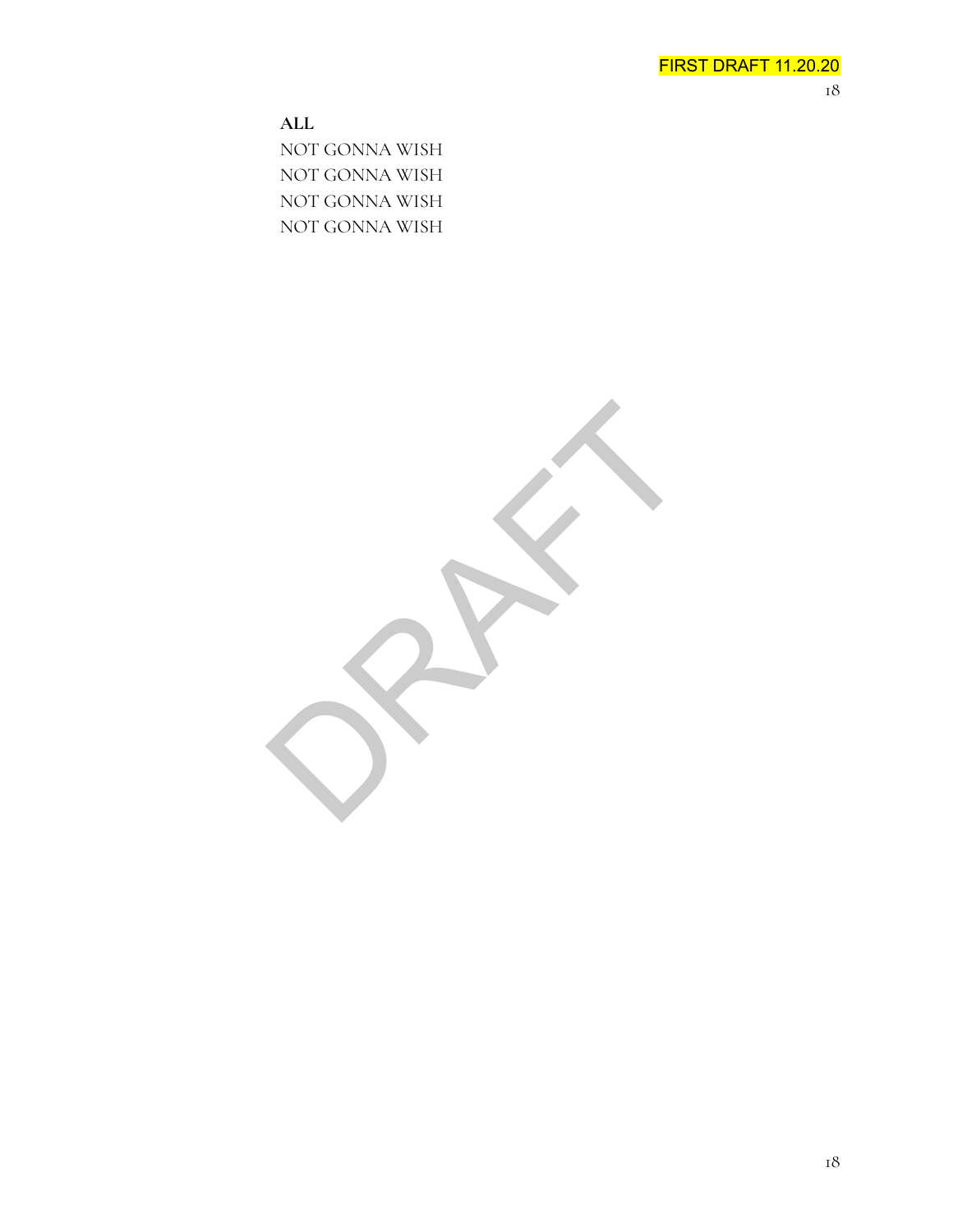19

#### **WHEN I WAS YOUNGER...**

#### **AVERY**

When I was younger, ` I really wanted to be a gynecologist. But I didn't call it a gynecologist, you know, because I was six. I called it a lady doctor. But what I really wanted to do was help women have babies. An obstetrician. When I was younger, I also would tell my mom that one day I would buy the house next door to hers so I would never be too far away. I also promised her we would have tea every day together until she died. Already broke a promise. would tell my mom that one day I would buy the house ne<br>so I would never be too far away.<br>promised her we would have tea every day together until s<br>dy broke a promise.<br>**SUSAN**<br>When I was younger, I wanted to be Britney Spe

#### **SUSAN**

When I was younger, I wanted to be Britney Spears.

#### **BRETTE**

When I was younger, I wanted to be a professional football player.

#### **LOUISE**

When I was younger, I wanted to be a firefighter.

I wanted to save lives, and save the day.

I have asthma.

Obviously my dreams were not in alignment with my medical health concerns.

Obviously I care more about others than I do myself.

I also wanted to be the next tooth fairy.

Nobody told me there was no formal role of employment.

So now,

Now I have no clue.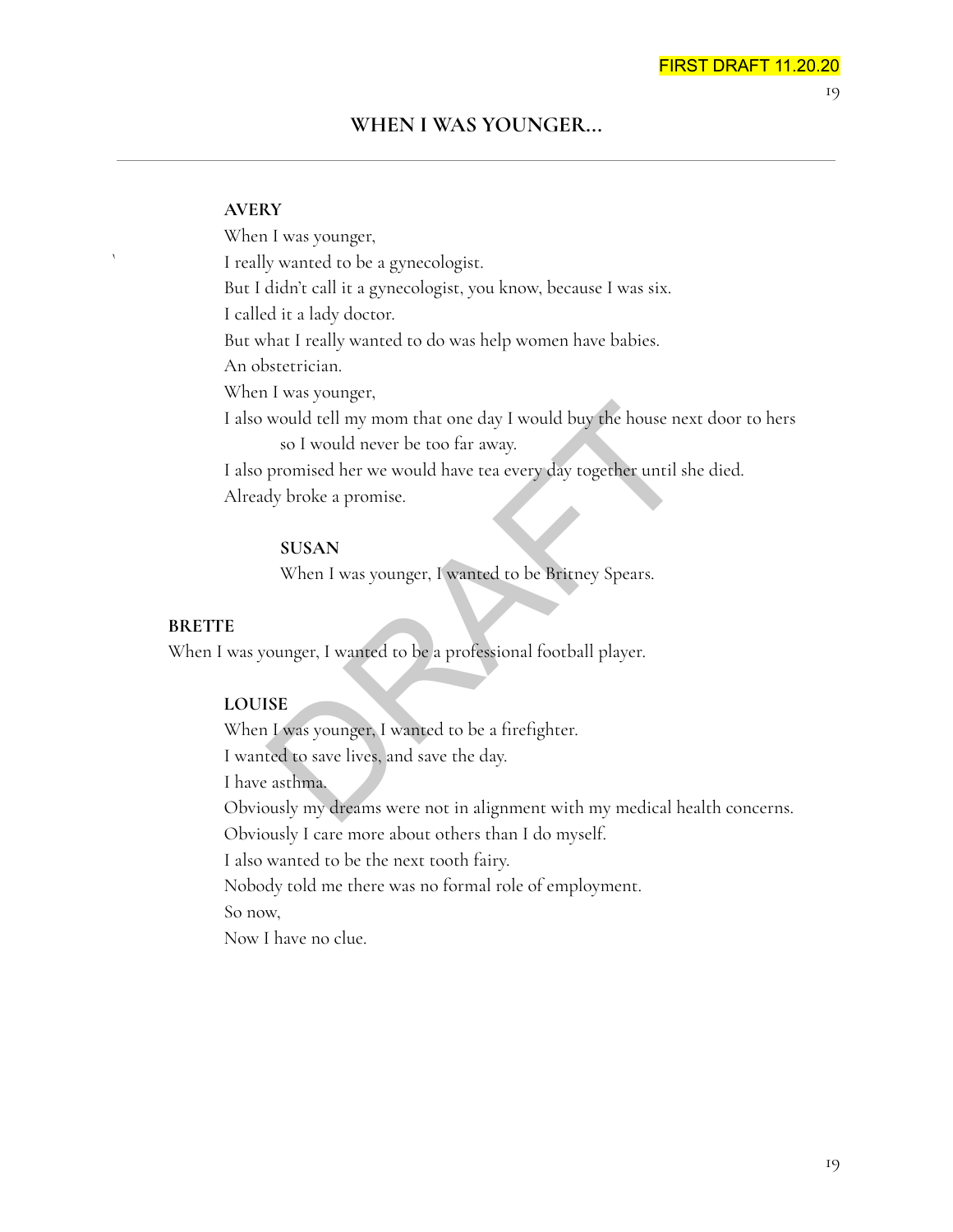*Before Graduation. Sarah gets a text.*

# **SARAH**

It's Ron.

#### **HARRY**

Forget her keys?

#### **SARAH**

How'd you know?

# **HARRY**

I'll get it.

# **SARAH**

I've got it.

# **HARRY**

I'll get it. I always do.

# **JOHNNY**

*[as a passerby]* Hey, what time is it? How'd you know?<br>
HARRY<br>
I'll get it.<br>
SARAH<br>
I've got it.<br>
HARRY<br>
I'll get it.<br>
I always do.<br>
NY<br>
Masserby<br>
What time is it?

# **DYLAN**

*[as a passerby]* You're wearing a watch, creep.

# **JOHNNY**

It doesn't actually work...

#### **CHLOE**

Hi, welcome to Starbucks, what can I get for you?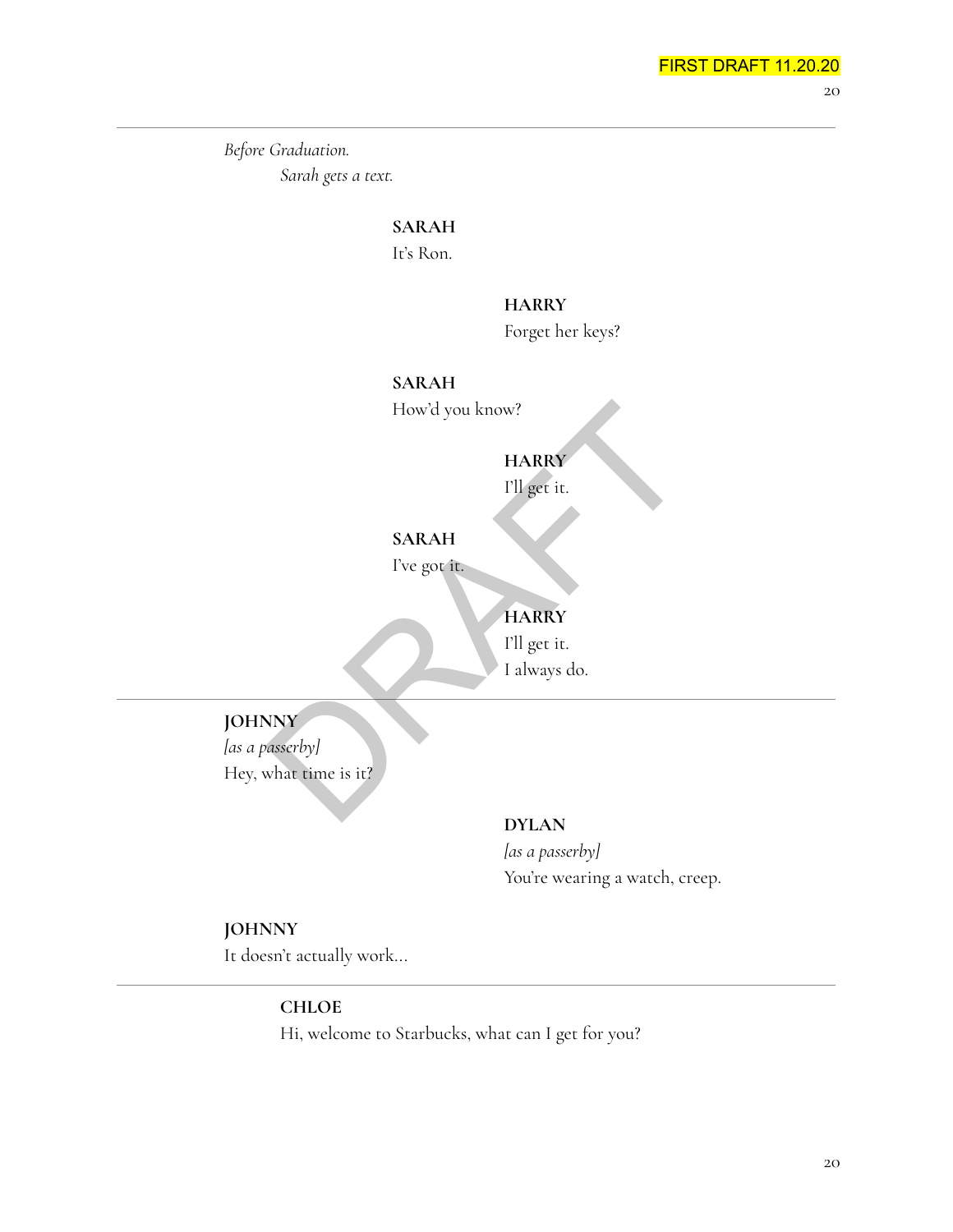**AVERY** What the hell is that?

# **SUSAN** They're either fuckin' or fightin'

# **LOUISE**

Hi, Uber for Louise?

**AMY** Babe, what's that noise?

# **ASHLEY**

I don't hear anything.

# **MADISON**

Honey, I think your phone is ringing.

# **PENNY**

*[sarcastic, sing-song]* I can hear it.

**SUSAN**

I was thinking maybe we could do pasta for dinner? What's that noise?<br>
ASHLEY<br>
I don't hear anything.<br>
MADISON<br>
Honey, I think your phone is ringing.<br>
PENNY<br>
Isarcastic, sing-songl<br>
I can hear it.<br>
N<br>
thinking maybe we could do pasta for dinner?<br>
BRETTE

**BRETTE** Ehhhhh.

**SUSAN** Mexican?

# **BRETTE** *Ehhhhh.*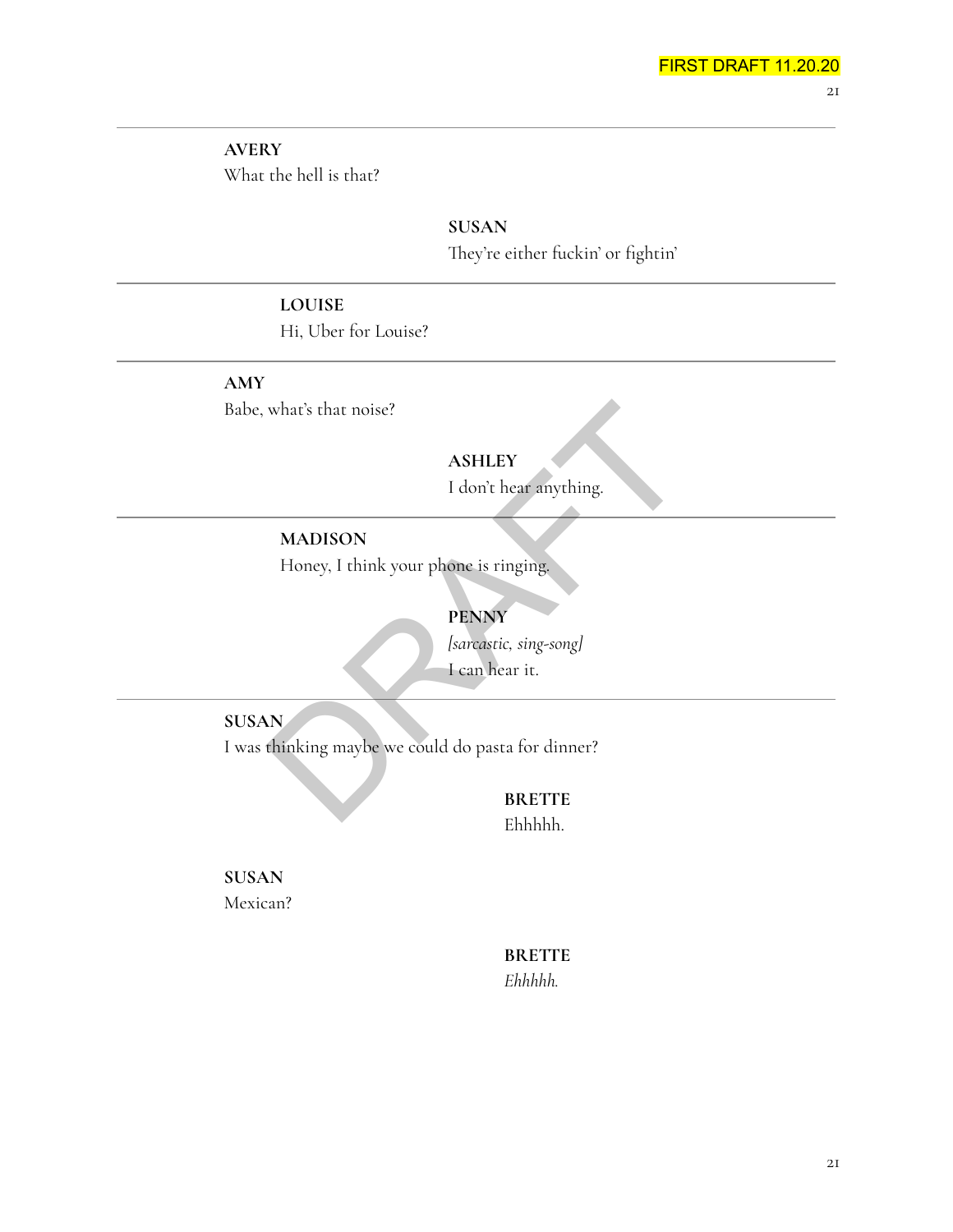22

# **THE WEEK BEFORE COMMENCEMENT**

# **SARAH**

There's cinnamon in the coffee, I hope that's not weird.

# **RONNIE**

I don't know if I've ever done that.

# **HARRY**

See? I don't think people do that!

#### **RONNIE**

I'm honestly excited to try.

# **SARAH**

Me too! I just thought it would be nice, You know with the cold, and everything. You want cream and sugar? Example 10<br>
SARAH<br>
Me too!<br>
I just thought it would be nice,<br>
You know with the cold, and everything.<br>
You want cream and sugar?<br>
DYLAN<br>
DYLAN<br>
Vodka or Brandy?

# **RONNIE**

Both please.

**DYLAN** Vodka or Brandy?

# **RONNIE**

Are you drinkin'?

# **DYLAN**

Is that a question? Harry, you drinking?

# **SARAH**

Oh, Harry and I aren't actually drinking right now.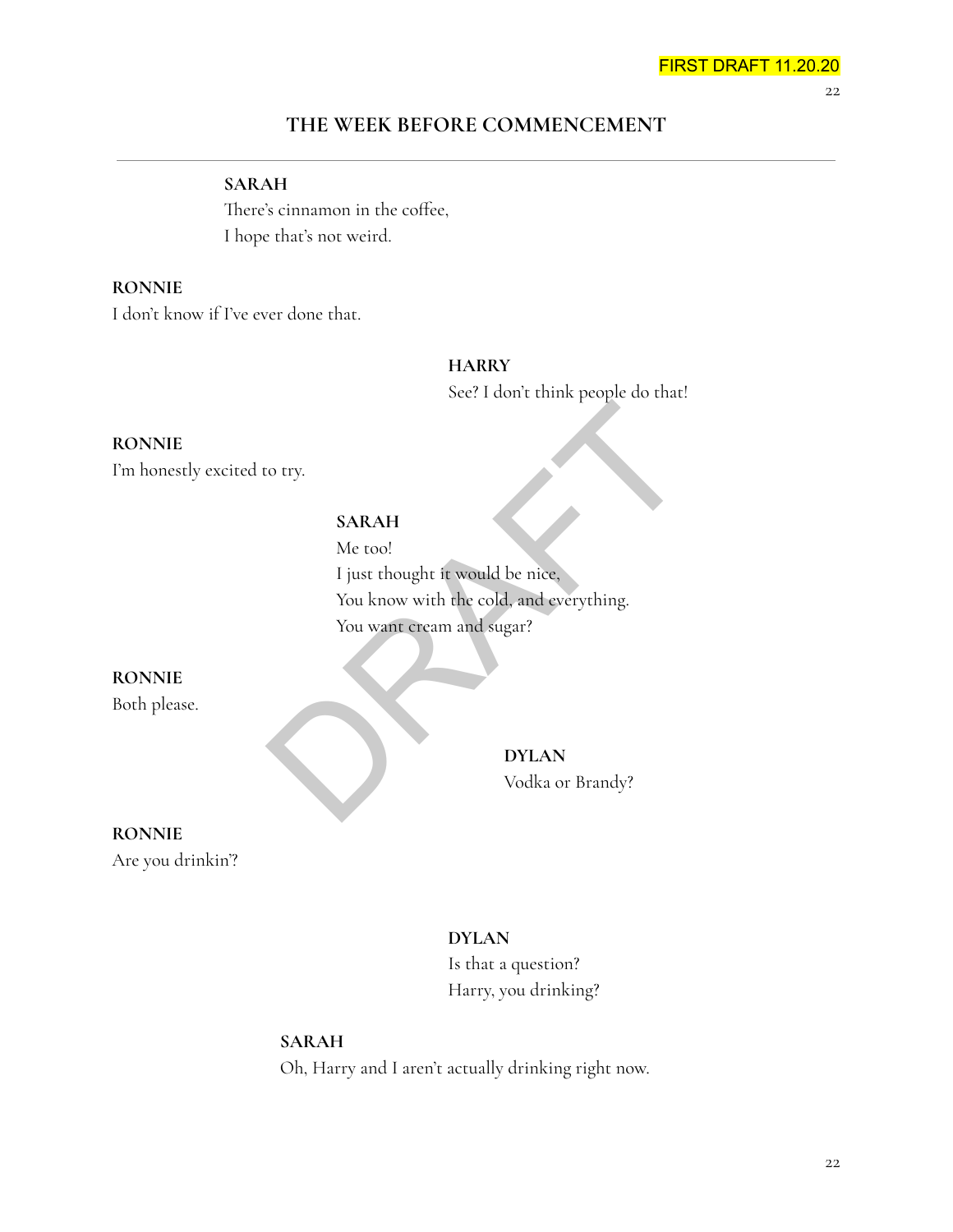#### **DYLAN**

Oooo, we could also whip out the bourbon?

#### **SARAH**

You guys drink whatever, it's fine.

#### **RONNIE**

Dylan? You wanna get into the bourbon?

#### **DYLAN**

Uhm, yes.

#### **RONNIE**

Are you guys like, not drinking anymore for good? Or?

#### **SARAH**

Jesus, Ronnie's got a lot of questions today, huh? Sorry, yes. The answer's yes. DYLAN<br>Uhm, yes.<br>
like, not drinking anymore for good?<br>
SARAH<br>
Jesus, Ronnie's got a lot of questions today, huh?<br>
Sorry, yes.<br>
The answer's yes.<br>
HARRY<br>
We're just taking a mini break.<br>
SARAH

#### **HARRY**

We're just taking a mini break.

**SARAH** I mean, more than mini.

# **HARRY**

A short-ish break.

#### **SARAH**

At least a month.

# **HARRY**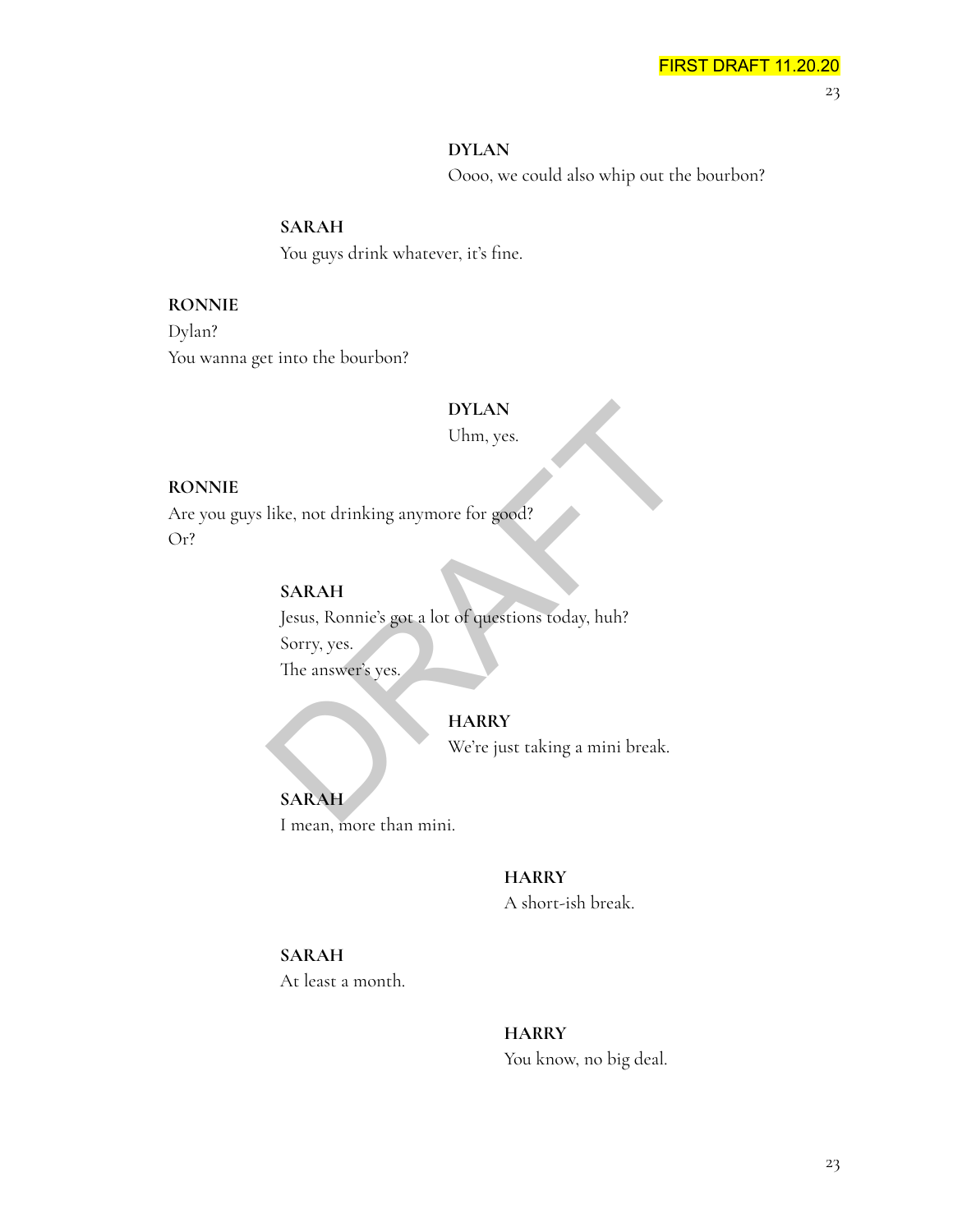#### **SARAH**

You know,

just tryna figure out if we're drinking cause life or depression.

#### **HARRY**

Plus both of our therapists think it's a good idea.

# **RONNIE**

Heard.

**SARAH** We tend to get a little sad.

# **HARRY**

Tequila.

# **SARAH**

But please!

You two!

Get drunk!

You always do.

You guys want some brownies? We bake now. SARAH<br>
We tend to get a little sad.<br>
HARRY<br>
Tequila.<br>
SARAH<br>
But please!<br>
You two!<br>
Get drunk!<br>
You always do.<br>
You always do.<br>
You guys want some brownies?<br>
We bake now.<br>
NIE<br>
d, no, I'll bust.

# **RONNIE**

Oh god, no, I'll bust.

#### **SARAH**

Bust? Are you kidding me?

## **DYLAN**

I would like a brownie please.

## **SARAH**

Of course, I'll just bring out the whole pan just in case.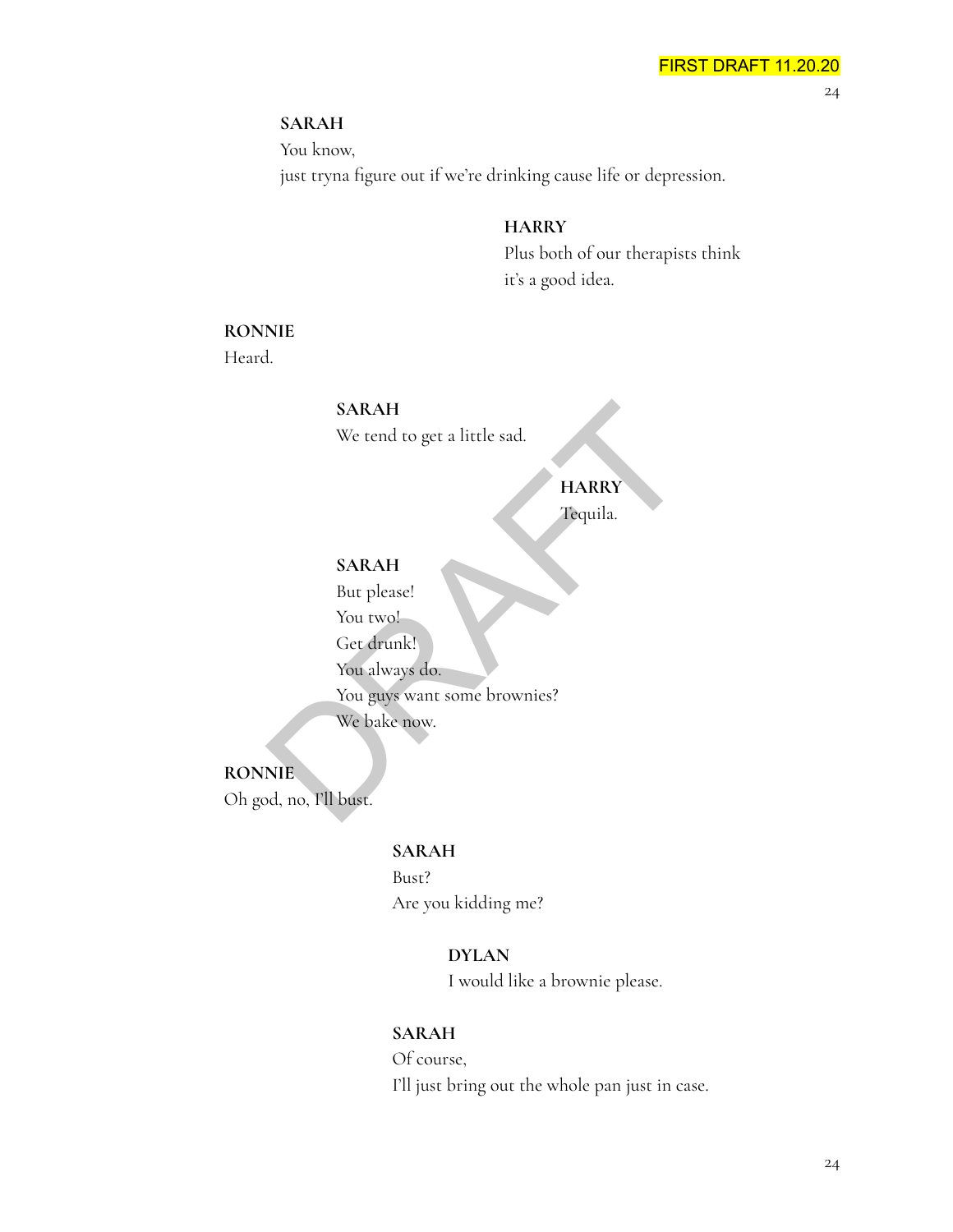# **SARAH**

## **[CONT.]**

Oh, Ronnie, I hope you don't mind, I used your little round pan! I know we like, don't usually use each other's stuff, but I saw the pan and was just like, "wow! That pan could use some brownies." And the rest was history.

#### **RONNIE**

What's mine is yours.

#### **SARAH**

You're just the sunniest.

*Sarah runs to grab the brownies.*

# **HARRY**

Sooooo, you have any more finals left? SARAH<br>
You're just the sunniest.<br>
Sarah runs to grab the brownies.<br>
HARRY<br>
Sooooo, you have any more finals<br>
DYLAN<br>
Nope.<br>
HARRY

# **DYLAN**

Nope.

**RONNIE**

Free woman.

#### **HARRY**

Niiiiiiice.

*Sarah reenters.*

# **SARAH**

*[suspiciously]* Ronnie, you still have that yoga class with Chloe and the girls on the books for later this week, right?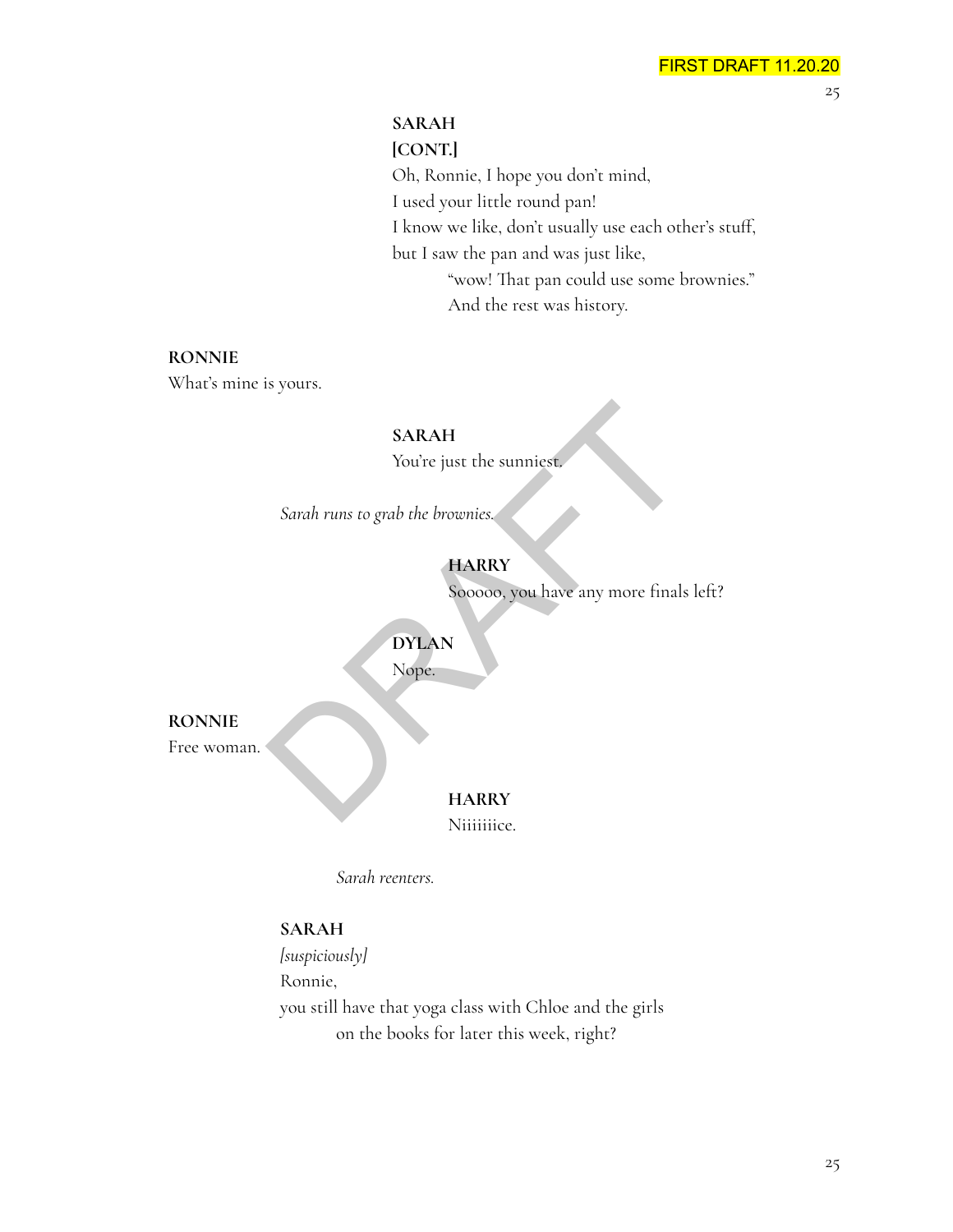#### **RONNIE**

Yeah but lowkey I was thinking about cancelling it because,

you know,

pain, but.

#### **HARRY**

*[acting strange]* Oh, I think you should go! Sarah, don't you?

#### **SARAH**

Oh, yes honey, You know what they say, relaxation is pain.

#### **RONNIE**

Is that what they say?

#### **SARAH**

Honestly, it's fine if you don't go, it's just that,

I was mainly wondering who was going to be in the house because, you see, my amateur karate group that I meet with practices at the same place like, Oh, yes honey,<br>
You know what they say, relaxation is pain.<br>
Hey say?<br>
SARAH<br>
Honestly, it's fine if you don't go, it's just that,<br>
I was mainly wondering who was going to be in the hous<br>
my amateur karate group that I mee

every week,

But *this* week, we were double booked with a senior citizen's bingo so we're kind of in need of a space.

#### **HARRY**

Why did I think "senior citizen's bingo" was like, an urban legend or something?

#### **RONNIE**

I'm sorry, What are the words you're saying to me?

#### **HARRY**

Oh you haven't heard?

#### **SARAH**

Oh yeah, I take karate!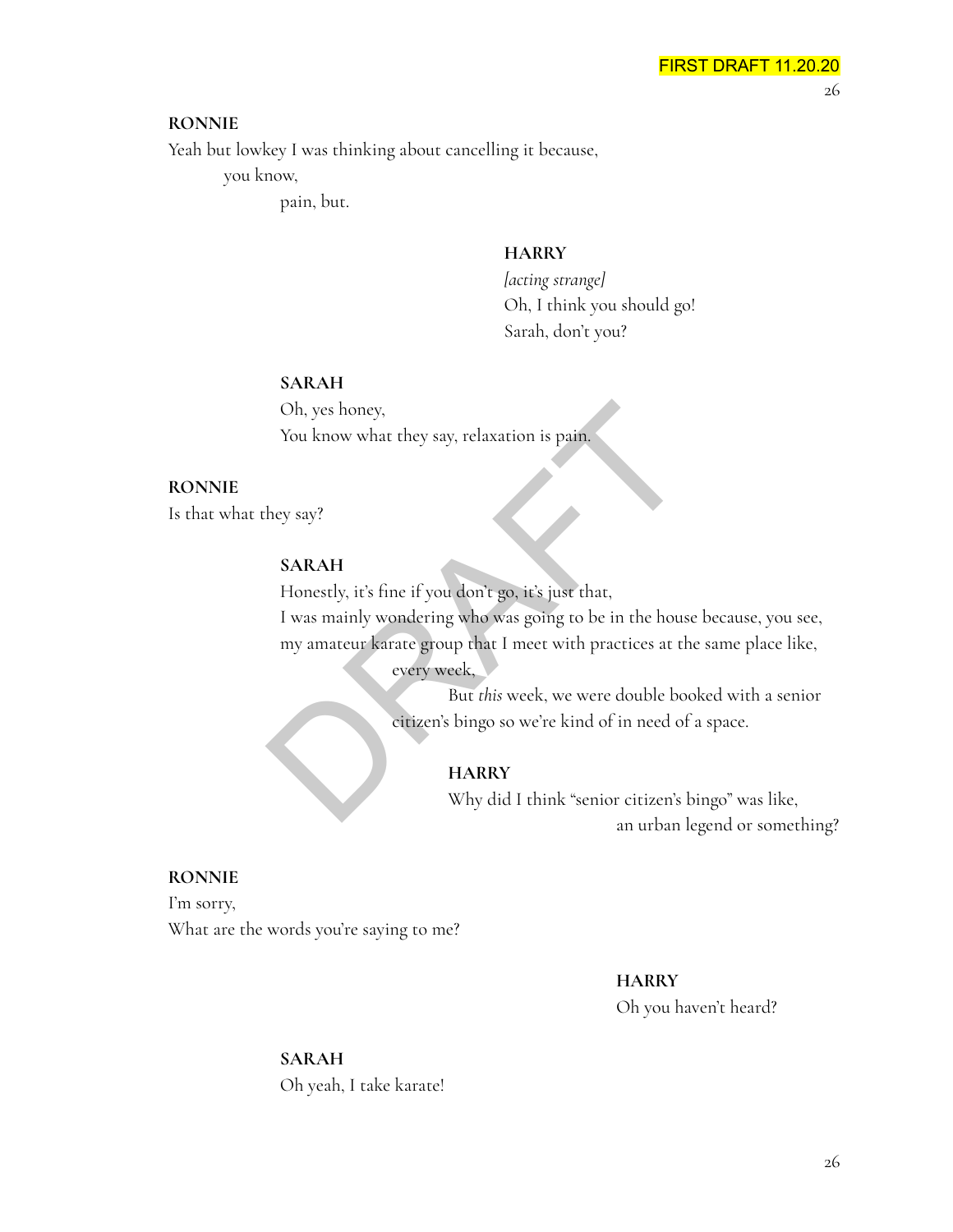**RONNIE** Are you kidding me?

**HARRY**

Unfortunately, She's not.

#### **SARAH**

And *unfortunately for anybody who tries to fuck with me,* I'm actually quite good.

#### **RONNIE**

Excuse me, How long has this been going on?

# **SARAH**

Oh, I don't know, Seven months?

#### **RONNIE**

No way.

# **SARAH**

Oh very way. At first I joined the group just as like something to do, then I realized like "this stuff is really good if I ever get in danger!" and *then* I realized that I had a lot of pent of anger in my life, and this way a great way to get it all out. Plus I'm *very* good. SARAH<br>
SARAH<br>
Oh, I don't know,<br>
Seven months?<br>
SARAH<br>
Oh very way.<br>
At first I joined the group just as like something to do,<br>
then I realized like "this stuff is really good if I ev

#### **RONNIE**

Wow.

#### **SARAH**

Who knew what a routine could do.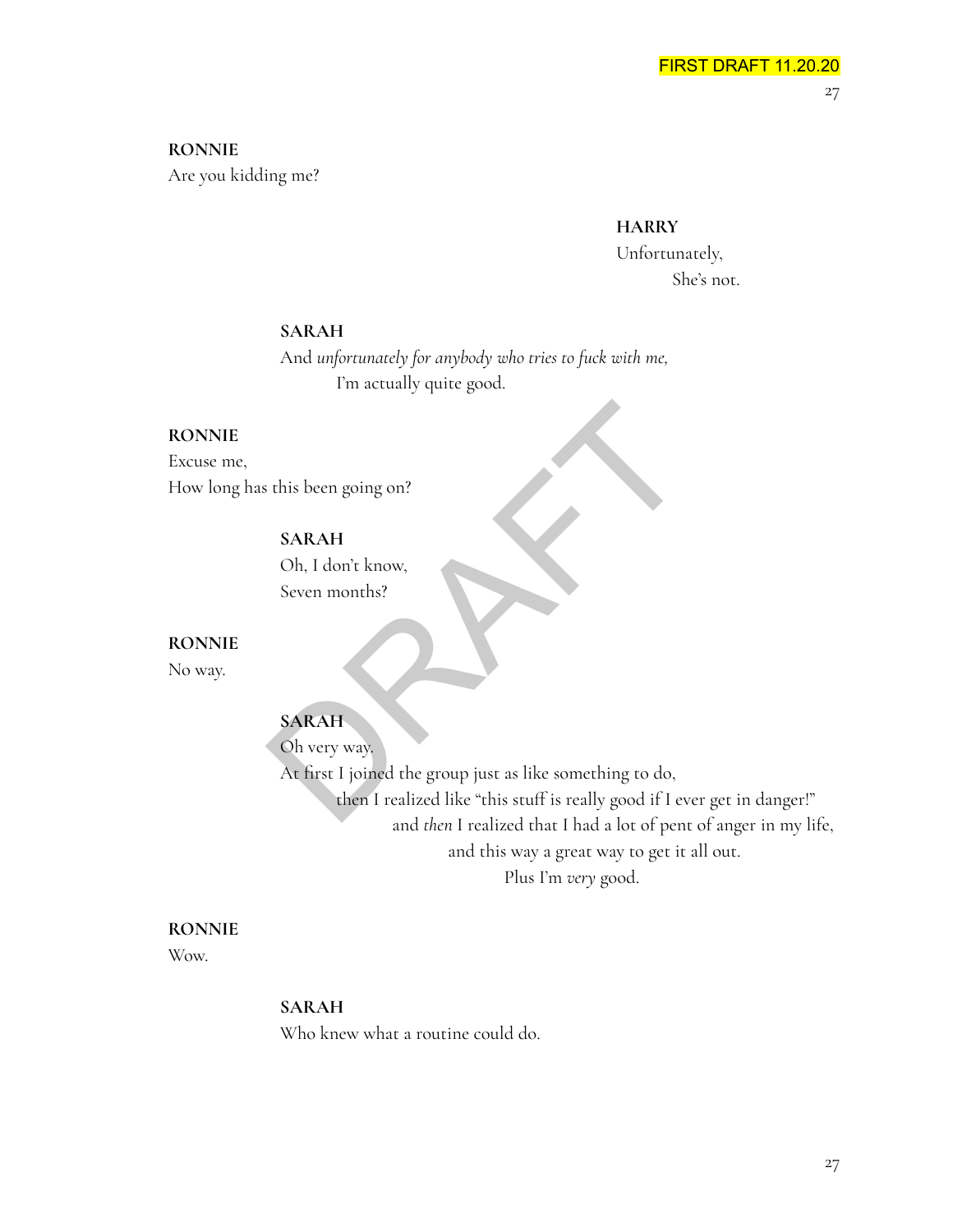#### **DYLAN**

Show us your moves, bruh.

#### **SARAH**

Oh, no, I can't.

#### **HARRY**

I think you have to now.

#### **DYLAN**

Yeah, we're your roommates, what if someone breaks in or something? I wanna know I'm going to be safe.

#### **RONNIE**

Yeah, I wanna see too.

# **SARAH**

I don't think so. Harry, do you want more coffee, honey? I wanna know I'm going to be saft<br>
see too.<br>
SARAH<br>
I don't think so.<br>
Harry, do you want more coffee, honey?<br>
HARRY<br>
No,<br>
I wanna see those<br> *[chanting]*<br>
Show us that we'r<br>
HARRY, SARAH, RONNIE & DYLAN

# **HARRY**

No, I wanna see those sick moves. *[chanting]* Show us that we're safe!

#### **HARRY, SARAH, RONNIE & DYLAN**

*[clapping and chanting]* Show us that we're safe! Show us that we're safe! // Show us that we're safe!

#### **SARAH**

Alright, alright. But Harry, that means you have to be my partner.

**HARRY**

Oh,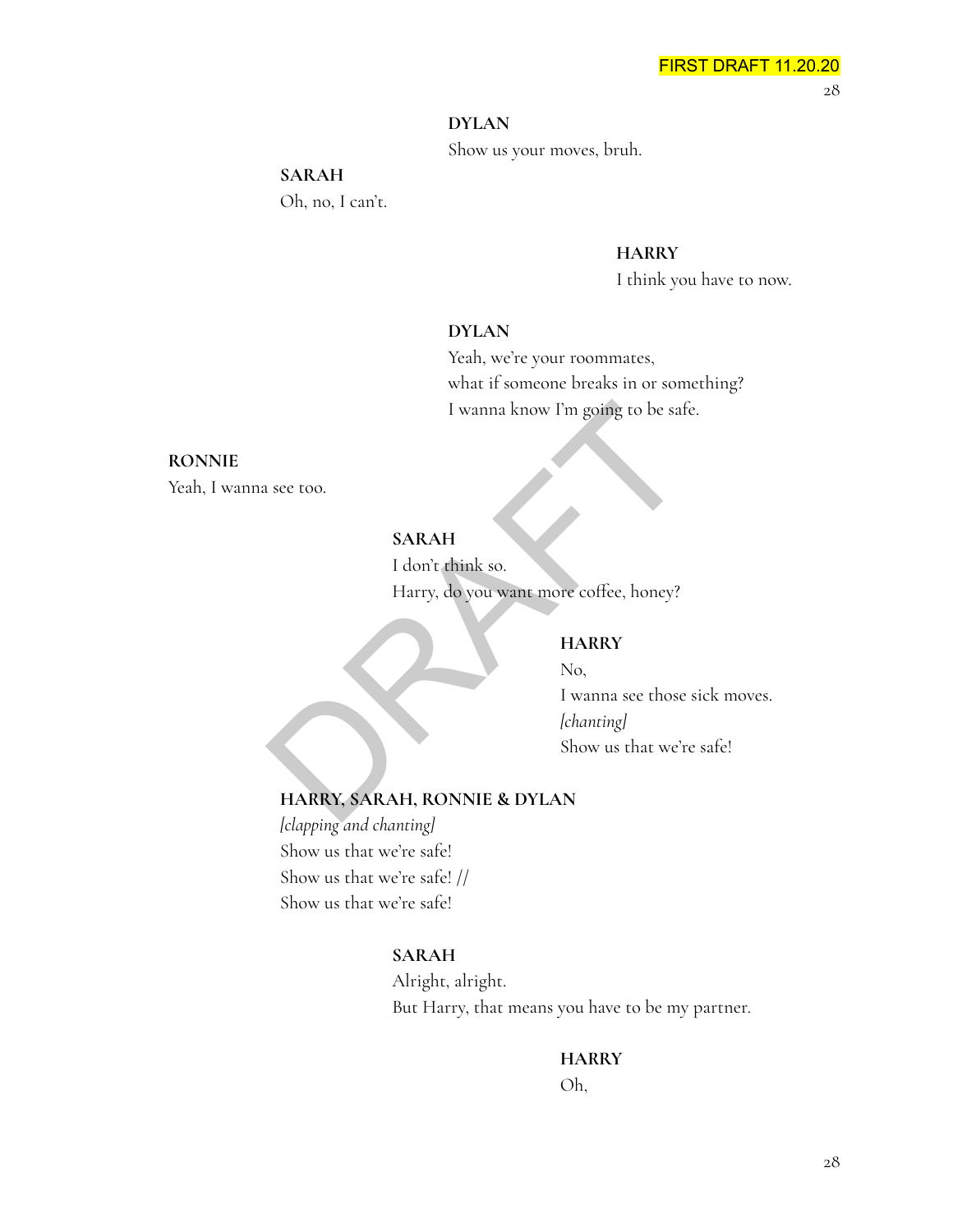# **HARRY**

**[CONT.]** I willingly choose to be your partner, thank you, I accept.

# **SARAH**

Oh gosh, this feels embarrassing.

#### **RON**

Don't feel embarrassed,

I am both excited, and not judging you at all.

# **HARRY**

You ready?

# **SARAH**

Okay okay,

Come on.

# **HARRY**

Where do you want me?

# **SARAH**

Can you stand there please? HARRY<br>
You ready?<br>
SARAH<br>
Okay okay,<br>
Come on.<br>
HARRY<br>
Where do you want me?<br>
SARAH<br>
Can you stand there please?<br>
HARRY<br>
HARRY<br>
Where do you want me?<br>
HARRY<br>
Where lows and there please?<br>
HARRY<br>
Where?

# **HARRY**

Where?

# **SARAH**

There.

#### **HARRY**

Okay, now what?

*Sarah begins by going through her brief warm up ritual. After she's done,*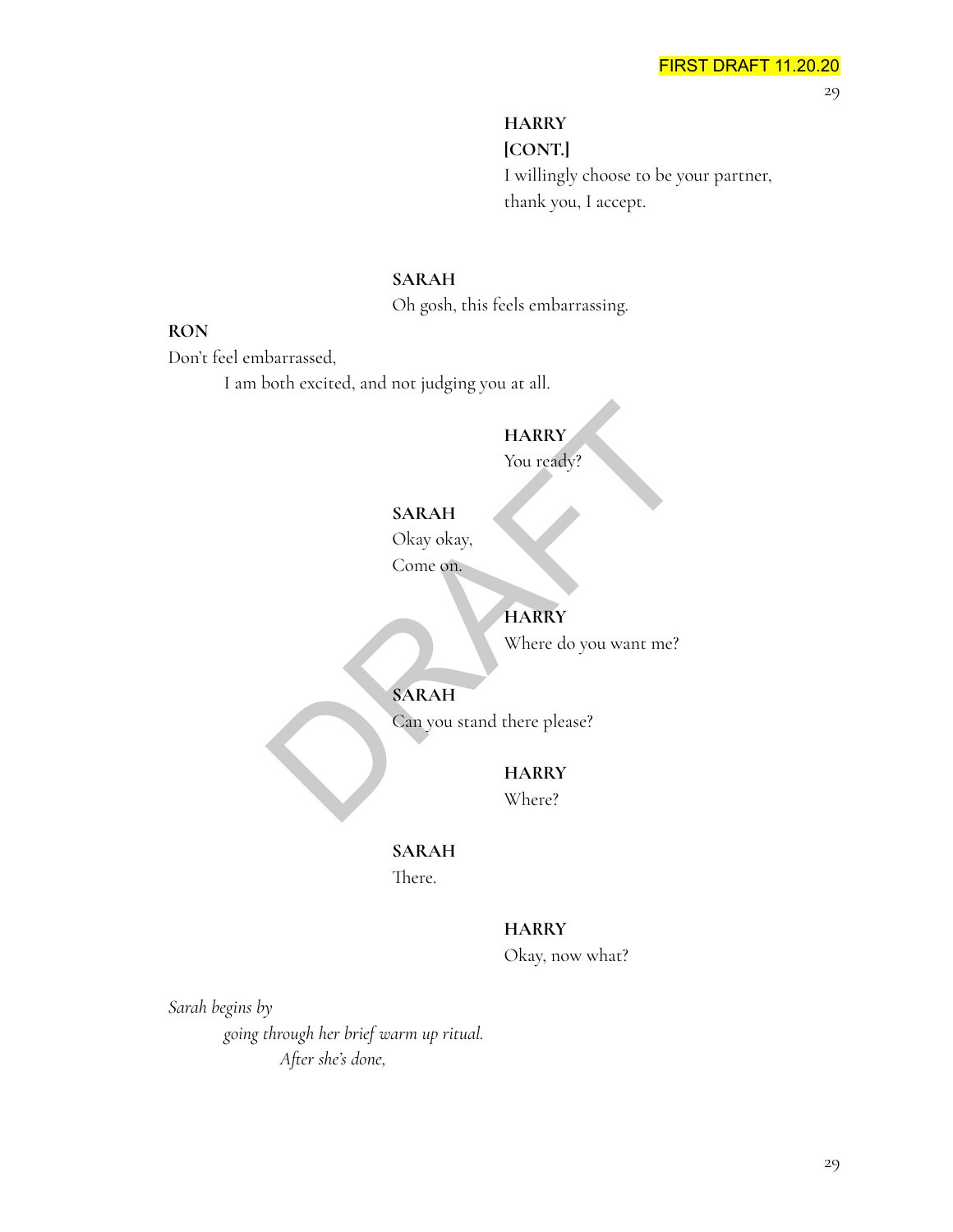#### **SARAH**

Okay, come at me.

# **HARRY**

Okay, here I come.

*Sarah and Harry both erupt in screams. Harry comes for Sarah. Sarah lets out a piercing scream, and flips Harry to the ground.*

#### **DYLAN**

That was the most incredible thing I've ever seen.

# **HARRY**

I actually think I could've prevented that.

# **SARAH**

No you couldn't've.

# **HARRY**

I definitely could've. Do you see me? Acting. DYLAN<br>
That was the most incredible thir<br>
HARRY<br>
I actually think I could've prevented that.<br>
AH<br>
bu couldn't've.<br>
HARRY<br>
I definitely could've.<br>
Do you see me?<br>
Acting.<br>
SARAH<br>
Okay!

#### **SARAH**

Okay! Then let's go again.

#### **HARRY**

*[hesitant}* Okay. Yeah okay.

*They prep again. Sarah darts for Harry, But he manages to block her attack this time.*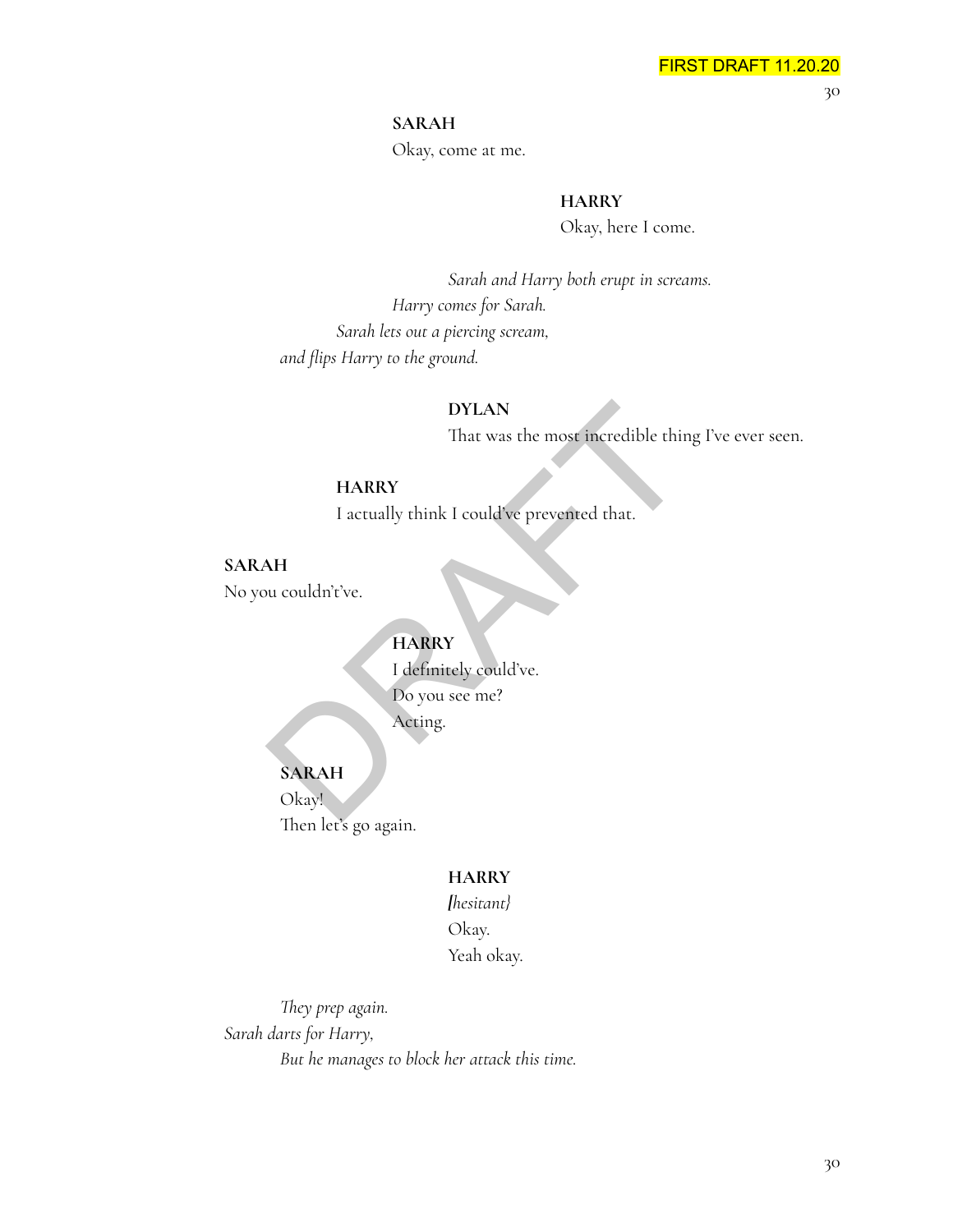**HARRY**

*[adrenaline pumping]* Ha! Told you! What did I say? What did I say!?

#### **SARAH**

Oh, come on Harry! You're just gonna show me up? Really? You're supposed to make me look cool, asshole.

#### **RONNIE**

It's okay, you already impressed me.

# **SARAH**

Come at me again Harry.

# **HARRY**

I don't know // if I should--

# **SARAH**

#### *[screaming]*

I said come at me! You wanna play rough? Let's play rough! You're supposed to make me look cool, asshole.<br>
already impressed me.<br> **SARAH**<br>
Come at me again Harty.<br> **HARRY**<br>
I don't know // if I should<br> **SARAH**<br> *Sereaming*<br>
I said come at me!<br>
You wanna play rough?<br>
Let's play rou

> *Harry darts towards Sarah without thinking, possibly even screaming. She flips him once more. The karate match continues during the following:*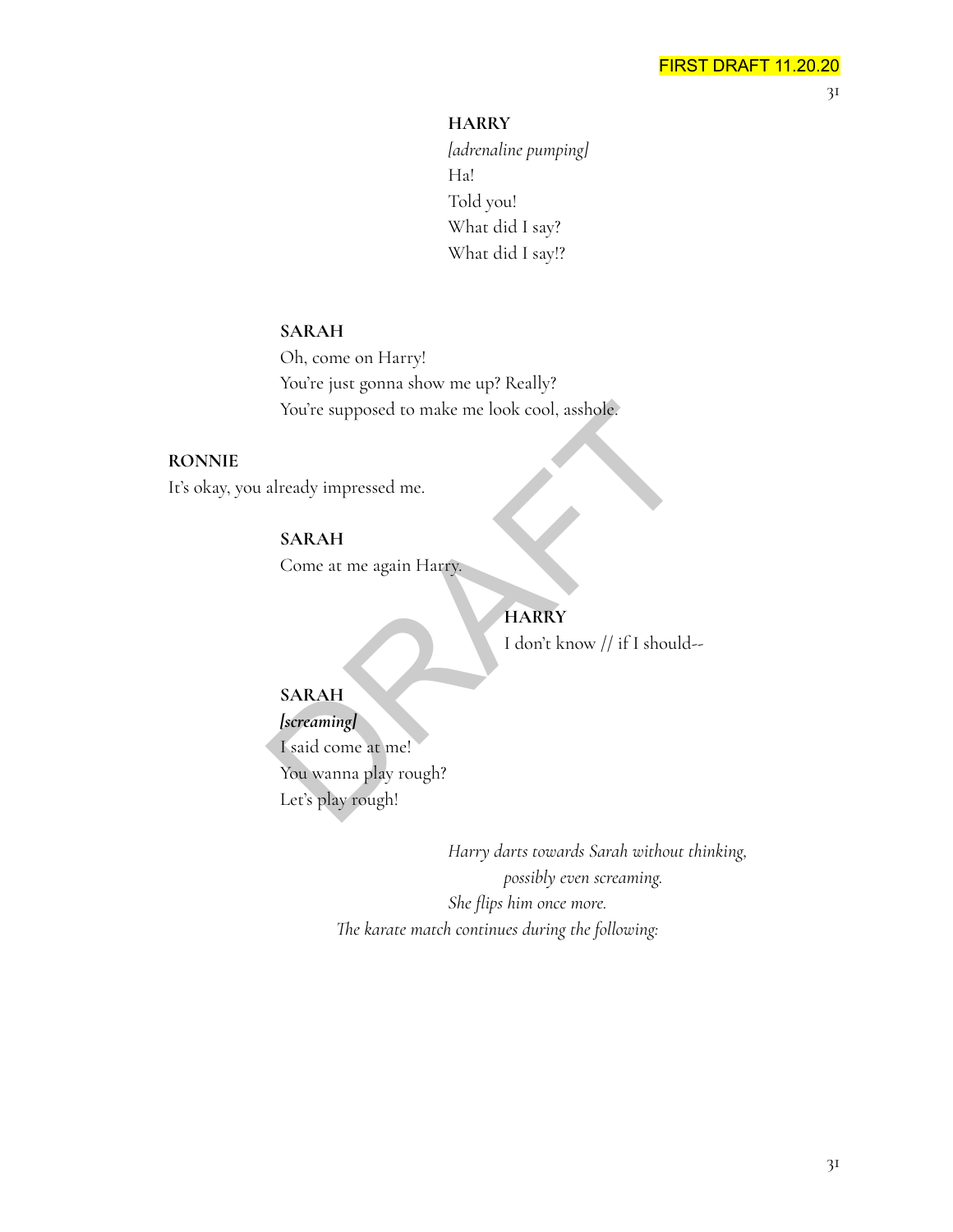# **THE LITTLE THINGS**

# **RONNIE, ASHLEY `** THESE ARE THE LITTLE THINGS, LITTLE THINGS

# **RONNIE, PENNY, MADDISON, ASHLEY, AMY** THESE ARE THE LITTLE THINGS, LITTLE THINGS

#### **ALL, (except Sarah & Harry)**

*[quietly]* WHOSE TURN TO WASH THE DISHES? WHOSE TURN TO SWEEP THE FLOOR? WHOSE TURN TO PICK THE CHECK UP? WHOSE TURN TO PICK THE FUCKING PLACE?? *[louder]* WHOSE TURN TO MAKE THE PASTA? WHOSE TURN TO BREAK THE BREAD? WHOSE TURN TO TAKE THE TRASH OUT? WHOSE TURN TO WASH THE FUCKING TRASH BIN?? *[louder]* WHOSE TURN TO WALK THE DOG? WHOSE TURN TO FEED THE CAT? WHOSE TURN TO TAKE A SHOW'R? WHOSE TURN TO CALL THE FUCKING PLUMBER?? *[louder]* WHOSE TURN TO CALL THE CAB? WHOSE TURN TO CALL THE LYFT? WHOSE TURN TO CALL THE UBER? WHOSE TURN TO CALL YOUR FUCKING MOM?? *[louder]* WHOSE TURN TO STOP THE FIGHT? WHOSE TURN TO WIN OR LOSE? WHOSE TURN TO SHOW SOME TEETH? WHOSE TURN TO PICK YOUR FUCKING SHOES?? **BRETTE** RN TO WASH THE DISHES?<br>
RN TO SWEEP THE FLOOR?<br>
RN TO PICK THE CHECK UP?<br>
RN TO PICK THE FUCKING PLACE?<br>
RN TO MAKE THE PASTA?<br>
RN TO TAKE THE TRASH OUT?<br>
RN TO TAKE THE FUCKING TRASH BIN??<br>
RN TO WALK THE POC?<br>
RN TO WALK

How long does it take for you to pick your fucking shoes!? I mean come on!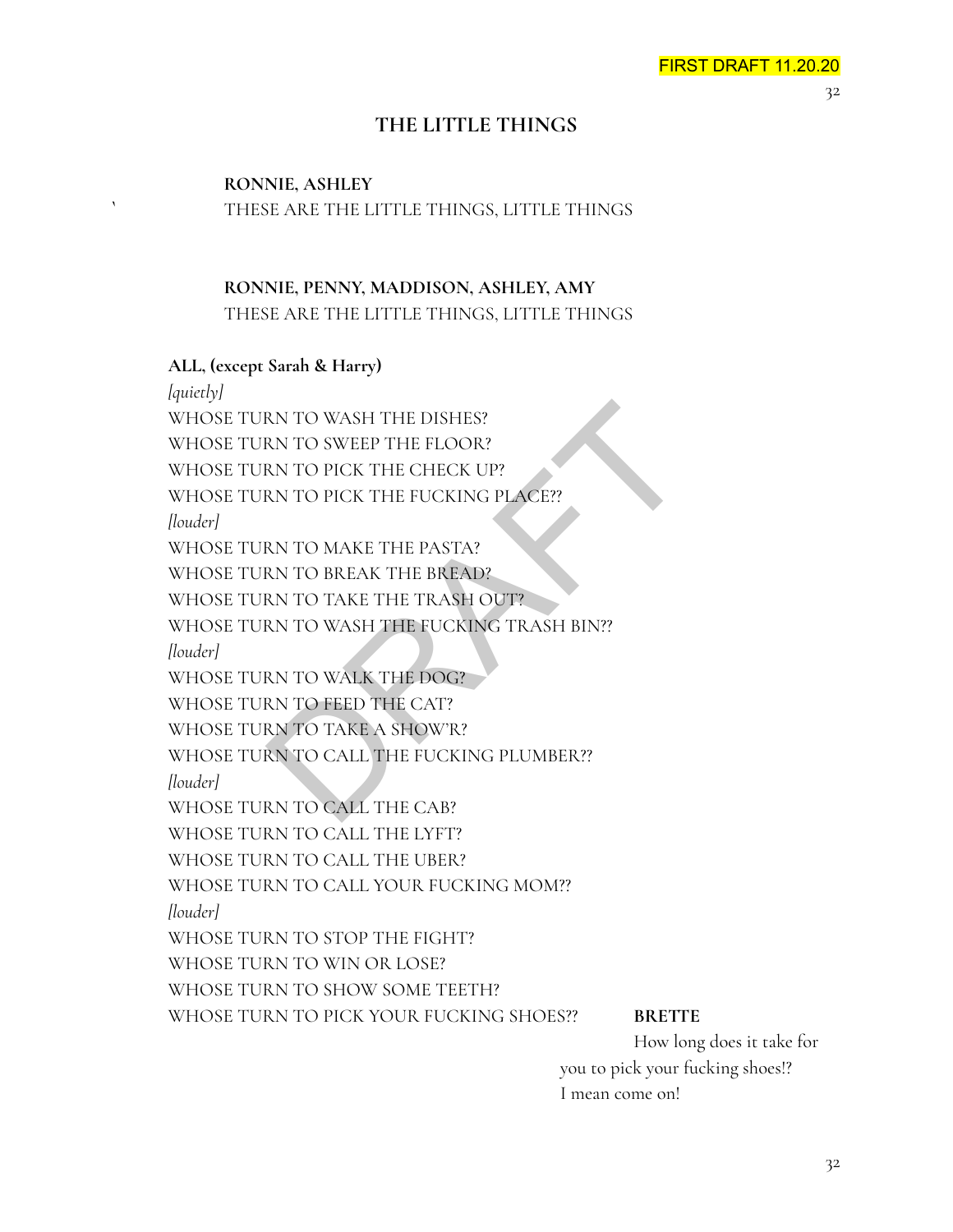*[shouting]* WHOSE TURN TO PICK THE MOVIE? WHOSE TURN TO PICK THE SHOW? WHOSE TURN TO TURN THE LIGHTS OUT? WHOSE TURN TO *PICK WHERE WE SHOULD GO?*

# **MADDISON, ASHLEY**

*[politely, playfully]* THESE ARE THE LITTLE THINGS, LITTLE THINGS

**add PENNY, MADDISON** THESE ARE THE LITTLE THINGS, LITTLE THINGS

**add SARAH, HARRY** THESE ARE THE LITTLE THINGS, LITTLE THINGS E ARE THE LITTLE THINGS, LITTLE THINGS<br>ARAH, HARRY<br>EE ARE THE LITTLE THINGS, LITTLE THINGS<br>LLL, (except JOHNNY & BRETTE)<br>EE ARE THE LITTLE THINGS, LITTLE THINGS

**add ALL, (except JOHNNY & BRETTE)** THESE ARE THE LITTLE THINGS, LITTLE THINGS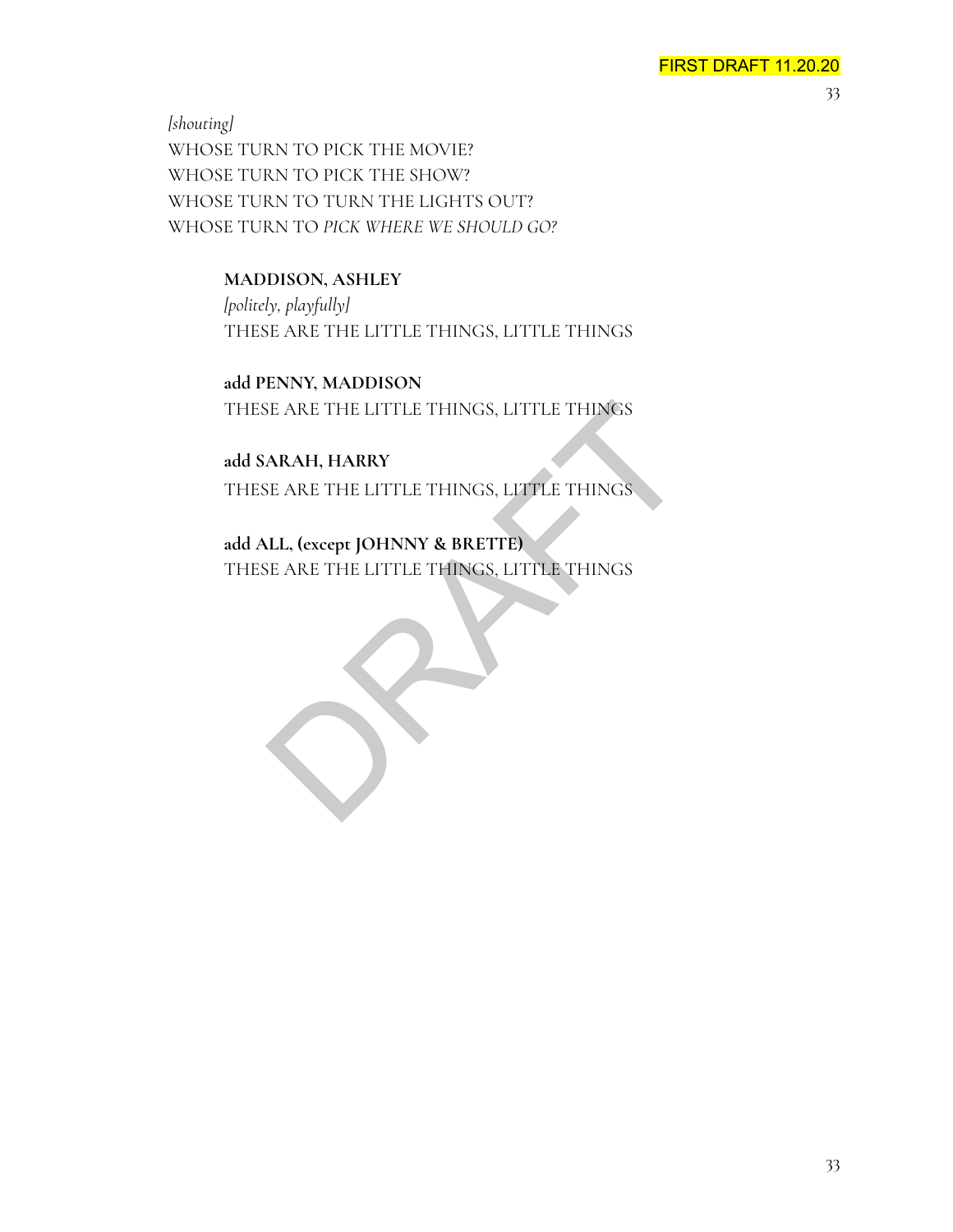34

#### **FRAT BOYS**

*Johnny and Brette find themselves together at a bar, maybe bonding over a game or something. There are a group of frat boys in the corner, singing some sort of bar song or football anthem.*

#### **BRETTE**

I think they're going to hurt themselves.

#### **JOHNNY**

Dude, would you ever tell anybody you were in a frat? I mean, really? Or would the embarrassment just, like, eat you up alive? Nou ever tell anybody you were in a frat?<br>
Prembarrassment just, like, eat you up alive?<br>
BRETTE<br>
Oh, have I not told you?<br>
I am in a frat.<br>
I'm one of them.<br>
PRETTE<br>
Oh, definitely.<br>
I know every single one of them.

#### **BRETTE**

Oh, have I not told you? I *am* in a frat. I'm one of them.

# **JOHNNY**

You are?

# **BRETTE**

Oh, definitely. I know every single one of them.

# **JOHNNY**

Oh, well. They totally seem chill.

#### **BRETTE**

No, it's okay. They're not. You see, they just laugh and carry on like that as some means of, I don't know. What I'm trying to say is that they're not happy.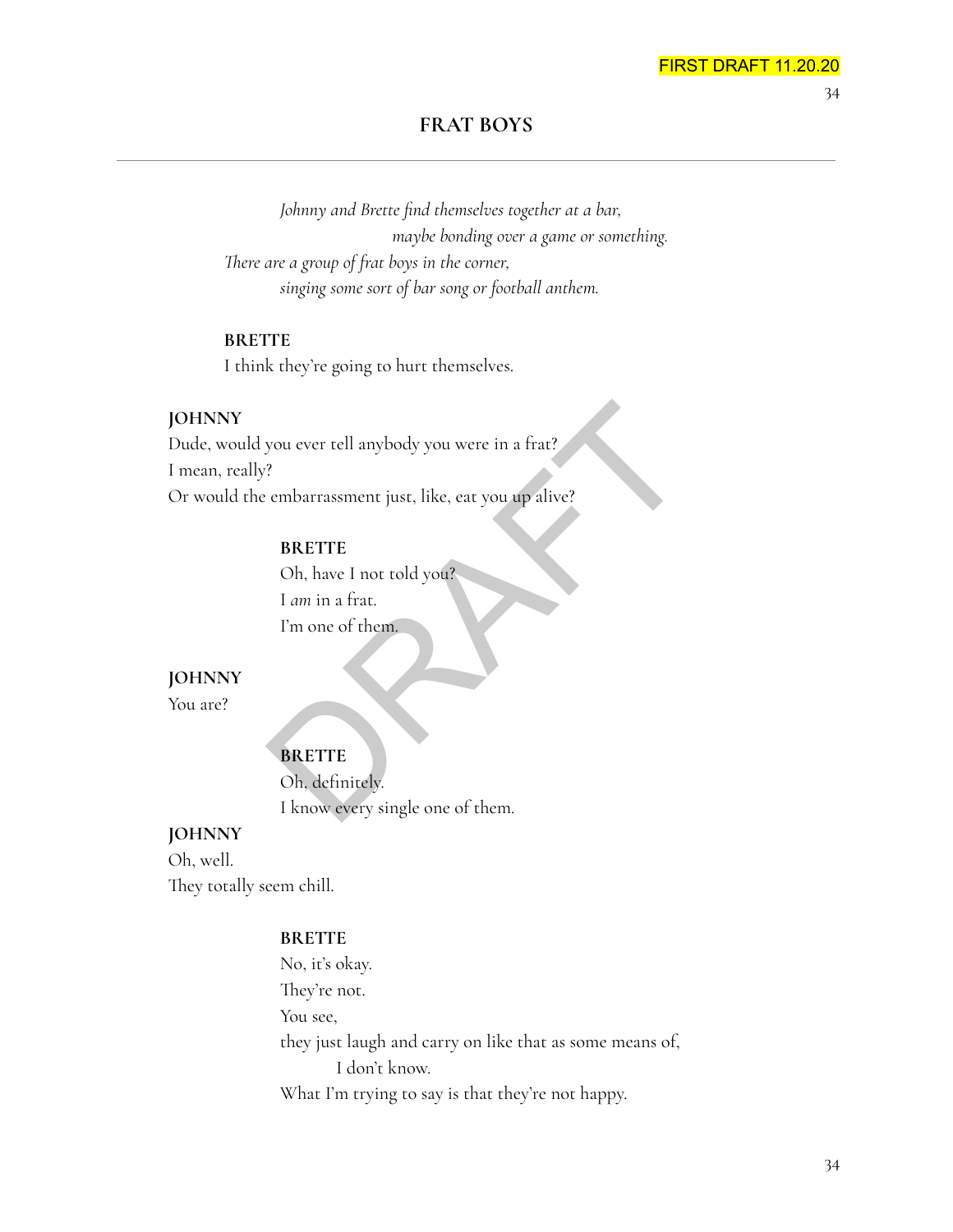# **JOHNNY**

Are you happy?

#### **BRETTE**

Oh, not at all. But definitely.

*[beat]*

**BRETTE** Do you like to dance?

# **JOHNNY**

Are you asking me to dance?

# **BRETTE**

No, I was just… I like dancing, but not like this.

*Brette points to the small group dancing in a corner of the bar. Their dancing consists of mostly grinding, there might even be a couple totally making out.* BRETTE<br>
Do you like to dance?<br>
BRETTE<br>
No, I was just...<br>
I like dancing, but not like this.<br>
Brette points to the<br>
dancing in<br>
Their dancing consists of mo<br>
there might even be a couple totally i

# **JOHNNY**

Oh, haha.

#### **BRETTE**

Lots of characters here, huh?

# **JOHNNY**

Well, it is out in the wild.

#### **BRETTE**

You're right. Guess we could've chose to watch the game from home, right?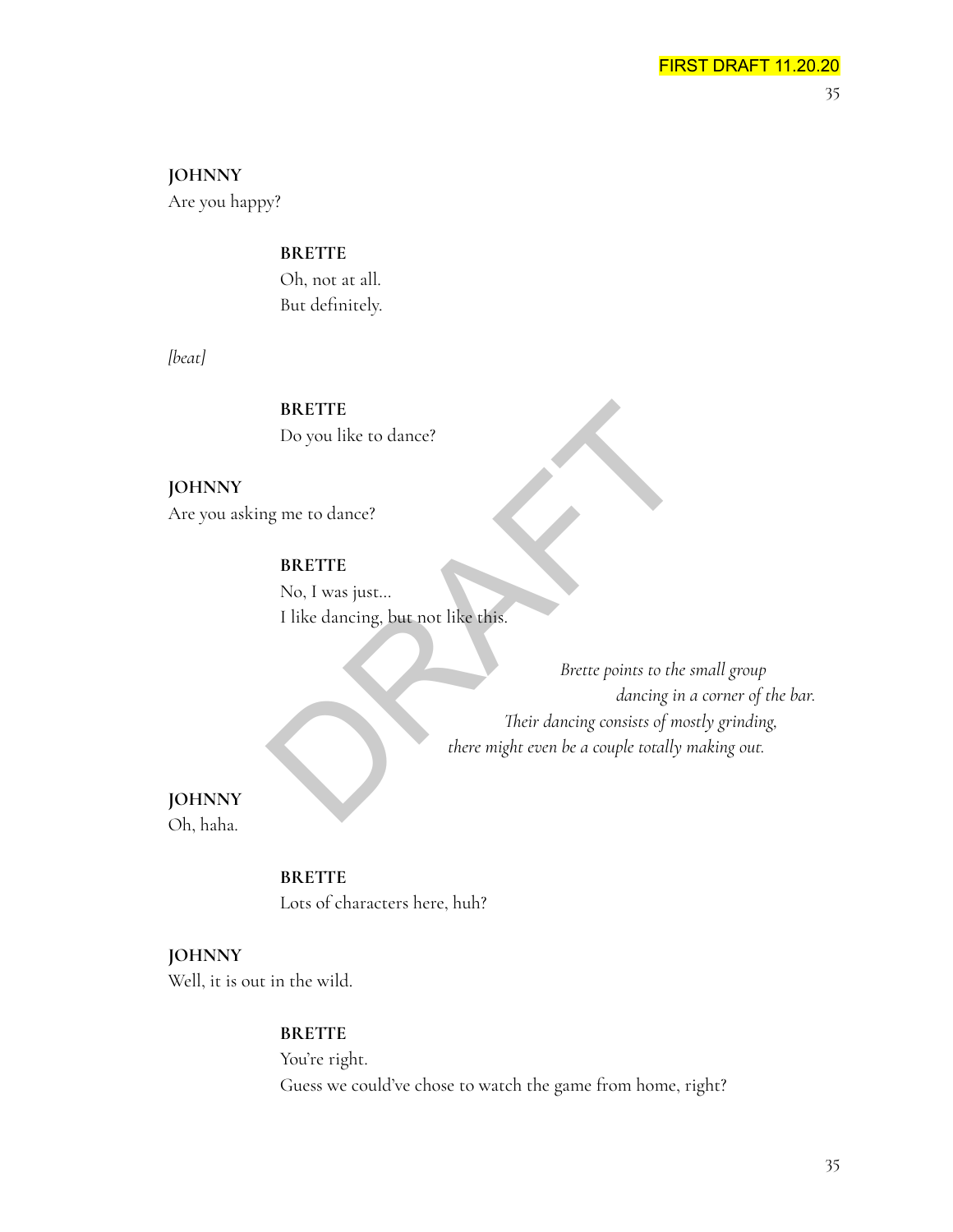*Brette's team just caused a foul on the television. The bar erupts for a moment, Brette included.*

#### **BRETTE**

But then again, you can't beat the surround sound here.

*Brette smiles.*

**BRETTE** You want to take a shot?

# **JOHNNY**

Sure.

*Brette raises his hand for the bartender's attention.*

# **LOUISE**

*[as Bartender]* What can I get you guys? You want to take a shot?<br>
Brette raises his hand for the bartender's attention.<br>
LOUISE<br>
las Bartender]<br>
What can I get you guys?<br>
BRETTE<br>
Two shots of Fireball please?<br>
ine a tequila please.

#### **BRETTE**

Two shots of Fireball please?

#### **JOHNNY**

Jesus, make mine a tequila please.

# **LOUISE** *[as Bartender]* What kind?

#### **JOHNNY** Well.

#### **LOUISE**

*[as Bartender]* You got it.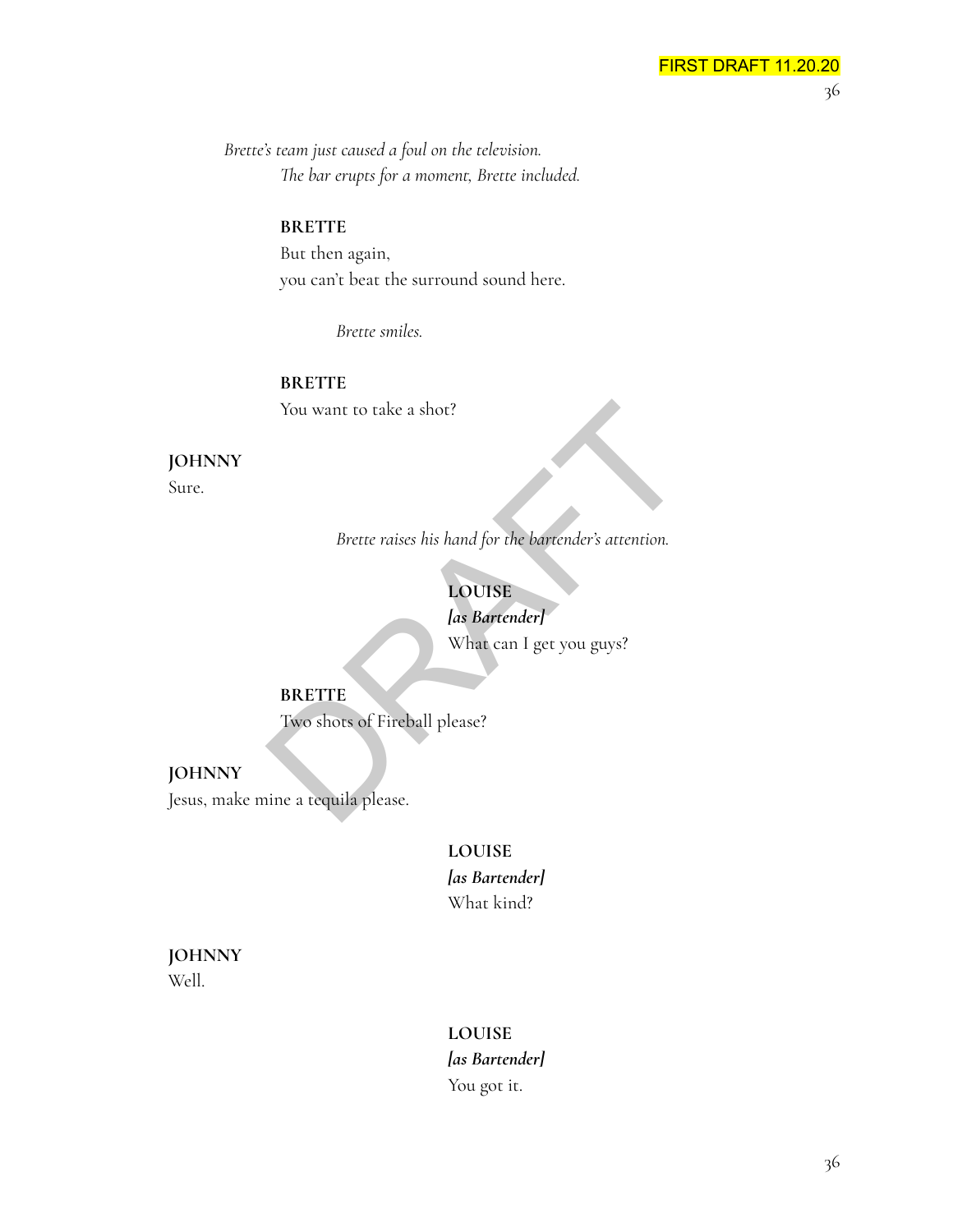# **JOHNNY**

So I uh--, I've given it a lot of thought and, I think I'm gonna tell her.

#### **BRETTE**

Yeah?

# **JOHNNY**

Yeah.

#### **BRETTE**

That's-- That's great! I mean if you think it is?

# **JOHNNY**

Yeah I mean, I just felt like this might be my only chance,

you know?

# **BRETTE**

Right.

#### **JOHNNY**

At first I thought I should just wait, cause I thought who would want to get into something emotional with some guy you went to school with when you're about to up and move to the biggest city in the US? BRETTE<br>
That's-- That's great!<br>
I mean if you think it is?<br>
this might be my only chance,<br>
you know?<br>
you know?<br>
RERETTE<br>
Right.

#### **BRETTE**

Yeah. But also, who knows, maybe she's been telling herself the same thing.

**JOHNNY** What do you mean?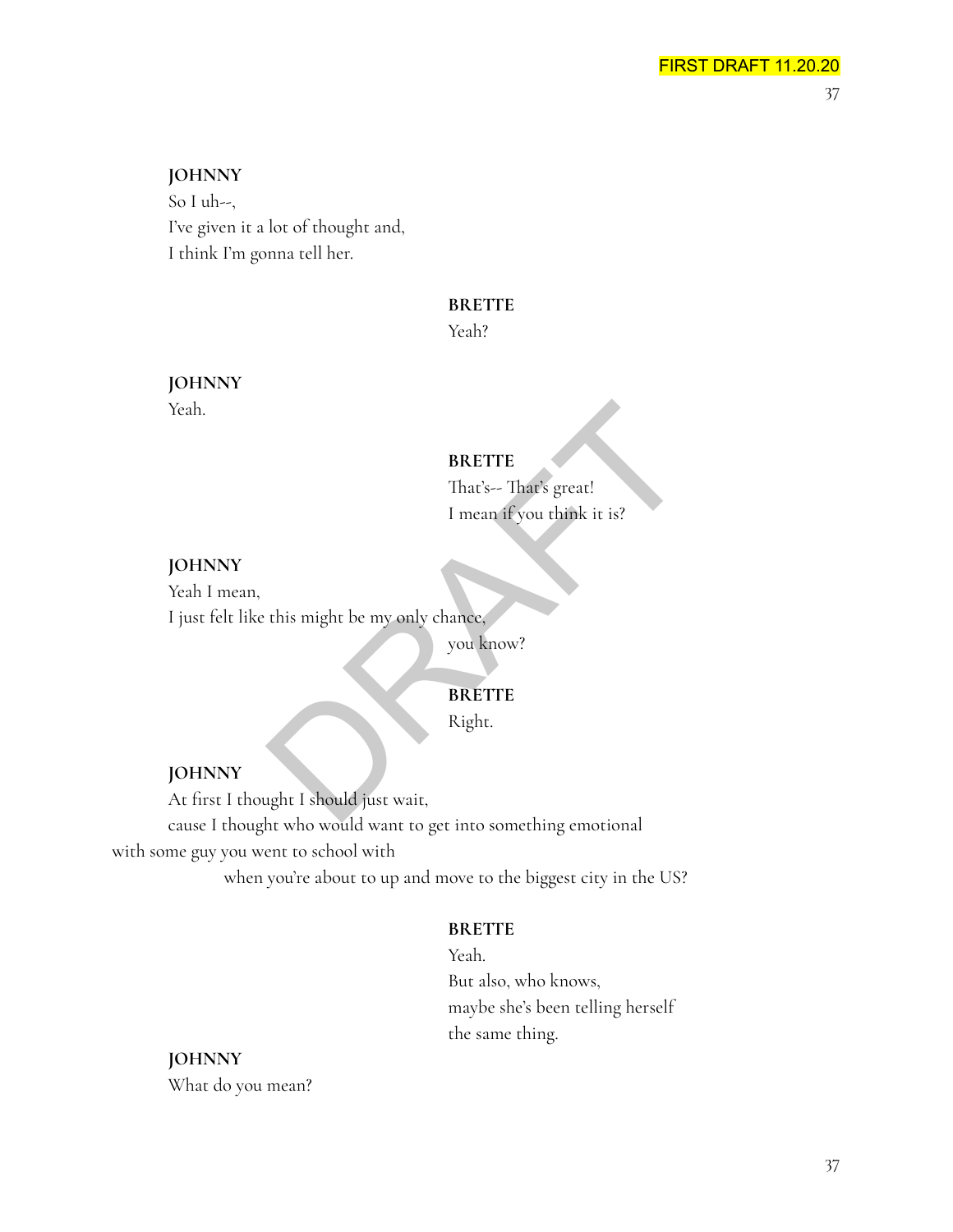#### **BRETTE**

I mean, as like a way to avoid her feelings for you, just like how you said you were.

# **JOHNNY**

Oh, I mean I guess, maybe, But either way I kinda just realized I had no idea what I was waiting for. Like what would I be waiting for if I didn't breach the conversation before she left?. uld I be waiting for<br>
conversation before she left?<br> **BRETTE**<br>
Maybe a sign that you should?<br>
They both laugh.<br>
Louise drops off the shots.<br> **BRETTE**<br>
BUT also,

# **BRETTE**

Maybe a sign that you should?

**JOHNNY** Yikes.

> *They both laugh. Louise drops off the shots.*

# **JOHNNY**

Maybe.

#### **BRETTE**

But also, it sounds like you might've already made your decision, right?

#### **JOHNNY**

Yeah. *[convincing himself]* I'm just gonna wait for a sign, Then tell her how I feel.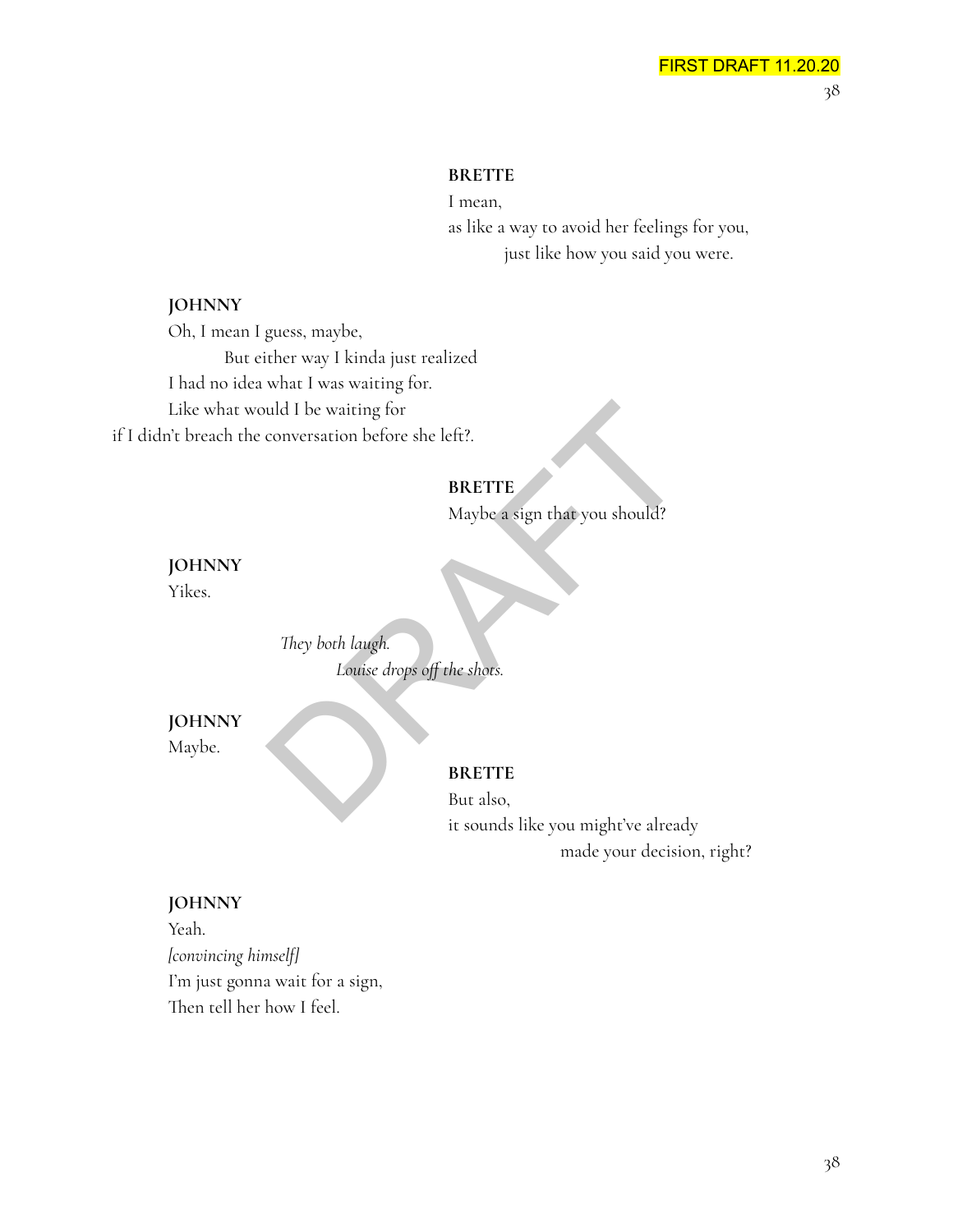#### **BRETTE**

Yeah, just wait for a sign, *then* tell her how you feel.

# **JOHNNY**

Yeah, I said that. Didn't I say that?

#### **BRETTE**

Yeah yeah, totally. Just wait for a sign, *Then,* tell her how // you feel.

# **JOHNNY**

Yeah, no, yeah, I will.

*[beat]*

# **BRETTE** You're going to her surprise going away party, Then, tell her how // you feel.<br>
1, I will.<br>
[beat]<br> **BRETTE**<br>
You're going to her surprise going<br>
right?<br> **BRETTE**<br>
Well,

**JOHNNY** Yeah.

# **BRETTE**

Well,

right?

*Brette and Johnny both pick up their shot glasses.*

# **BRETTE**

# **[CONT.]**

*[raising his glass]* Cheers to you spilling your heart out.

# **JOHNNY**

*[raising his glass]* I'll drink to that.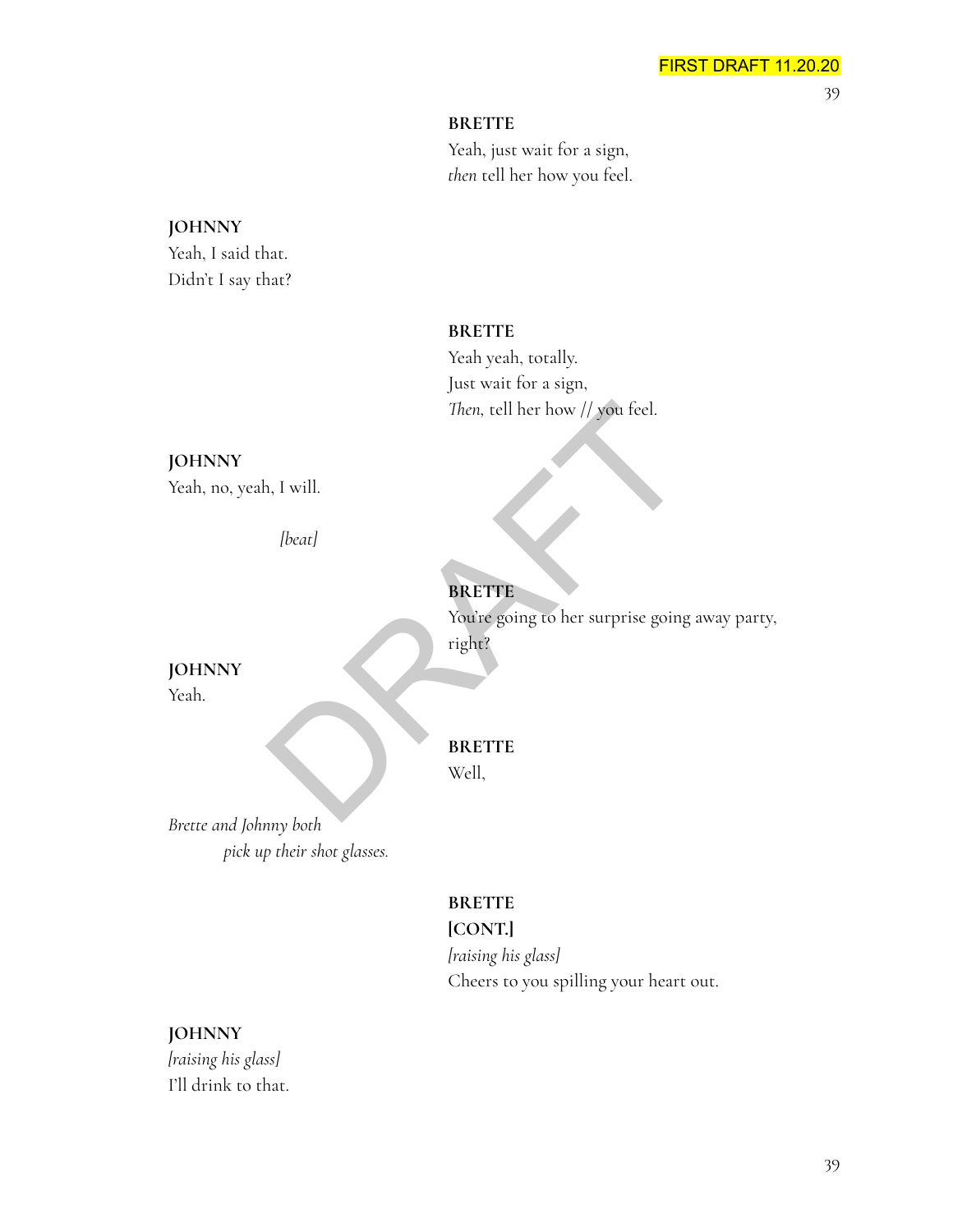*Brette and Johnny cheers, then take their shots.*

# **THE DRUNKEN BOY'S LAMENT**

# **JOHNNY & BRETTE**

WHY WAIT,

WHY WONDER IN RESTLESS NIGHTS, CAUGHT UP IN YOUR THOUGHTS? OOO, YOU SHOULD KNOW BETTER NOT TO HOLD IT IN. I THINK WE'LL BEGIN WITH A DRINK, AND AFTER WE'LL SEE WHAT YOU THINK.

**JOHNNY, BRETTE, & THE FRAT BOYS (Harry, Madison, Dylan, & Ashley)** WHY WAIT, WHY WONDER THROUGH RESTLESS DAYS, CAUGHT UP IN YOUR DAYDREAMS, WHEN YOU COULD BE LIVING THEM PLAINLY TO SEE? OOO, I THINK WE'LL BEGIN WITH A DRINK, AND AFTER WE'LL SEE WHAT YOU THINK. OOO I THINK WE'LL BEGIN WITH A DRINK, AND AFTER WE'LL SEE WHAT YOU THINK. GHT UP IN YOUR THOUGHTS? OOO,<br>CD KNOW BETTER NOT TO HOLD IT IN.<br>CLU BEGIN WITH A DRINK,<br>AFTER WE'LL SEE WHAT YOU THINK.<br>AFTER WE'LL SEE WHAT YOU THINK.<br>NNY, BRETTE, & THE FRAT BOYS (Harry, Madison, Dy<br>WAIT,<br>WONDER THROUGH

**JOHNNY** I THINK THAT I'LL TRY TO OPEN MY HEART…

> **BRETTE & THE FRAT BOYS** WHY NOT?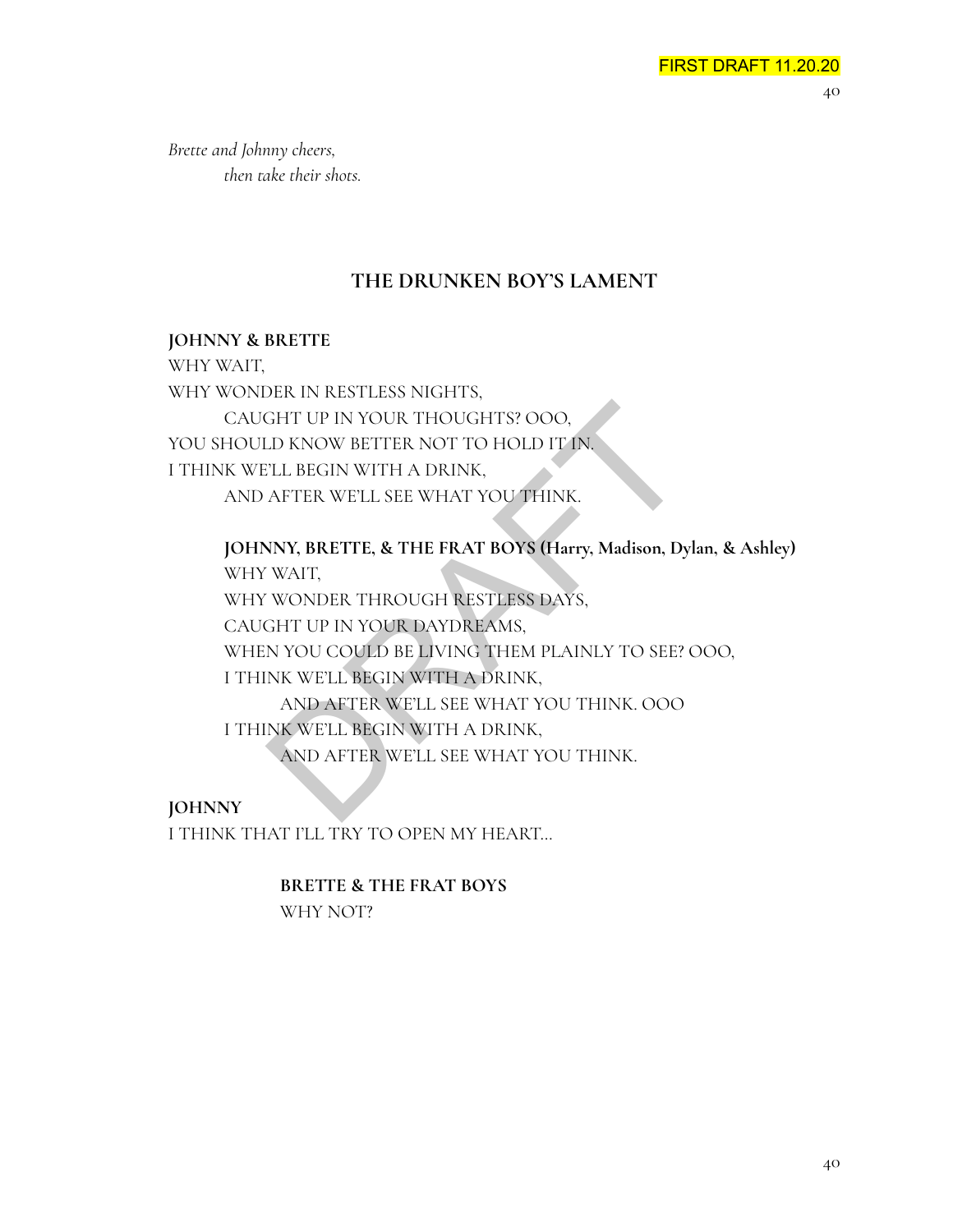41

# **CENTRAL PARK YOGA**

*A yoga session.*

#### **RONNIE**

*[sarcastically]* This is really relaxing guys. *\*cringing\** I'm loving it.

#### **SUSAN**

Oh Ronnie, you're just awful.

#### **LOUISE**

Take it you're not much of a mover, huh?

#### **RONNIE**

Oh I move,

You know,

From the couch to the bed.

# **AVERY**

Susan, where's Brette?

# **SUSAN**

Oh, he's just out doing probably something terrible with Johnny. LOUISE<br>
Take it you're not much of a mover, huh?<br>
NIE<br>
move,<br>
the couch to the bed.<br>
AVERY<br>
Susan, where's Brette?<br>
Susan, where's Brette?<br>
Susan, where's Brette?<br>
Susan, where's Brette?<br>
Susan, where's Brette?<br>
USDAN<br>
Oh,

# **LOUISE**

Ugh, Johnny though?

#### **SUSAN**

They might as well be brothers. Been close ever since that one time Johnny threw a rock at Brette's head on the playground in daycare.

#### **LOUISE**

Weird.

#### **AVERY**

How would that be a bonding experience?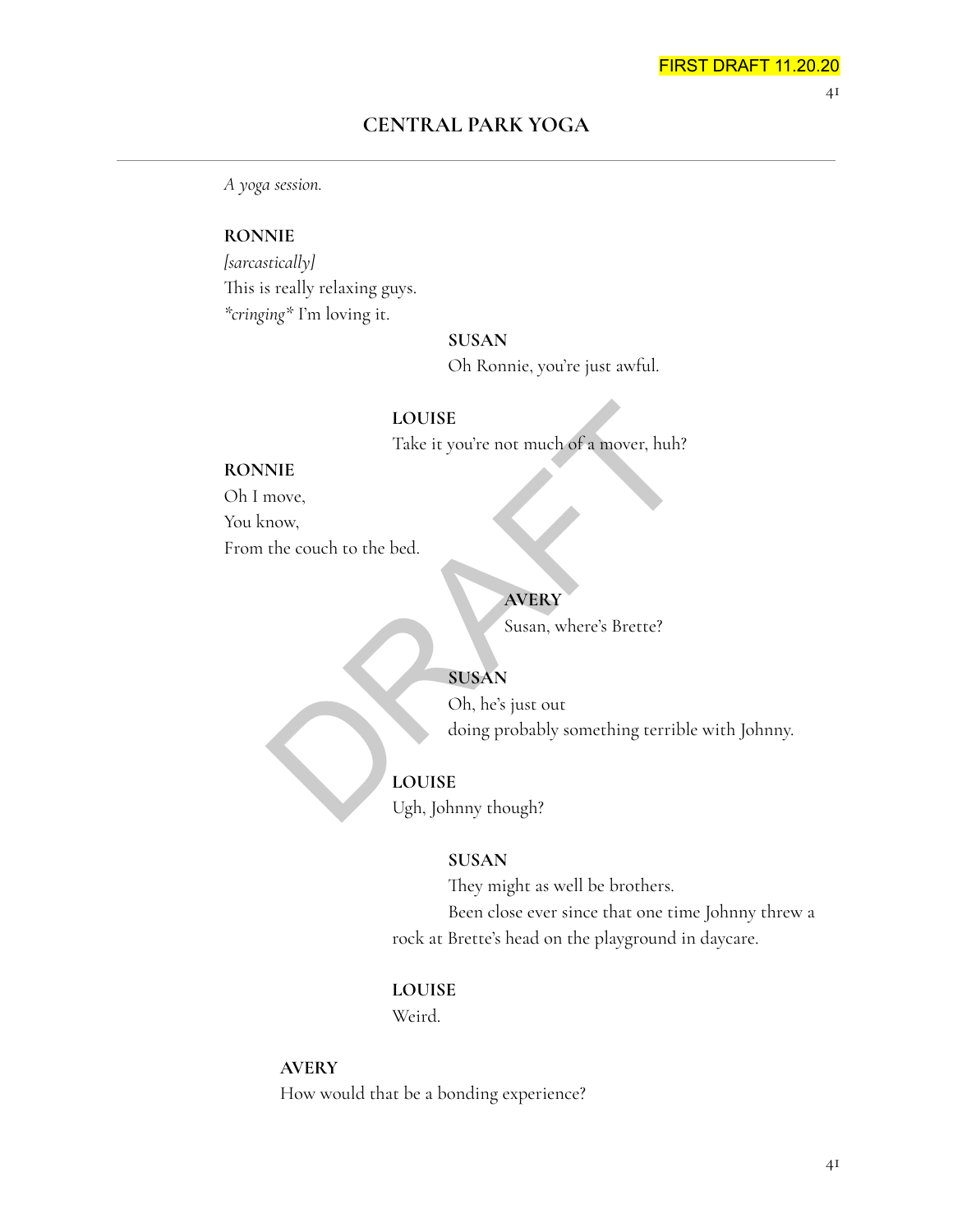#### **LOUISE**

Right.

# **RONNIE**

Straights.

**SUSAN**

What, are you not straight?

#### **CHLOE**

*[leading the group]* Friends I'm hearing a lot of chatter, And I'm going to need us all to simmer down, okay? And inhale, and exhale, Great. One more time, inhale, and on the exhale, sigh it all out. Friends I'm hearing a lot of chatter,<br>
And I'm going to need us all to simmer down, okay?<br>
And inhale, and exhale,<br>
Great. One more time, inhale,<br>
and on the exhale, sigh it all out.<br>
Re<br> **CHLOE**<br> **CONT:**<br>
And from here,<br>

*Ronnie sighs heavily.*

# **CHLOE**

**[CONT.]**

And from here,

let's get into a more comfortable position,

and let's just… let's just take in the moment. And bring the palms together, deep breath in, and out. Now I want us all to imagine for a moment.

You can close your eyes if you'd like,

But let's just imagine.

Imagine that we're in a quiet little pocket. Perhaps this is a little pocket of a park. Perhaps it is a little corner of the beach. Perhaps this is just a small pocket of the woods. But somewhere that's simple, and pretty.

#### **AVERY**

I'm there.

# **CHLOE** Be there.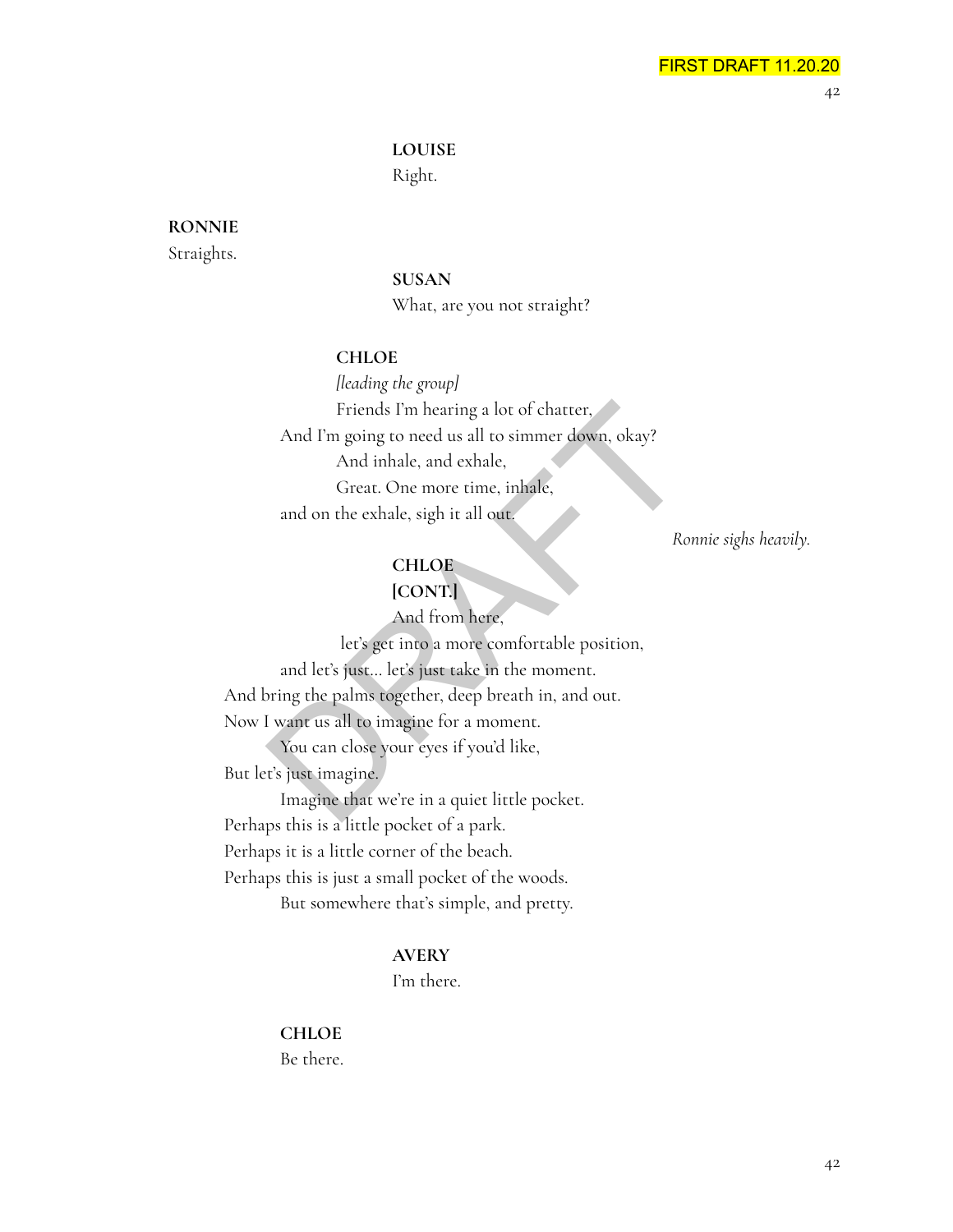#### **RONNIE**

*[barely invested]* I'm somewhere.

**LOUISE**

I know where your head's at.

#### **RONNIE**

What am I thinking about, Louise?

#### **LOUISE**

Somethin' like Central Park. Am I right?

# **RONNIE**

You're actually one hundred percent right.

#### **CHLOE**

Was she really?

#### **SUSAN**

Wow, psychic.

## **LOUISE**

When I was younger,

I used to dream I'd be in a rock band, and we would do international tours and do stops in New York and I'd start to have an affair and-- LOUISE<br>
Somethin' like Central Park.<br>
Am I right?<br>
Vom Park.<br>
CHLOE<br>
Was she really?<br>
SUSAN<br>
Wow, psychic.<br>
LOUISE<br>
When I was younger,<br>
Lased to dream I'd be in a rock band, and we wo

*Louise stops herself in her tracks,*

*leaving everyone in suspense for a moment. Finally, Avery picks up the air.*

#### **AVERY**

And what?

#### **LOUISE**

Nothing else, that was the end.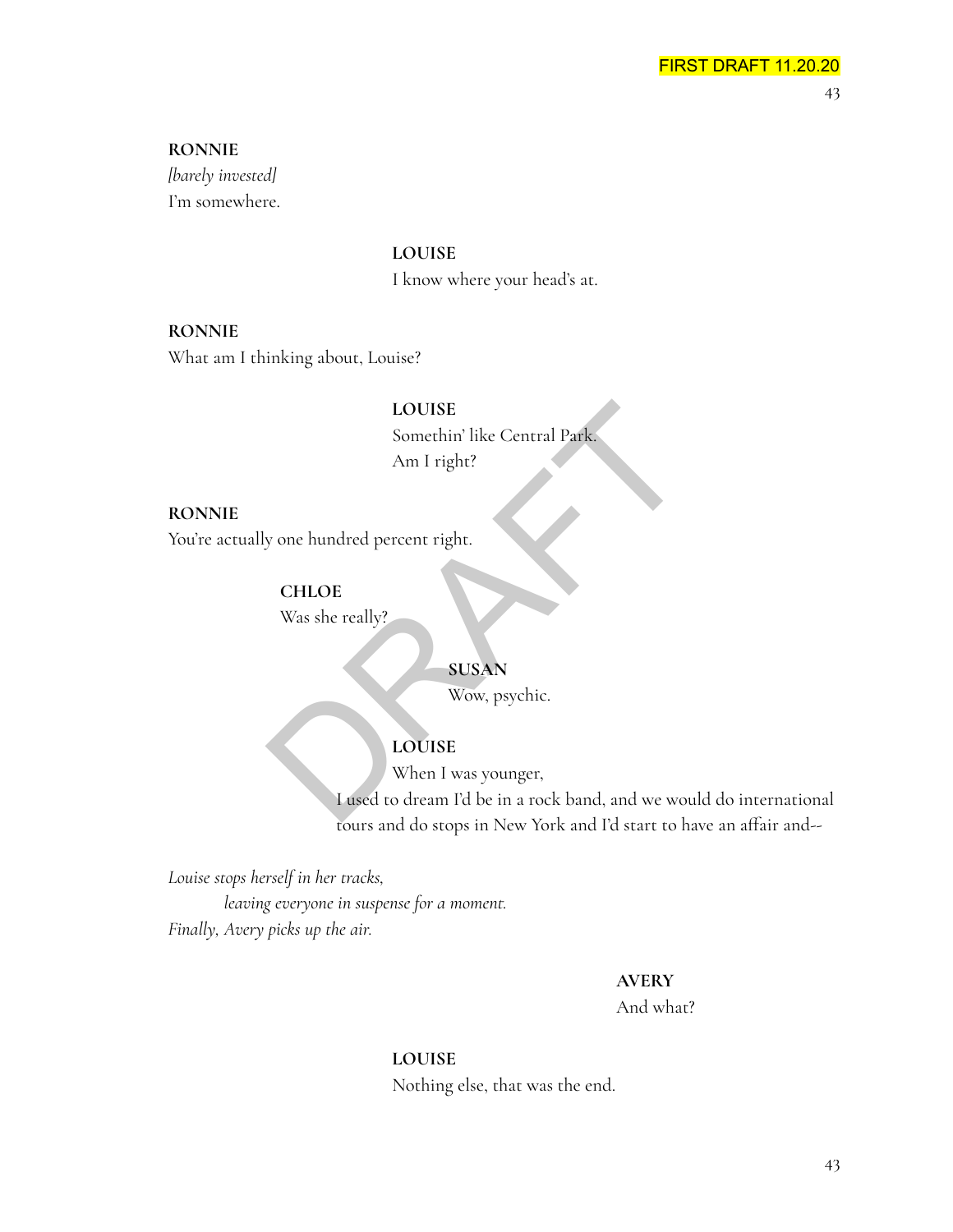#### **CHLOE**

Did you always know you were gonna move to the city, Ron?

#### **RONNIE**

When I was younger, I used to hate the city. Even though I had never even been. But all I saw on tv was this dirty, foggy, smoggy, overpopulated place, with newspapers blowing through the alleys, and taxis blocking *all* of the streets, and with these strange, strange, tall buildings made of mirrors. I used to think, "What was the point? You could live anywhere else." And then something happened this year, where, I don't know, I just thought "You could live anywhere. Why *not* there?" k, "What was the point? You could live anywhere else."<br>
nething happened this year, where, I don't know, I just thou<br>
could live anywhere. Why *not* there?"<br>
SUSAN<br>
What happened this year?<br>
mean?<br>
SUSAN<br>
You said somethin

# **SUSAN**

What happened this year?

**RONNIE** What do you mean?

# **SUSAN**

You said something happened this year that made you change your mind.

#### **RONNIE**

Oh, well, nothing *happened* happened.

#### **AVERY**

But you just said it did.

#### **RONNIE**

Who said something *had* to happen?

# **SUSAN, AVERY, & CHLOE** You did…

#### **RONNIE**

It was just a feeling, okay?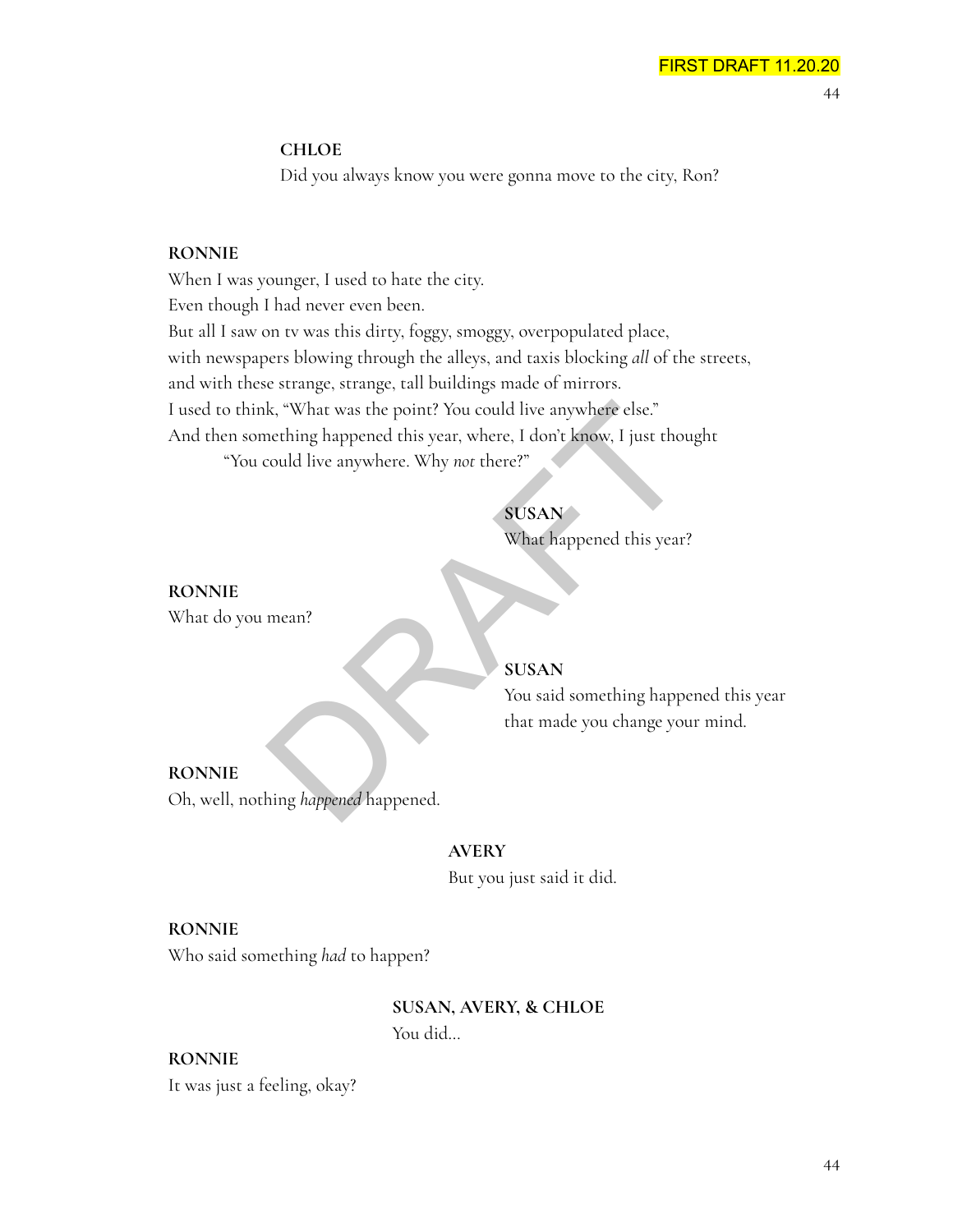# **RONNIE [CONT.]**

Plus, who knows, maybe I'll hate it!

# **AVERY**

Yeah, I mean if you don't like it, you could always leave.

#### **CHLOE**

There's so many people no one would even notice.

#### **SUSAN**

You know, some people call it the center of the world.

#### **RONNIE**

Well if it is, that's where I wanna be. Right in the heart of it. SUSAN<br>
You know, some people call it the center<br>
INIE<br>
fit is, that's where I wanna be.<br>
in the heart of it.<br>
CHLOE<br>
How about that.<br>
PIE<br>
PRIE PRIES Saying something controversial?<br>
CHLOE<br>
No I just,

# **CHLOE**

How about that.

# **RONNIE**

What?

Am I saying something controversial?

# **CHLOE**

No I just, I guess I never really saw you going like, out there, into the world.

#### **RONNIE**

Well, Neither have I.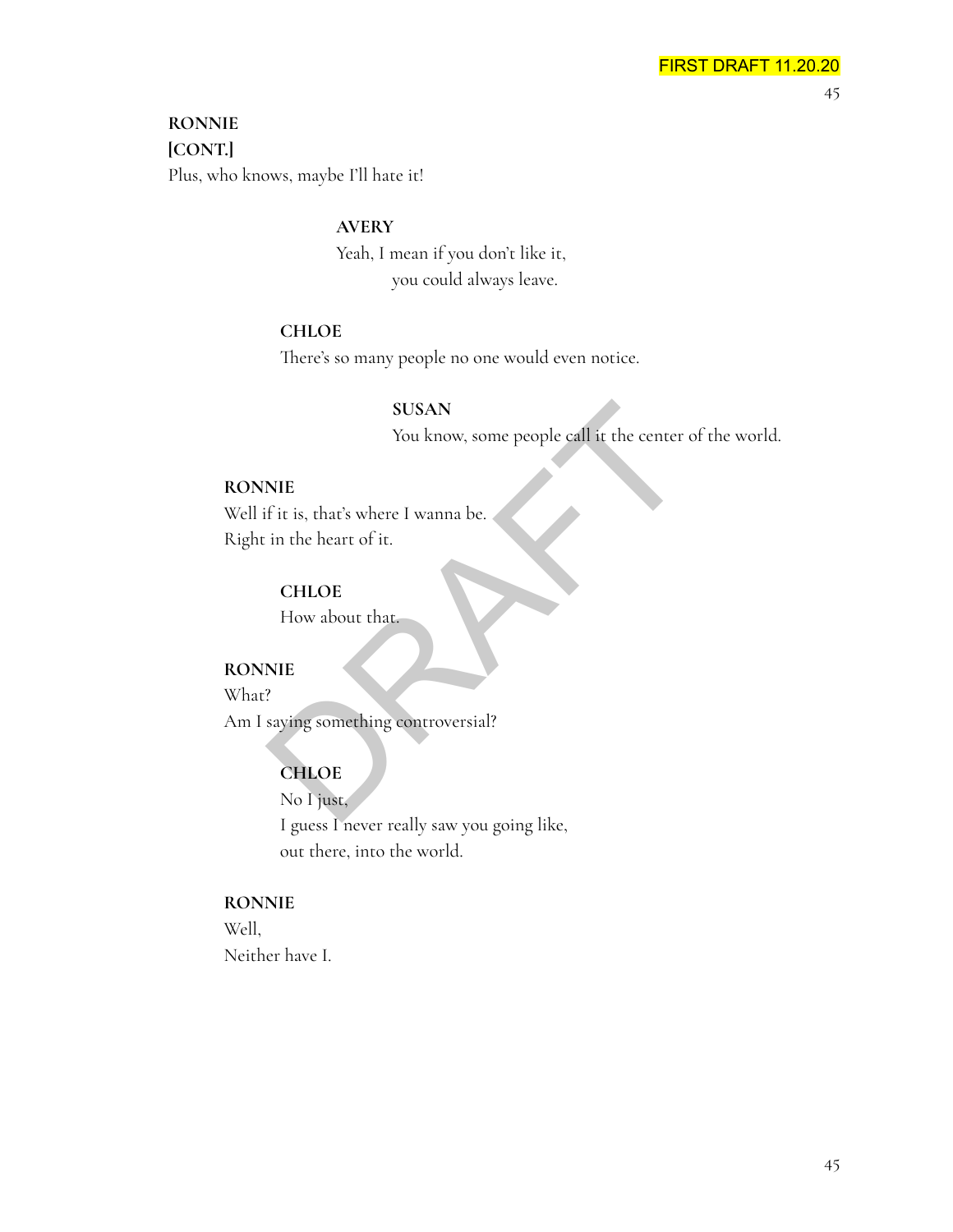# **CERTAINTY/UNCERTAINTY**

#### **RONNIE**

CERTAINTY AND UNCERTAINTY, WILL I GET WHAT I WANT? CHANGE FROM THE BEGINNING AS THE LEAVES START TO FALL.

> **RONNIE, LOUISE, CHLOE, AVERY, SUSAN** CERTAINTY AND UNCERTAINTY, WILL I GET WHAT I WANT? CHANGE FROM THE BEGINNING AS THE LEAVES START TO FALL. THE TRIM THE BEGINNING<br>
> HE LEAVES START TO FALL.<br>
> DH, BLOW WITH THE WIND,<br>
> DH, TAKE ME.<br>
> ALL<br>
> SEVERED TIES, BINDING CRIES, WE GO ON TOGETHER,<br>
> SINGING SONGS,<br>
> DANCING ALONG,<br>
> PERE NEVER REALLY ALONE

| OH, OH, | BLOW WITH THE WIND, |  |
|---------|---------------------|--|
| OH, OH, | TAKE ME.            |  |

# **ALL**

SEVERED TIES,

BINDING CRIES,

WE GO ON TOGETHER,

SINGING SONGS,

DANCING ALONG,

WE WERE NEVER REALLY ALONE

| OH, OH, | BLOW WITH THE WIND, |
|---------|---------------------|
| OH, OH, | BLOW WITH THE WIND, |
| OH, OH, | BLOW WITH THE WIND, |
| OH, OH, |                     |

TAKE ME.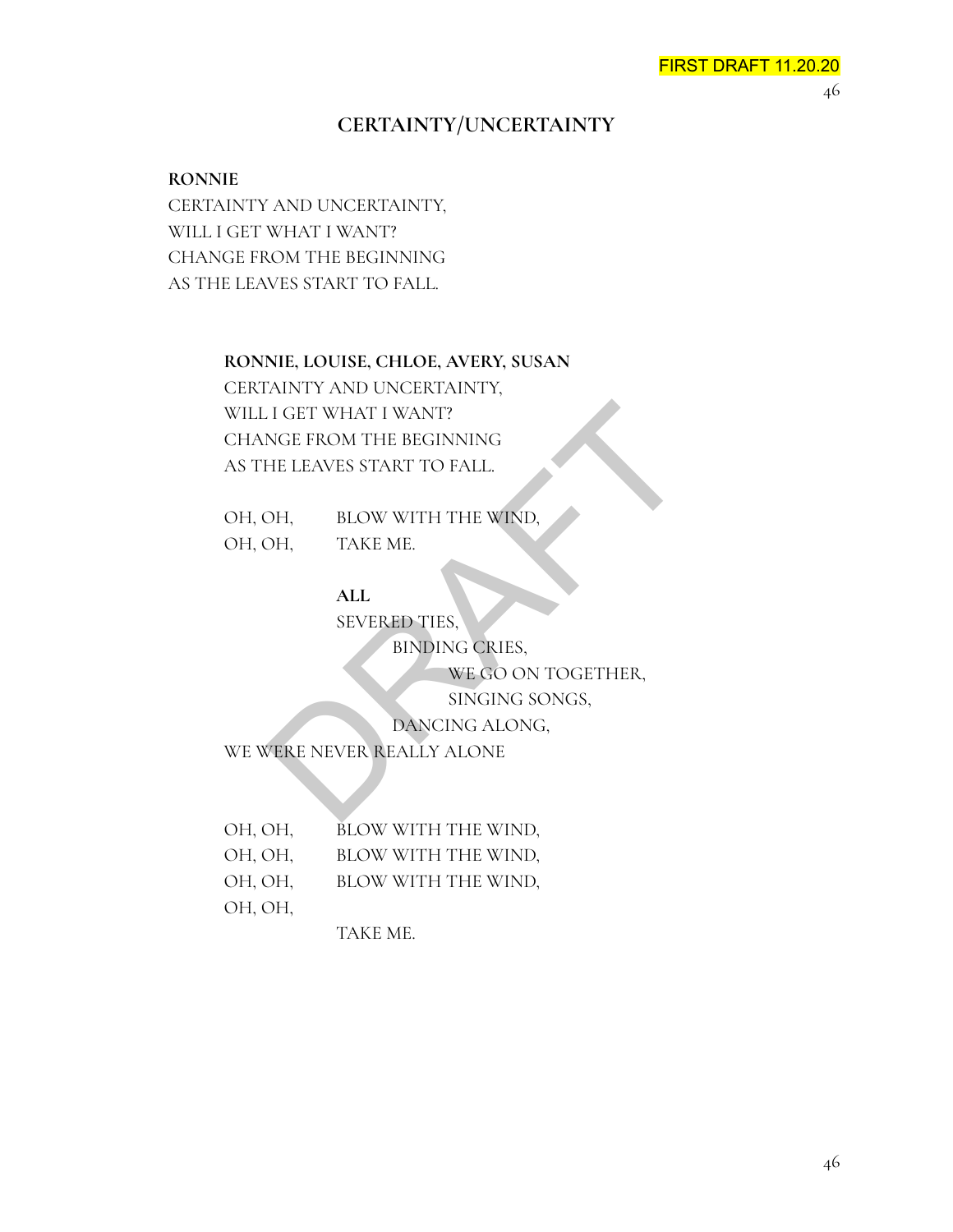**ALL, except RONNIE [CONT.]** CERTAINTY AND UNCERTAINTY, WILL I GET WHAT I WANT? CHANGE FROM THE BEGINNING AS THE LEAVES START TO LEAVES START TO LEAVES START TO FALL. FALL FALL FALL FALL FALL FALL FALL **FALL** FALL... FALL FALL FALL FALL REALL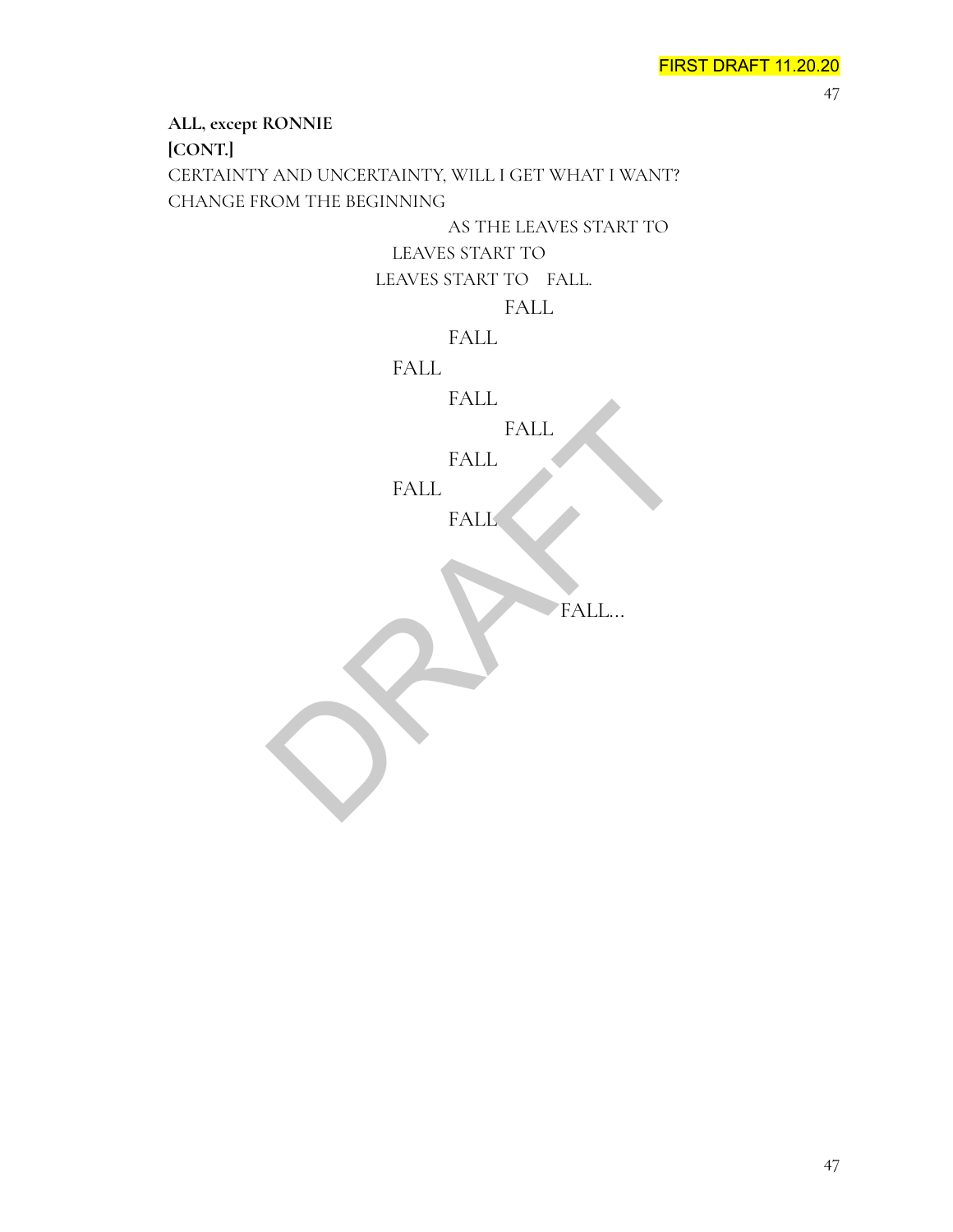# **NOBODY CAN IMAGINE HOW YOU FEEL**

*The music fades as Ronnie is left alone on the balcony.*

**PENNY** *[from inside]* Ronnie? Ronnie, where the hell are you?

#### **RONNIE**

Out here.

*Penny comes out onto the balcony with Madison.*

#### **PENNY**

Damn dude, what are you doing out here? Come on in, we're about to smoke. FRANT<br>
Comes out onto the balcony with Madison<br>
PENNY<br>
Damn dude, what are you doing out here?<br>
Come on in, we're about to smoke.<br>
the view.<br>
Sis this place, man.<br>
MADISON<br>
Pretty easy to take it for granted.

#### **RONNIE**

Just savoring the view. I'm gonna miss this place, man.

#### **MADISON**

Pretty easy to take it for granted.

#### **RONNIE**

Yeah, And just when you gotta go it starts gettin' good.

#### **PENNY**

Think of it this way. There's hundreds of terraces in New York, right?

#### **RONNIE**

You're not wrong there.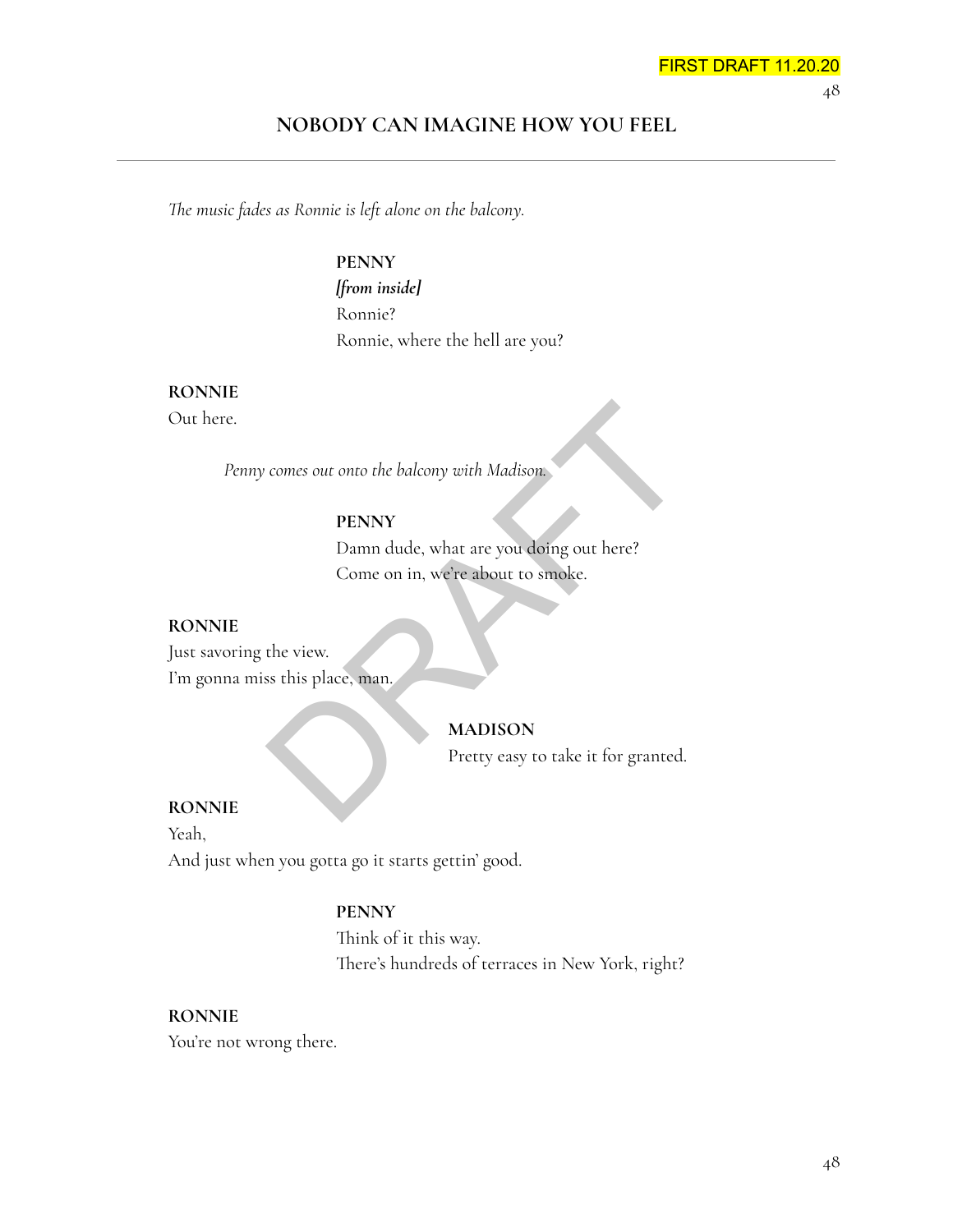*They all enjoy the view for a moment.*

# **MADISON**

You know, Penny almost fell off trying to view the river from this balcony.

#### **RONNIE**

Are you serious? When was that?

#### **PENNY**

I don't know, Sometime around Junior year probably. PENNY<br>
I don't know,<br>
Sometime around Junior year probably.<br>
MADISON<br>
It was that party right before Jun<br>
PENNY<br>
Right!<br>
MADISON<br>
Which was also the party we first<br>
PENNY<br>
Right<br>
MADISON<br>
Which was also the party we first<br>

# **MADISON**

It was that party right before Junior year started.

#### **PENNY**

Right!

# **MADISON**

Which was also the party we first met.

# **PENNY**

Right.

#### **MADISON**

But luckily for *her,* I dragged her back in and into the bathroom *before* she proceeded to puke her brains out, and immediately fall asleep. On me.

#### **PENNY**

Ah yes, it's all coming back to me now.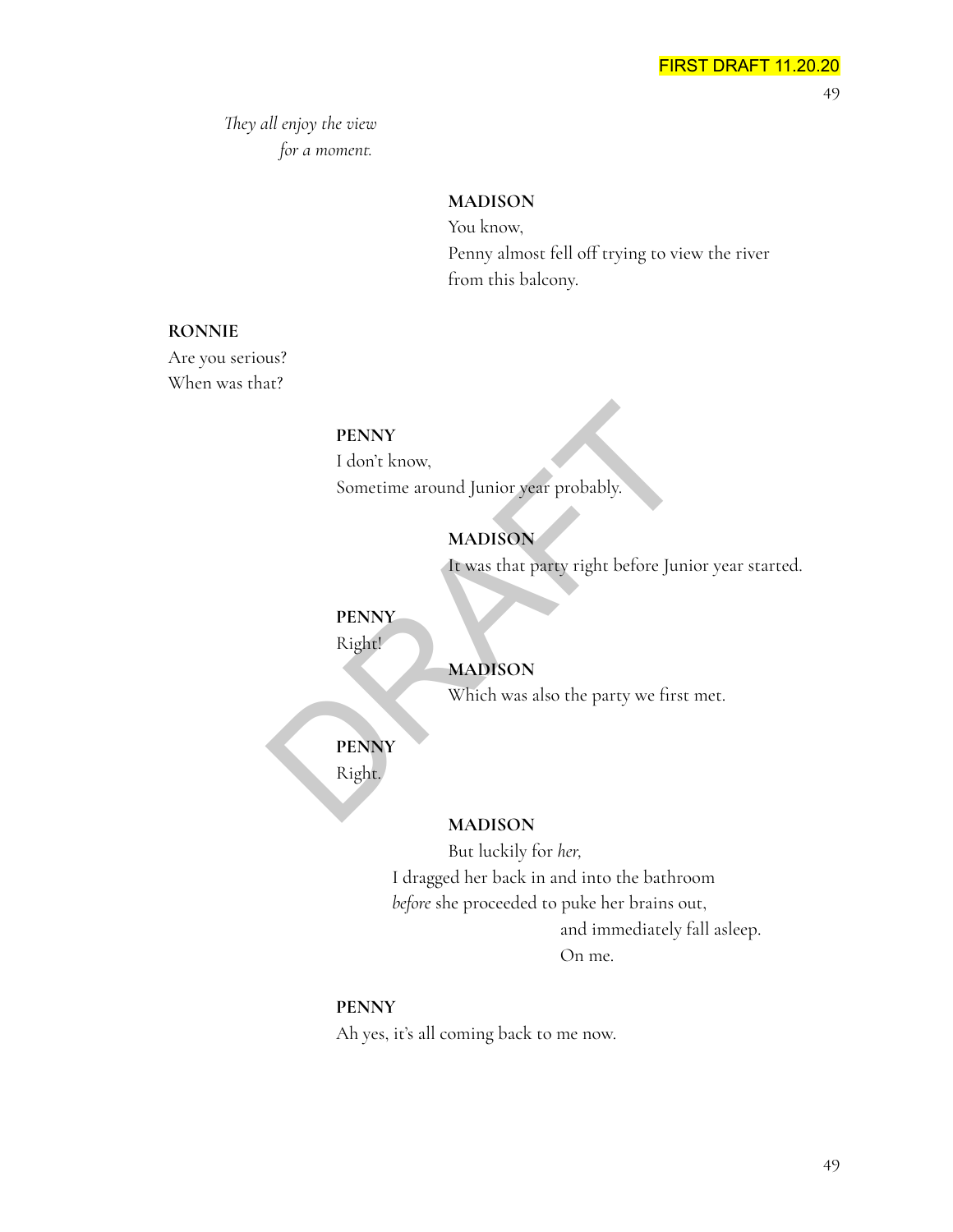50

#### **MADISON**

And here we are now.

#### **PENNY**

It's true! Here we are.

#### **RONNIE**

Now you see, to me, that is so sweet. That is charm right there. You're a lucky woman Penny, I mean hey, that's some guardian angel you have there. You two are -- she said with envy -- beautiful together. Honestly the perfect pair if you ask me. And you know, if y'all ever split up, Let me be the first to know cause that's some guardian angel you have there.<br>
- she said with envy -- beautiful together.<br>
perfect pair if you ask me.<br>
w, if y'all ever split up,<br>
e be the first to know cause<br>
I'd be happy to marry either one of you!<br> **MAD** 

I'd be happy to marry either one of you!

#### **MADISON**

Well…

**PENNY**

You're the first to know.

**MADISON** *[sarcastically]* Surprise!

# **PENNY** We broke up on Monday.

#### **MADISON**

We haven't told anyone yet.

#### **PENNY**

Yeah, we were kinda debating doing that at all?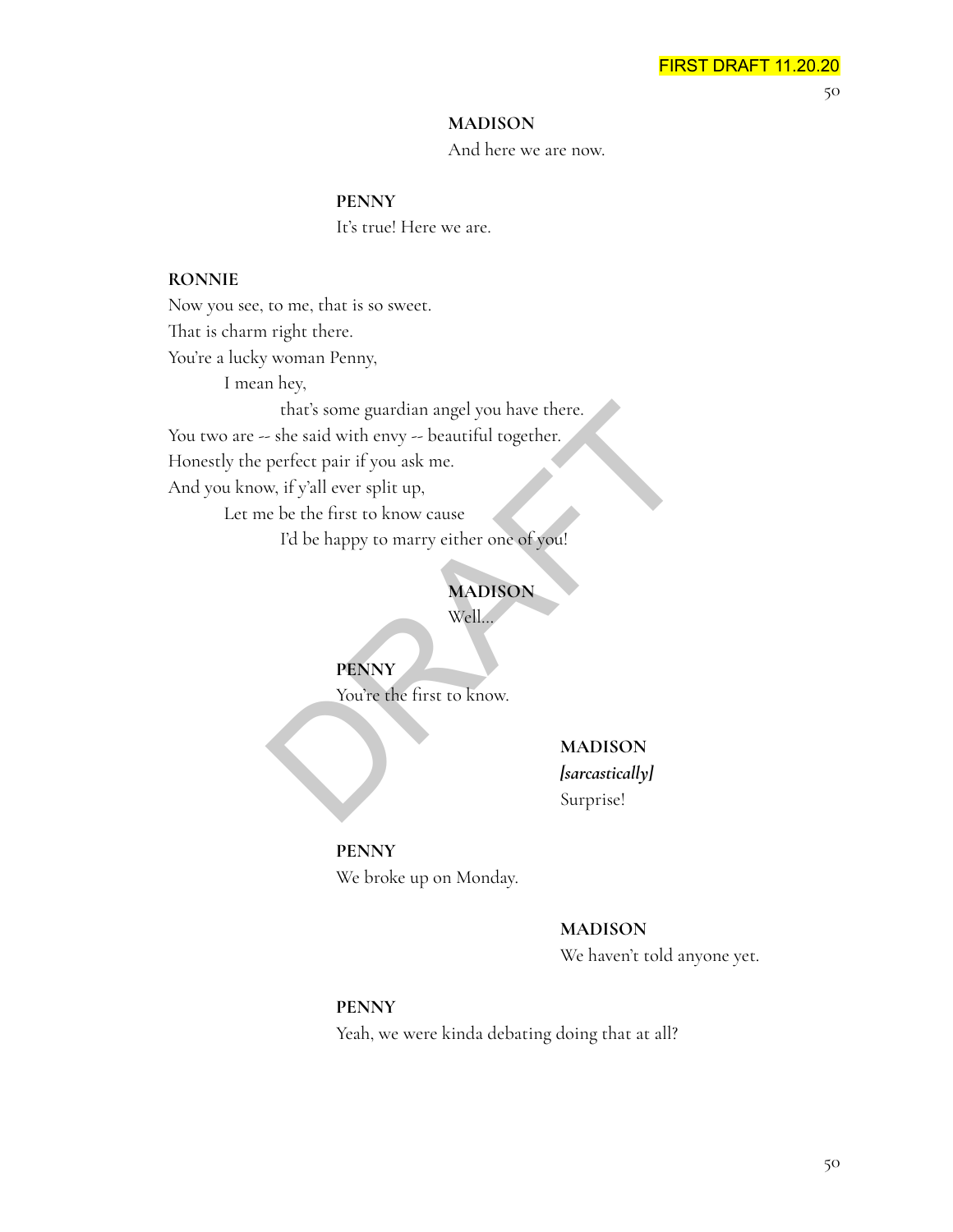# **RONNIE**

Really?? Why?

#### **MADISON**

We were kinda just waiting for everyone to just graduate and like, disperse and do their own thing.

#### **PENNY**

Yeah, cause it's not like we really--

# **MADISON**

We just don't want or need the attention.

# **PENNY** Yeah.

# **RONNIE**

Oh!

I'm uh--

I'm so surprised!

Maybe you guys will work it out, right?

*[A very strange look from Penny and Madison.]* MADISON<br>We just don't want or nee<br>PENNY<br>Yeah.<br>ed!<br>gys will work it out, right?<br>A very strange look<br>from Penny and Ma

# **RONNIE**

**[CONT.]**

No?

Well,

I'm sure nobody can imagine how you feel. Or you feel. Or I feel.

> [*The group begins to head back in as Johnny heads out for a cigarette.]*

# **AMY**

*[entering the balcony high on weed]* Feel? I don't feel anything.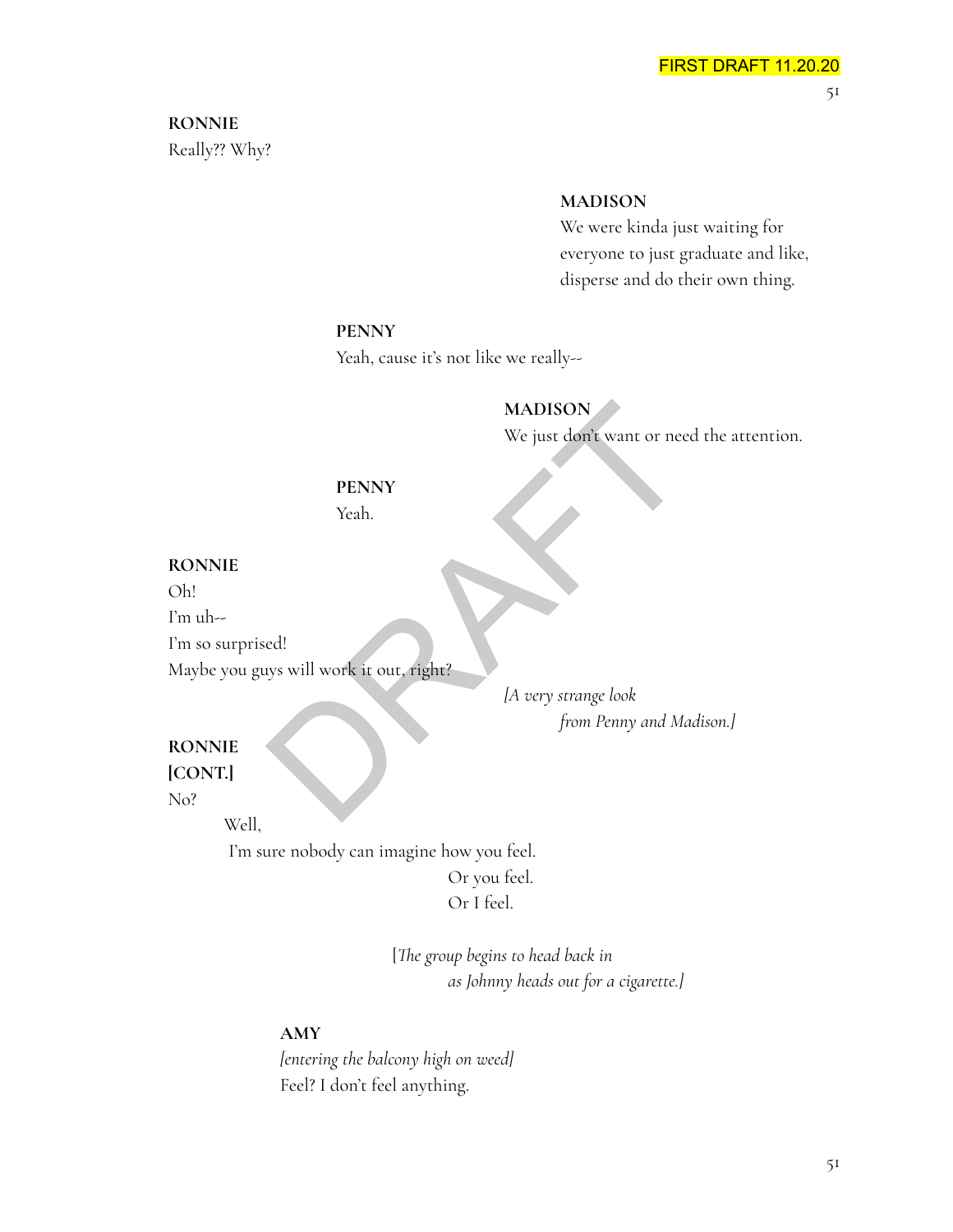#### **PENNY**

Here, why don't we all go inside.

# **JOHNNY**

Awh, what, did I interrupt something?

#### **RONNIE**

No, it's not that! We've just--

# **MADISON**

I'm cold.

# **PENNY**

Me too.

#### **AMY**

*[walking back in with the others]* Here, does anyone want this joint? I don't want it anymore. MADISON<br>
Fm cold.<br>
PENNY<br>
Me too.<br>
AMY<br>
/walking back in with the others)<br>
Here, does anyone want this joint?<br>
I don't want it anymore.<br>
thanks.<br>
AMY

# **RONNIE**

I'll take that, thanks.

# **AMY**

It's too small for me. It's too small for my nails, honestly. *Honestly,* I don't think this is gonna work for me. Do you guys feel anything? *[to Ashley]* Babe, do you feel anything? Because I don't.

#### **BRETTE**

It's okay, I don't feel anything either.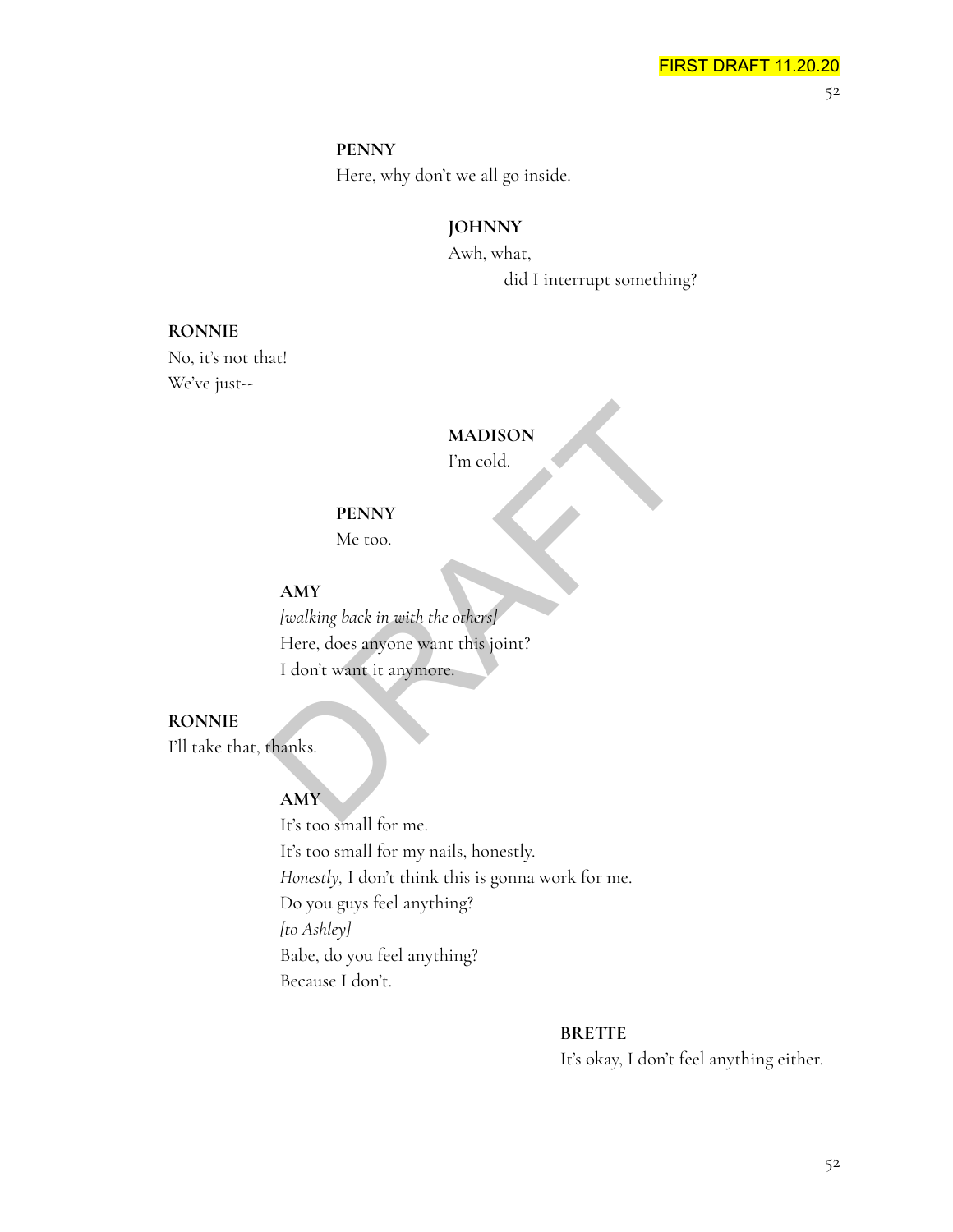# **ASHLEY**

You will, don't worry.

# **AMY**

When? I mean this is like our third joint I feel like. Well, I tried everyone. I hope you're happy Ronnie, I finally tried the mari-ji-uana and felt NOTHING.

# **ASHLEY**

Just wait for it, I swear it's comin'.

# **AMY**

I'm not going anywhere. Maybe I'm just overthinking it, but I swear to god I don't feel anything. Do you babe, because I feel absolutely nothing. Honestly not a thing. I mean, I wish I did. I just don't. Are you guys fucking with me? Did you guys give me like, real grass or something? Cause seriously, if so, that's not funny. I knew I wouldn't feel anything though. Why am I talking so much…. Just wait for it,<br>
I swear it's comin'.<br> **AMY**<br>
I'm not going anywhere.<br>
Maybe I'm just overthinking it,<br>
but I swear to god I don't feel anything.<br>
Do you babe, because I feel absolutely nothing.<br>
Honestly not a thing.<br>
I

# **RONNIE**

You're high.

# **AMY**

Am I No I'm not? Am I?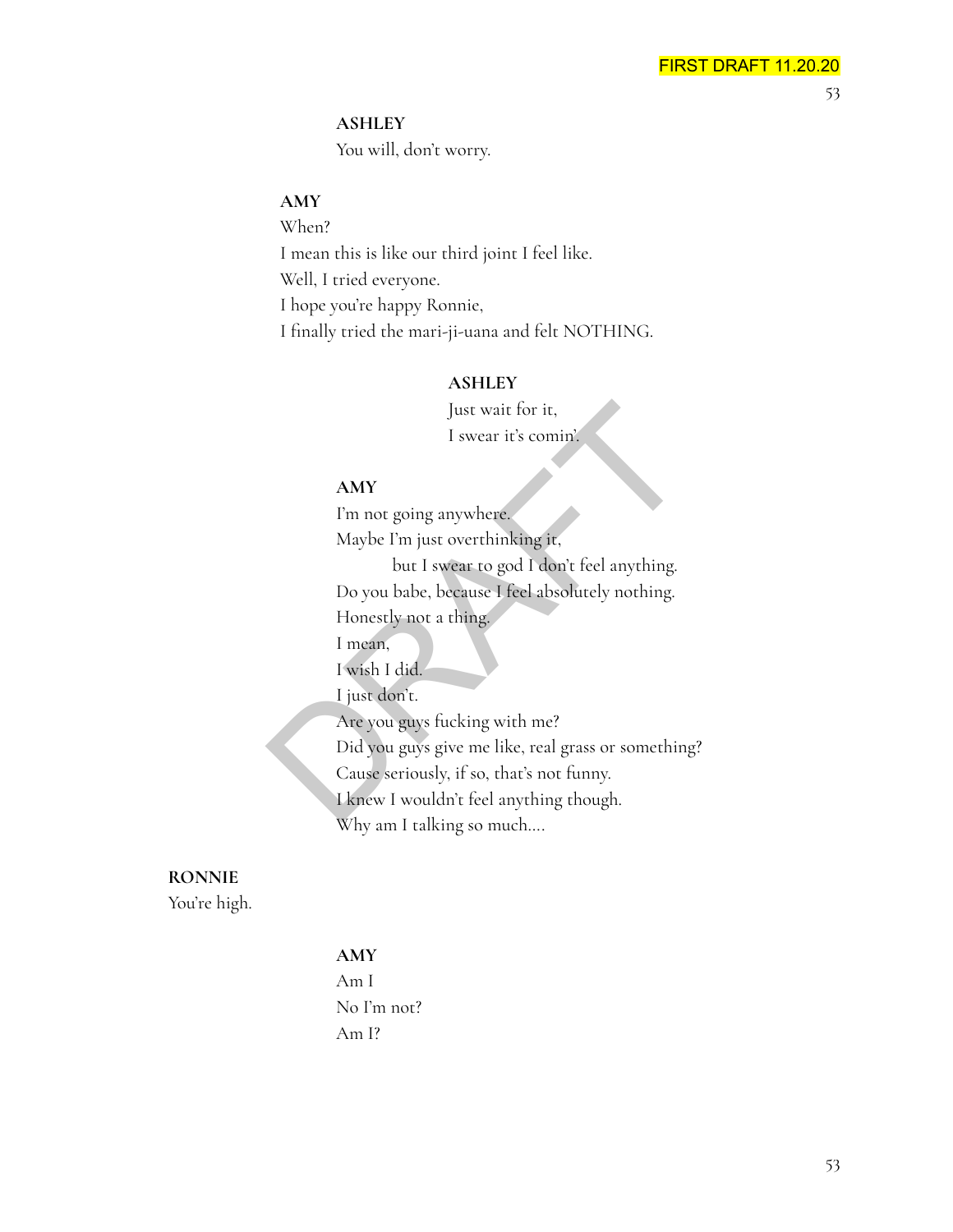54

#### **ASHLEY**

I am.

# **AMY**

Are you? You don't seem like it? My mouth is so dry.

# **RONNIE & ASHLEY**

Cottonmouth.

**RONNIE** Don't worry, you're just stoned.

# **AMY**

Is that part of it?

**RONNIE** You'll probably get the munchies soon too.

> **AMY** Munchies?

# **ASHLEY**

When you're hungry.

**AMY** I am hungry. Am I supposed to be hungry?

# **ASHLEY**

DRAFT

You're not *supposed to* be anything.

# **AMY**

Are you hungry, babe?

**ASHLEY** I could be hungry.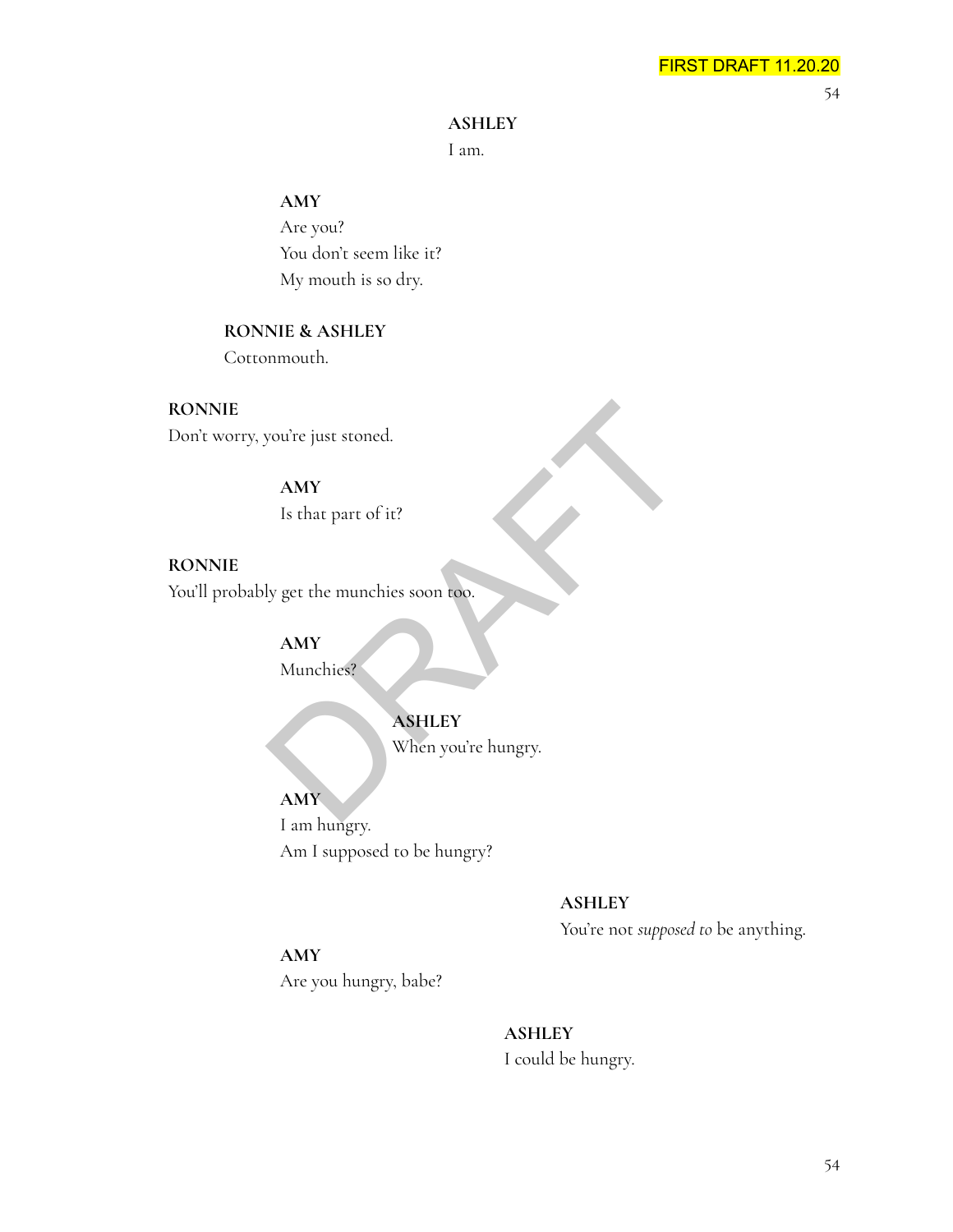**RONNIE**

Want me to grab you guys a snack.

# **ASHLEY**

Sure thing.

# **RONNIE**

Sound good, Amy?

**AMY**

Sound good?

# **RONNIE**

Yes?

# **AMY**

… What?

# **ASHLEY**

Actually, maybe we should head out and grab a bite from the diner or something. AMY<br>
... What?<br>
Actually, maybe we should head of<br>
grab a bite from the diner<br>
ARAH<br>
Oooo, pancakes.<br>
SARAH<br>
Uhm, yes, hi, hello, diner<br>
T

**AMY**

Oooo, pancakes.

# **SARAH** Uhm, yes, hi, hello, diner food? That sounds great.

Harry, you down?

# **HARRY**

*[also high]* Oh, I'm up.

# **SARAH**

Good.

**SUSAN** Brette, baby?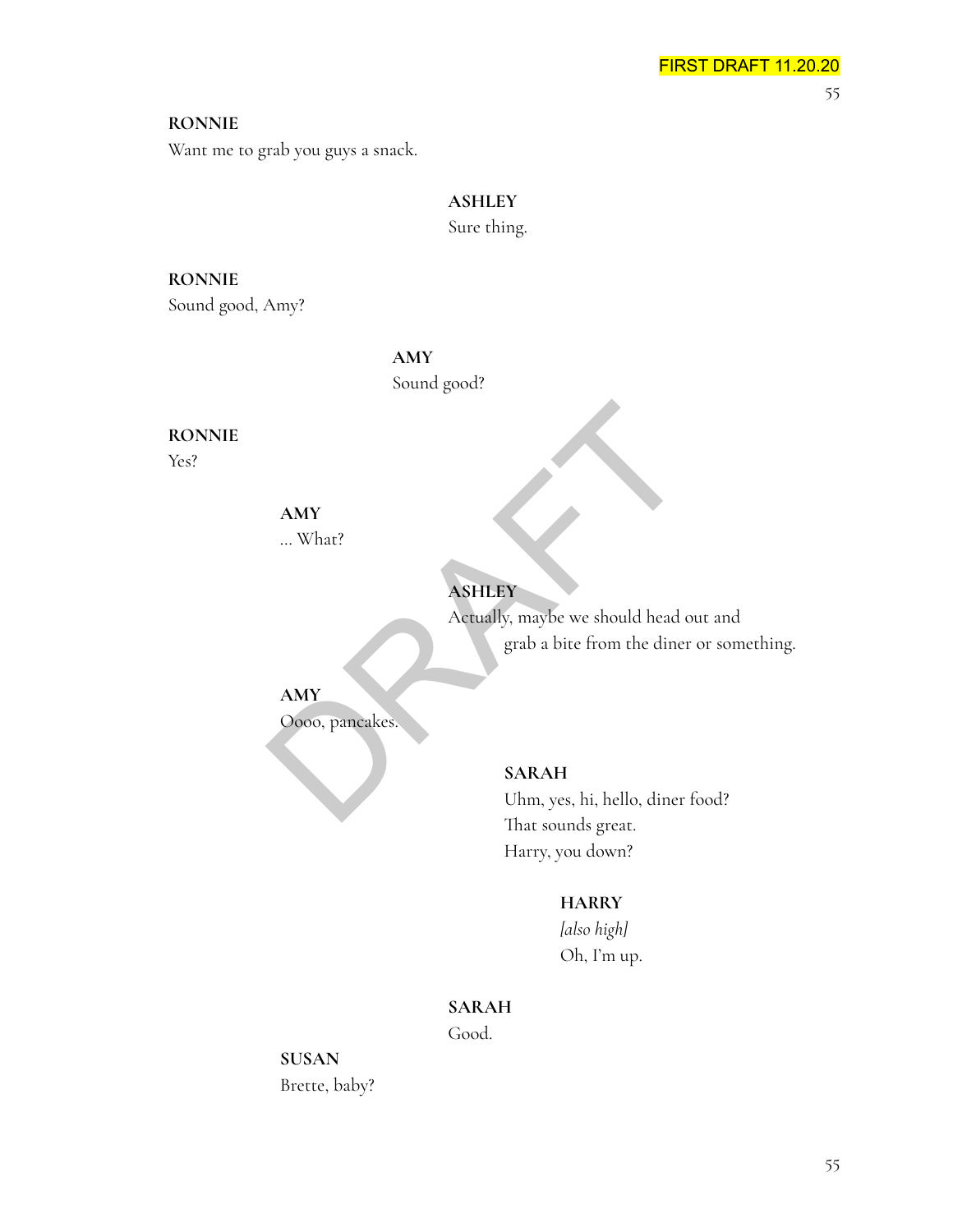*Brette is high out of his mind and body. He's basically frozen.*

**SUSAN**

Okay.

# **SARAH**

Madison? Penny?

*Madison nods,*

*Joining the group.*

**PENNY**

I'm good, thanks.

**SUSAN** I'll come with.

**SARAH**

City girl?

**RONNIE**

*[referencing Penny too]* We'll be here when you guys get back. PENNY<br>
I'm good, thanks.<br>
SUSAN<br>
I'll come v<br>
SARAH<br>
City girl?<br>
when you guys get back.<br>
SARAH<br>
SARAH

**SARAH** Alright my girlfriends.

**HARRY**

I thought I was your girlfriend.

# **SARAH**

Yes, but they are also my girlfriends. Deal with it.

**RONNIE** Don't worry, Harry,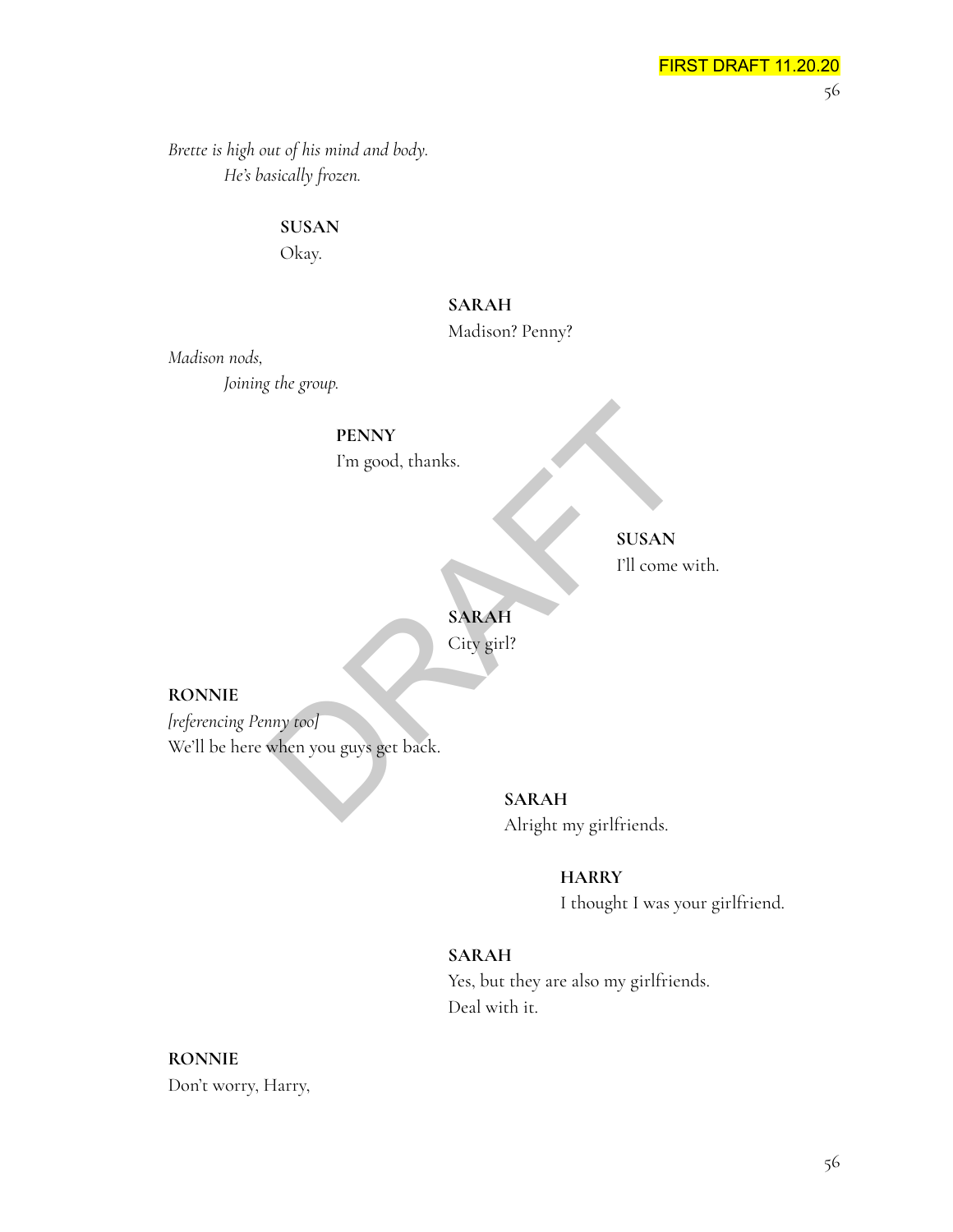# **RONNIE [CONT.]** She's joking.

# **SARAH**

We'll see you when we get back home.

#### **ASHLEY**

*[referencing herself and Amy, and possibly Madison] We* however will not.

*Ronnie extends her arms for a hug. Ronnie and Ashley embrace.* e extends her arms for a hug.<br>
Ronnie and Ashley embrace.<br>
ASHLEY<br>
Love you kiddo.<br>
thanks for coming.<br>
Amy hugs Ronnie.<br>
AMY Bye cutie.

# **ASHLEY**

Love you kiddo.

#### **RONNIE**

Love you too, thanks for coming.

*Amy hugs Ronnie.* **AMY**

Bye cutie.

**RONNIE**

Bye bb.

**AMY** Be safe.

# **RONNIE**

You too.

# **AMY**

Text me.

# **RONNIE**

I will.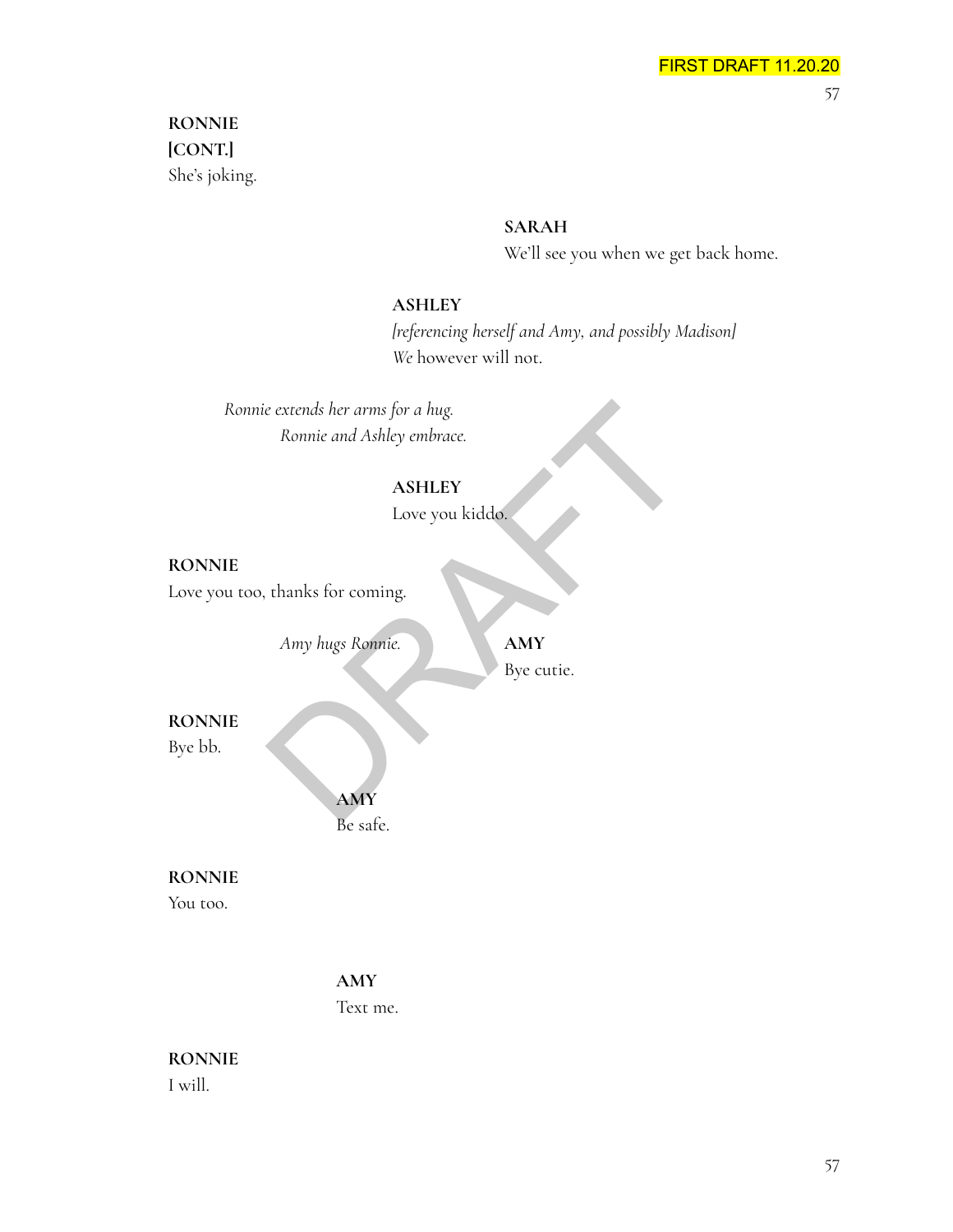#### **SARAH**

We'll see you soon.

*They all exit except Penny and Ronnie.*

#### **PENNY**

So, you excited?

#### **RONNIE**

At moments.

#### **PENNY**

At moments?

That's a bit of a surprise.

Jesus, Ronnie,

this is when you should be feeling most alive.

This is our time.

This is our age, wild ass kids, running away,

rebelling against all the crap.

#### **RONNIE**

Penny, it's me we're talking about. I mean, come on, in school we were squares to everyone else. PENNY<br>
At moments?<br>
That's a bit of a surprise.<br>
Jesus, Ronnie,<br>
this is when you should be feeling most a<br>
This is our time.<br>
This is our age, wild ass kids, running away,<br>
rebelling against all the cr<br>
we're talking abou

# **PENNY**

Probably because you use words like squares.

#### **RONNIE**

It's a preferred terminology.

*They chuckle.*

#### **RONNIE**

You know, Sometimes I feel like you guys made a version out of me. Like something happened where all of a sudden, I don't know,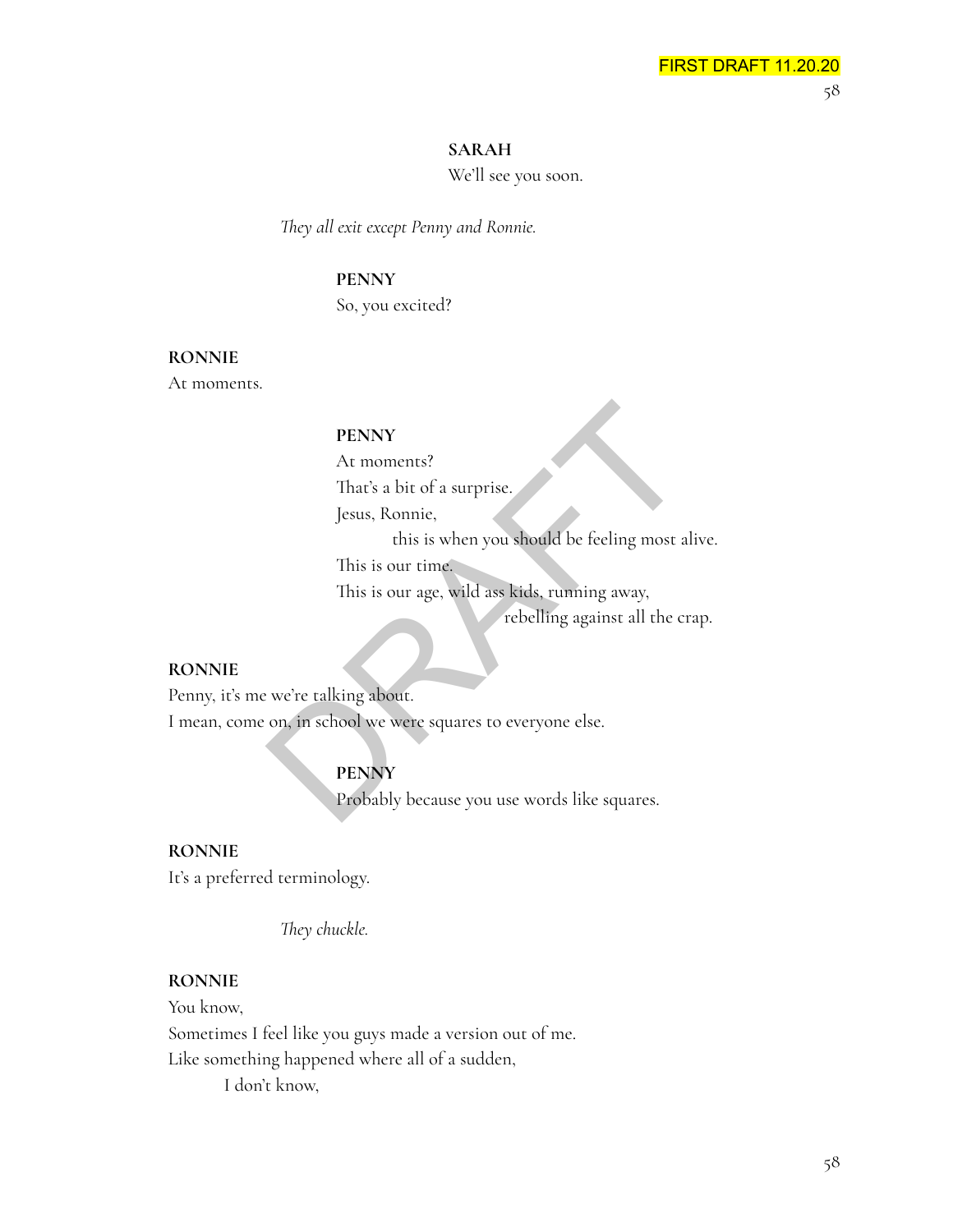# **RONNIE [CONT.]** I just-- I couldn't tell where y'all left off and I began.

**PENNY**

What do you mean? Like our friend group?

#### **RONNIE**

Yeah.

# **PENNY**

Well I mean, I think a lot of us look up to you. PENNY<br>Well I mean,<br>I think a lot of us look up to you.<br>the thing.<br>PENNY<br>What?<br>PENNY<br>Why what?

# **RONNIE**

Right, that's the thing.

**PENNY** What?

#### **RONNIE**

Why?

**PENNY** Why what?

# **RONNIE**

*[Struggling to find the right words]* Why do you guys-- *[look up to me so much?]* I mean, I'm not special. I'm not, I'm not anything! I mean I'm something, I'm a lot of things but…. I don't know what they are.

# **PENNY**

So is that why you're dipping out?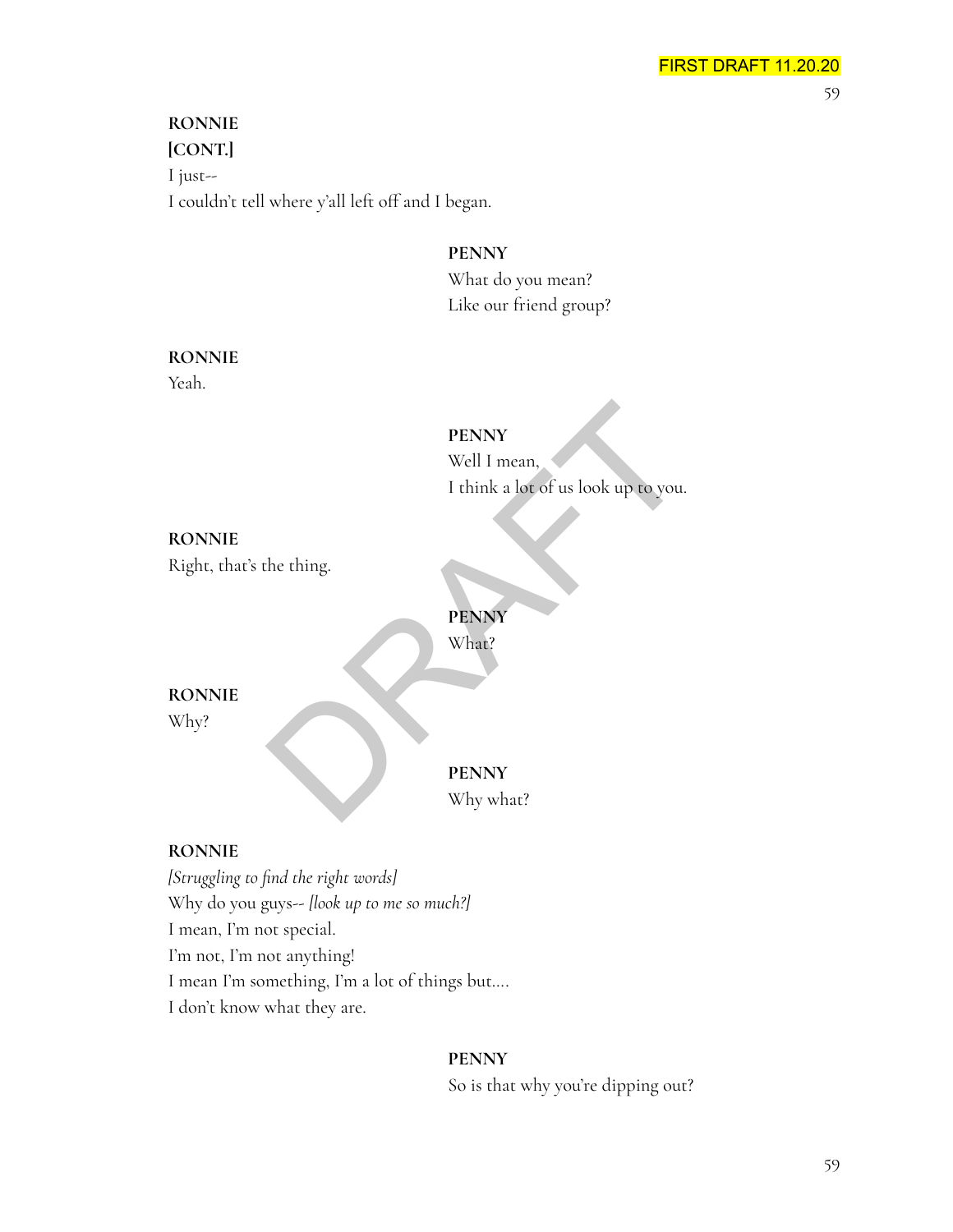*Ronnie shrugs.*

#### **RONNIE**

Just gotta figure it out. Figure out what's goin on on the inside, In this, gelatinous lizard body.

> *They both chuckles a bit. The dust settles for a minute.*

> > **PENNY** Ron, can I ask you something?

**RONNIE**

Sure.

# **PENNY**

Have you ever been with a girl before?

#### **RONNIE**

I'm sorry?

# **PENNY**

Well, I don't mean as a kid, I mean like, in college or anything, have you ever? PENNY<br>
Ron, can I ask you something?<br>
PENNY<br>
Have you ever been with a girl before?<br>
PENNY<br>
Well, I don't mean as a kid,<br>
I mean like, in college or anything, have you ever

#### **RONNIE**

Well, you should know, Shouldn't you? You're my friend.

#### **PENNY**

That's why I'm asking.

#### **RONNIE**

*[hesitant]* Well, yes.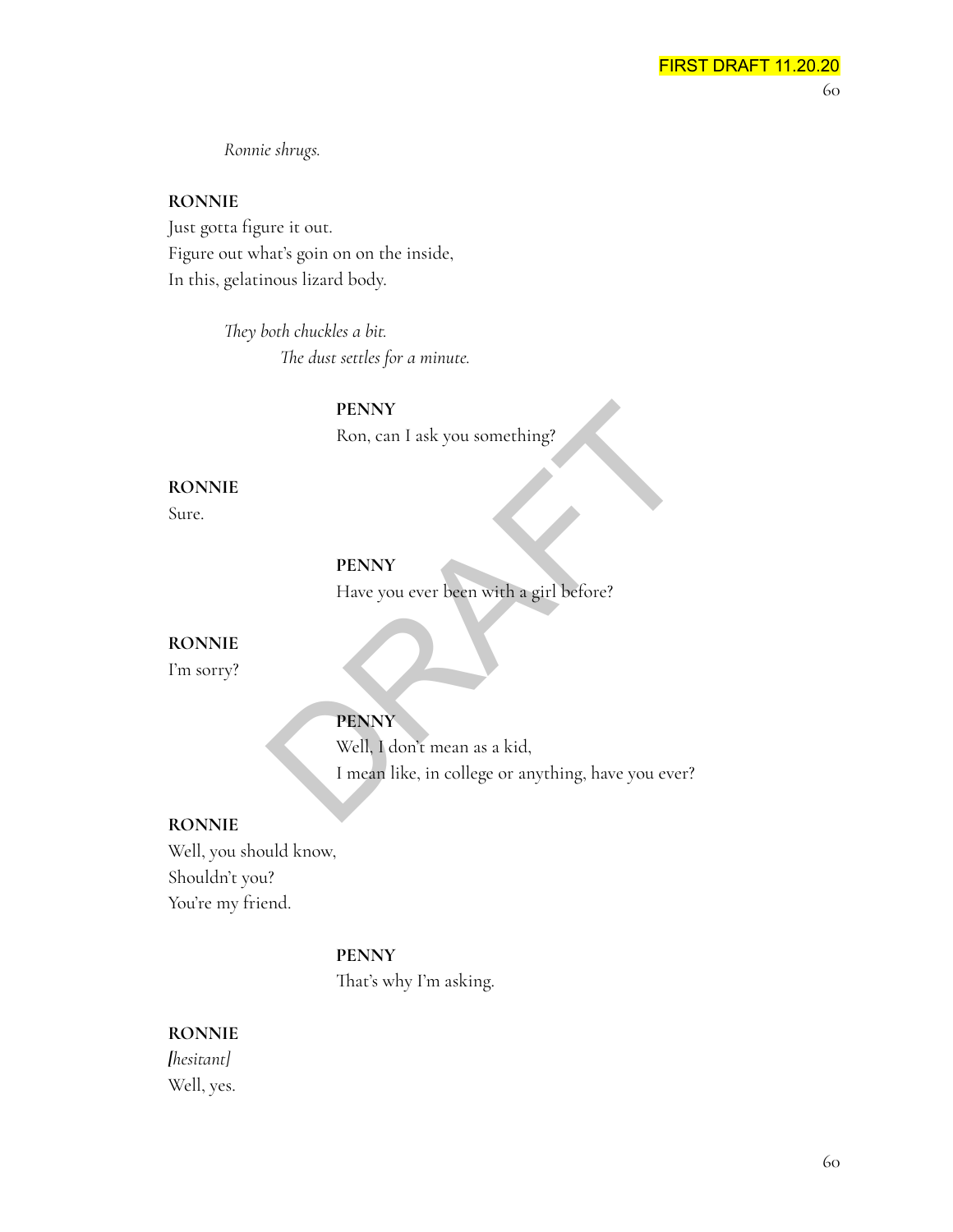I have actually, yes.

#### **PENNY**

Are you a lesbian?

# **RONNIE** No.

Maybe? Why?

#### **PENNY**

I'm just wondering.

*[beat]*

# **RONNIE**

Can I ask you a question?

# **PENNY** Sure.

**RONNIE**

I'm sorry if it comes off offensive or anything, I'm just wondering.<br>
[beat]<br>
a question?<br> **EENNY**<br>
Sure.<br>
Comes off offensive or anything,<br>
PENNY<br>
PENNY

// but,

#### **PENNY**

You can ask me anything.

#### **RONNIE**

How did you know? Like, you know..

#### **PENNY**

Well I think it's different for a lot of people. Some people just always know, like from a very young age. And some people have that type of stuff really covered in their gut, for like, a really long time,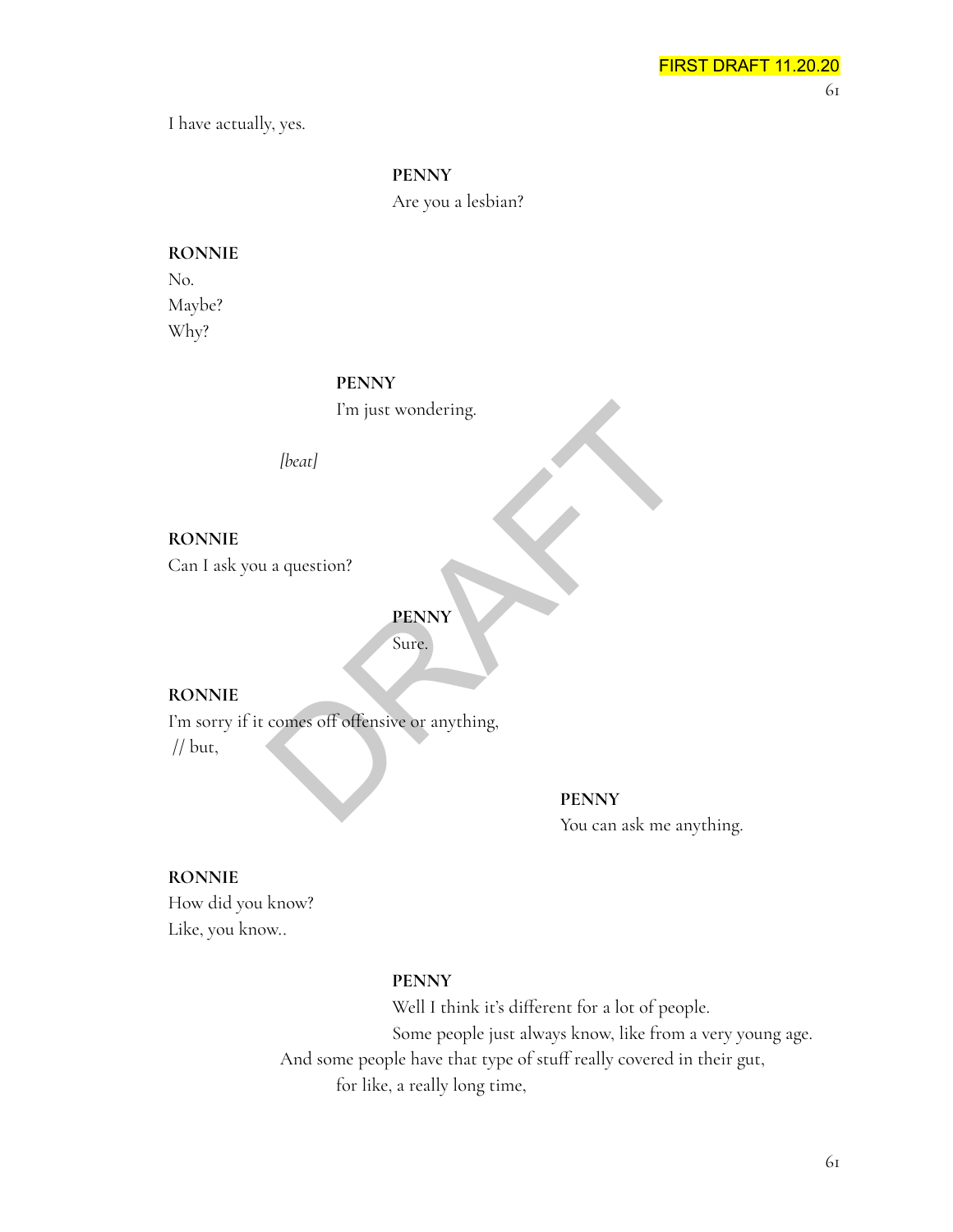but it's there. And when they're in the right place with the right people, The security of that gut feeling will come out on it's own. But for me, I just, I fell in love. Or I fell *for* someone at the very least. I don't know if I really know what love is. Cause if I fell in love with my first girlfriend, like, my middle school girlfriend, then I must fall in love like, a *lot*, haha. But I do think sometimes you meet someone, You do really just love the crap outta them, you know?

#### **RONNIE**

Yeah, absolutely, I'm sure.

# **PENNY**

You just wanna manifest that love, is all.

**RONNIE** No yeah I understand absolutely.

# **PENNY**

I feel like sometimes, you can even know someone for a long long time, and suddenly, EXELET<br>
PENNY<br>
You just wanna manifest that love, is all.<br>
derstand absolutely.<br>
PENNY<br>
I feel like sometimes,<br>
you can even know someone for a long long time<br>
and suddenly,<br>
I don't know where,

I don't know where,

you just wanna *have* them.

Even an old friend, you all of a sudden, desire, intimacy. Closeness.

#### **RONNIE**

I know what you mean.

#### **PENNY**

I'm convinced. Two men? Two men get together and it's enough to go viral on Twitter.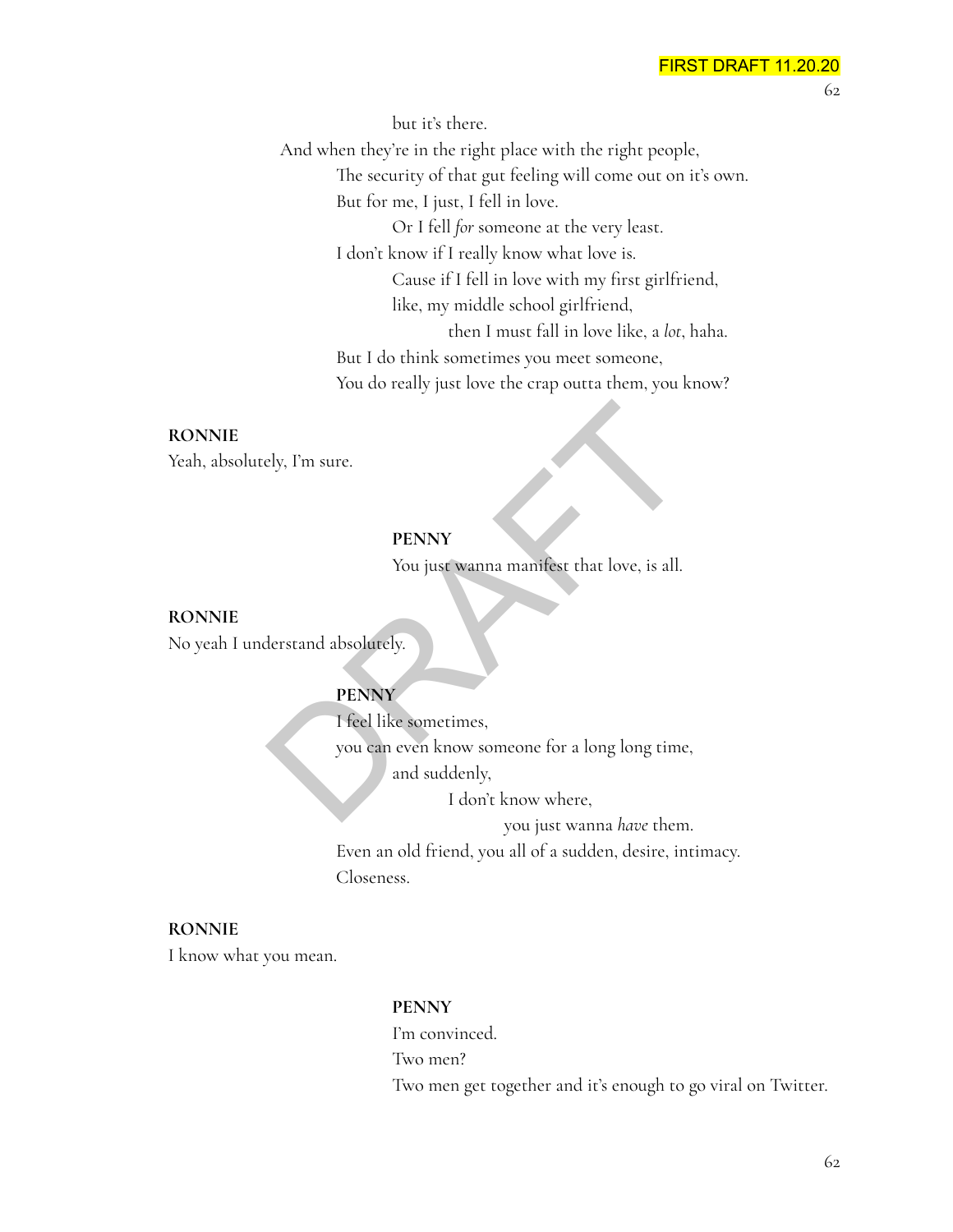But two women? It might be-- Well if it wasn't for… We could all just, all go off and ball. We'd be better off for it. Deeper, closer, don't you think?

#### **RONNIE**

Yeah. I do.

#### **PENNY**

I mean like us, for example, Do you think you and I could ever have anything like that?

# **THE GREATEST PART OF MY LIFE**

#### **RONNIE**

WHEN I THINK ABOUT YOU AND ME, I THINK ABOUT ALL THE TIME THAT WE'VE SHARED TOGETHER, AND HOW WE COULD BE MESSIN' IT UP BY SAYING SOMETHING. I THINK ABOUT YOU AND ME, AND ALL OF THE MEMORIES TOGETHER, AND HOW I DON'T WANNA BE SAYING SOMETHING I MIGHT REGRET… PENNY<br>
I mean like us, for example,<br>
Do you think you and I could ever have anything<br>
THE GREATEST PART OF MY LIFE<br>
INK ABOUT YOU AND ME,<br>
OUT ALL THE TIME THAT WE'VE SHARED TOGETH<br>
WE COULD BE MESSIN' IT UP BY SAYING SOME

BUT I DON'T REGRET THINKING ABOUT IT, I DON'T WANNA DO SOMETHING ABOUT THAT, BUT I WANNA DO SOMETHING ABOUT THIS, PENNY. BUT I DON'T WANNA RUIN THIS, CAUSE YOU MIGHT BE PERHAPS THE GREATEST PART OF MY LIFE…

# **RONNIE & PENNY**

YEAH I DON'T WANNA RUIN THIS, CAUSE YOU COULD BE PERHAPS THE GREATEST PART OF MY LIFE…

**PENNY** HOW COULD WE RUIN THIS?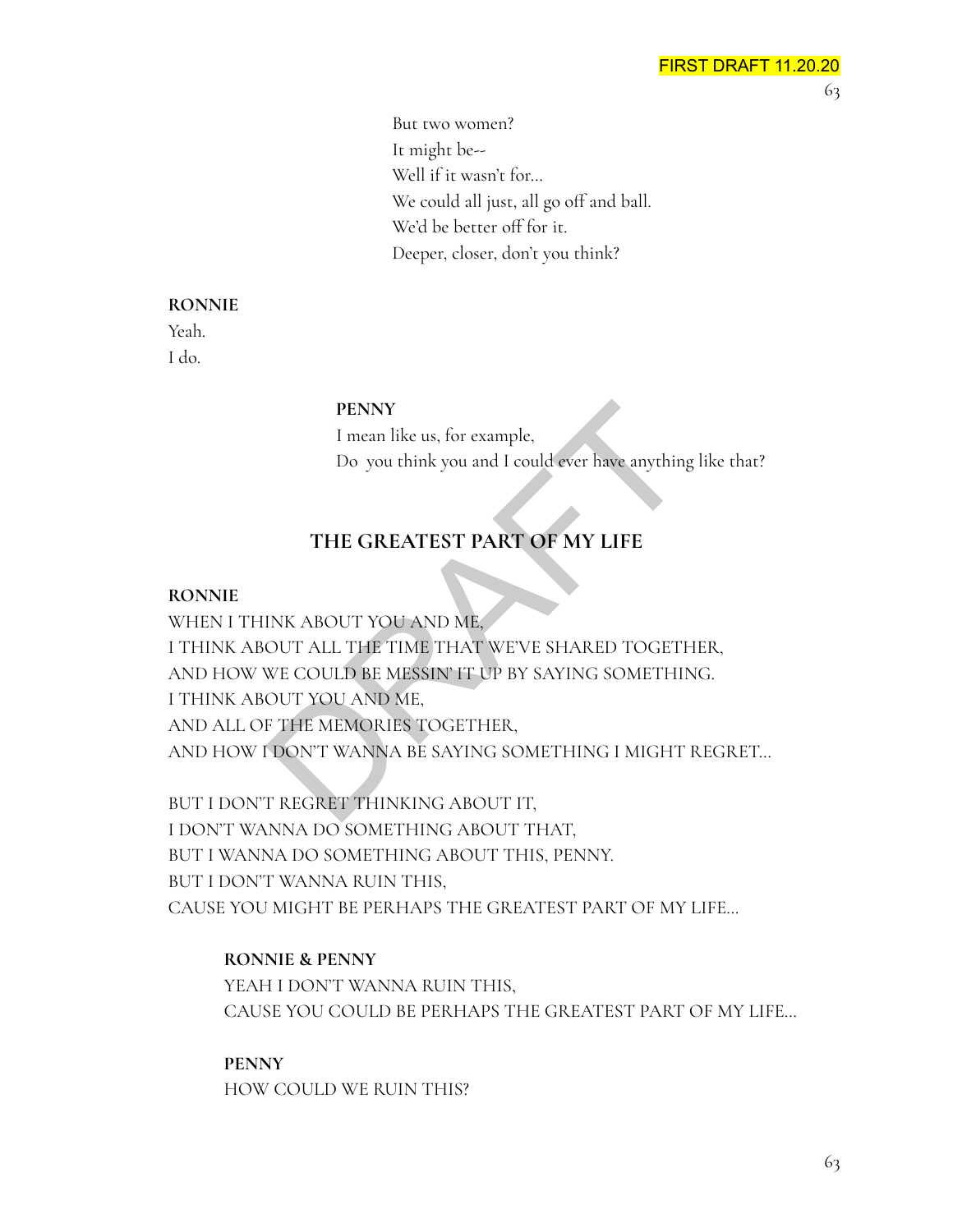64

HOW COULD WE CHANGE SOMETHING LIKE THIS FOR THE WORST, JUST BY SAYING HOW WE FEEL? WHAT HAVE WE GOT TO LOSE? WHAT HAVE I GOT TO PROVE? I'M NOT GOING ANYWHERE ANYTIME SOON, BUT YOU'RE HALFWAY OUT THE DOOR. SO I JUST WANT TO KNOW IF IT'S REAL THEN IT'S REAL, AND IF IT'S NOT THEN IT'S NOT, BUT I DON'T HAVE TO WONDER.

#### **RONNIE & PENNY**

YES I WANT TO KNOW, IF IT'S REAL THEN IT'S REAL, AND IF IT'S NOT THEN IT'S NOT BUT I DON'T HAVE TO WONDER FOREVER **RONNIE & PENNY [CONT.]** IF I SHOULD'VE DONE SOMETHING MORE THAN JUST THINKING THAT WE COULD BE SOMETHING... PENNY<br>
TO KNOW,<br>
THEN IT'S REAL,<br>
NOT THEN IT'S NOT<br>
THAVE TO WONDER FOREVER<br>
PENNY<br>
D'VE DONE SOMETHING...<br>
Solution of the ball of the ball of the ball only<br>
Tuher<br>
I what it's my turn to head to the ballony now.

*Johnny re-enters from the balcony.*

# **PENNY**

 $I$  uh $-$ 

I think it's *my* turn to head to the balcony now.

*Penny backs out the room and swivels into the balcony, Shutting the door behind her. Johnny hasn't made it farther than the door.*

# **RONNIE**

Hey.

# **JOHNNY**

Hey.

## **RONNIE**

Listen, uh, Thank you guys for everything, really.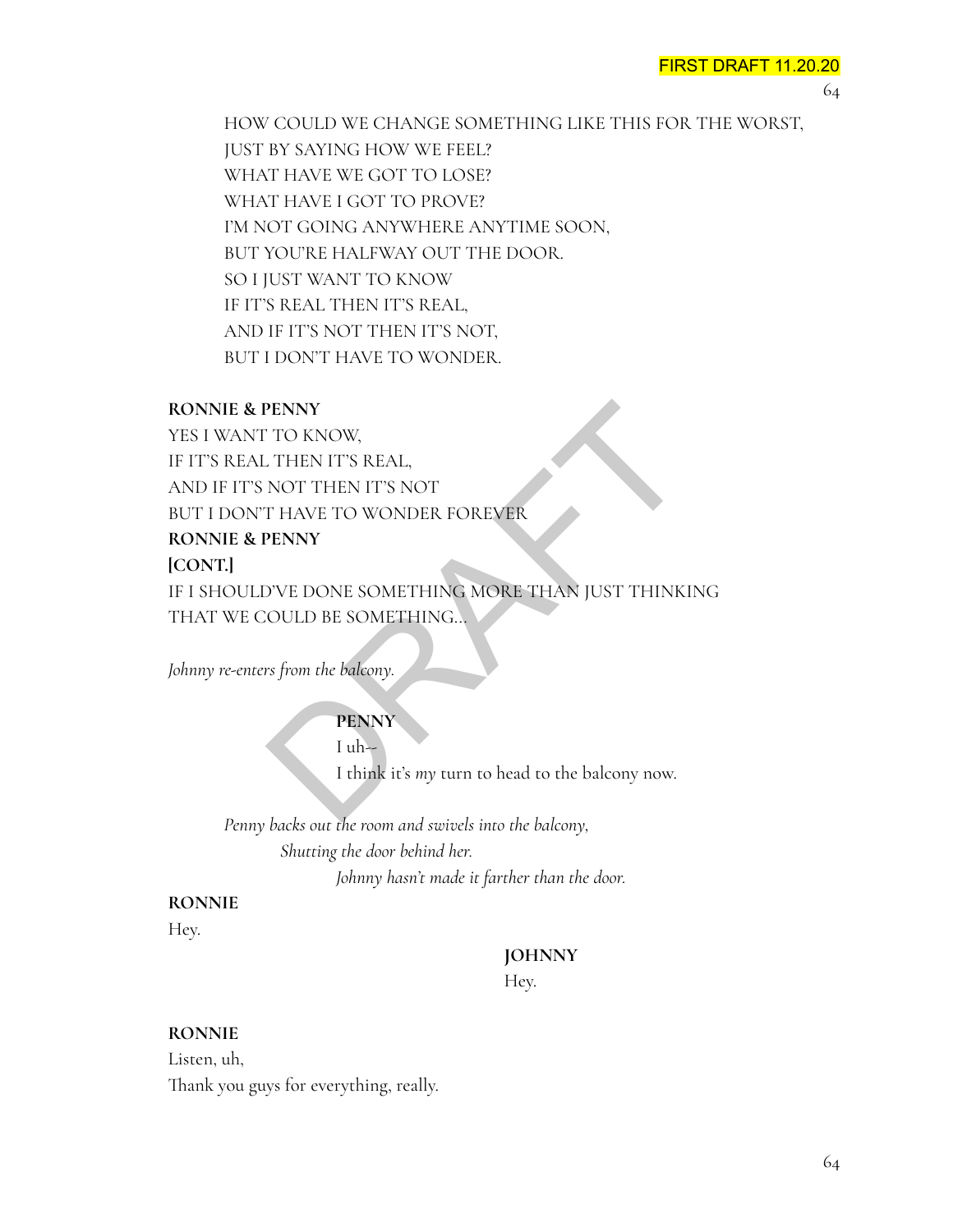I know you probably had some part in planning all this, And I uh,

> I just wanna say I really appreciate it. From you, especially.

I was, uhh..

You know, I was feeling pretty low, and,

I drank, and smoked, and I feel like we had a lot of fun.

I mean me and you, generally speaking, but also all of us.

And,

I don't know,

I feel like this entire time leading up to graduation we've all just been drinking so much. Feels like we might be leading to permanent damage, don't you think?

*Ronnie chuckles.*

# **RONNIE**

# **[CONT.]**

I like that we've gotten so close over the past year,

you know that? I hope I haven't been… I don't know, too depressing? I mean we have good times, right? We have great times! Jesus, I'm crossed. What are you looking at, Johnny? might be leading to permanent damage, don't you think?<br>
Ronnie chuckles.<br>
Nonnie chuckles.<br>
Nonnie chuckles.<br>
Nonnie chuckles.<br>
Nonnie chuckles.<br>
Nonnie chuckles.<br>
Nonnie chuck areas and the past year,<br>
Nonnie chemes.<br>
The

**JOHNNY**

When are we gonna make it?

**RONNIE** What?

# **JOHNNY**

I said,

When are we going to make it?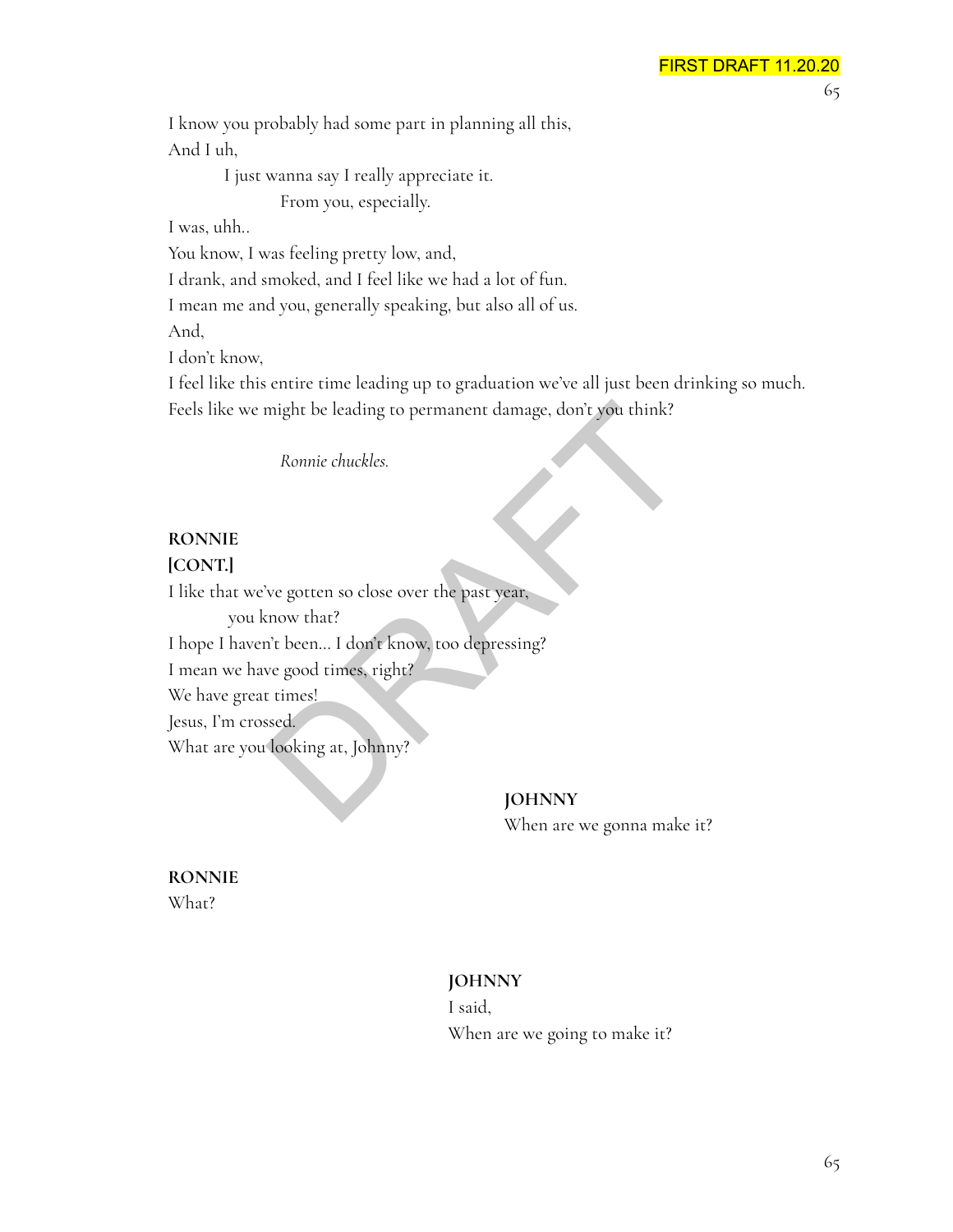#### **RONNIE**

*[joking]* How about right now?

#### **JOHNNY**

Why don't you come home with me tonight. After the party and everyone's done puking and are just, out, asleep in bed. We can go back to my place, and we can--

*[Gently]*

Listen, I may be taking a risk here, but I think it's been pretty clear that I've been into you, And I've kinda always been hoping you've been into me, so, before you go… Why not? (Gently)<br>
Listen, I may be taking a risk here<br>
but I think it's been pretty clear that I've<br>
And I've kinda always been hoping you've been in<br>
before you go...<br>
Why not?<br>
(Beat)<br>
What? Too bold?<br>
You're not saying anything

*[Beat]*

What? Too bold? You're not saying anything.

#### **RONNIE**

It's not you it's…

*Ronnie can't find the words, but even in the silence, Johnny and Ronnie's moment is interrupted by Sarah, Harry, and Dylan's return from home.*

# **SARAH**

*[To Harry]* Oh my god, I know right? They were *so* good. Oh shit, Johnny! Where were you?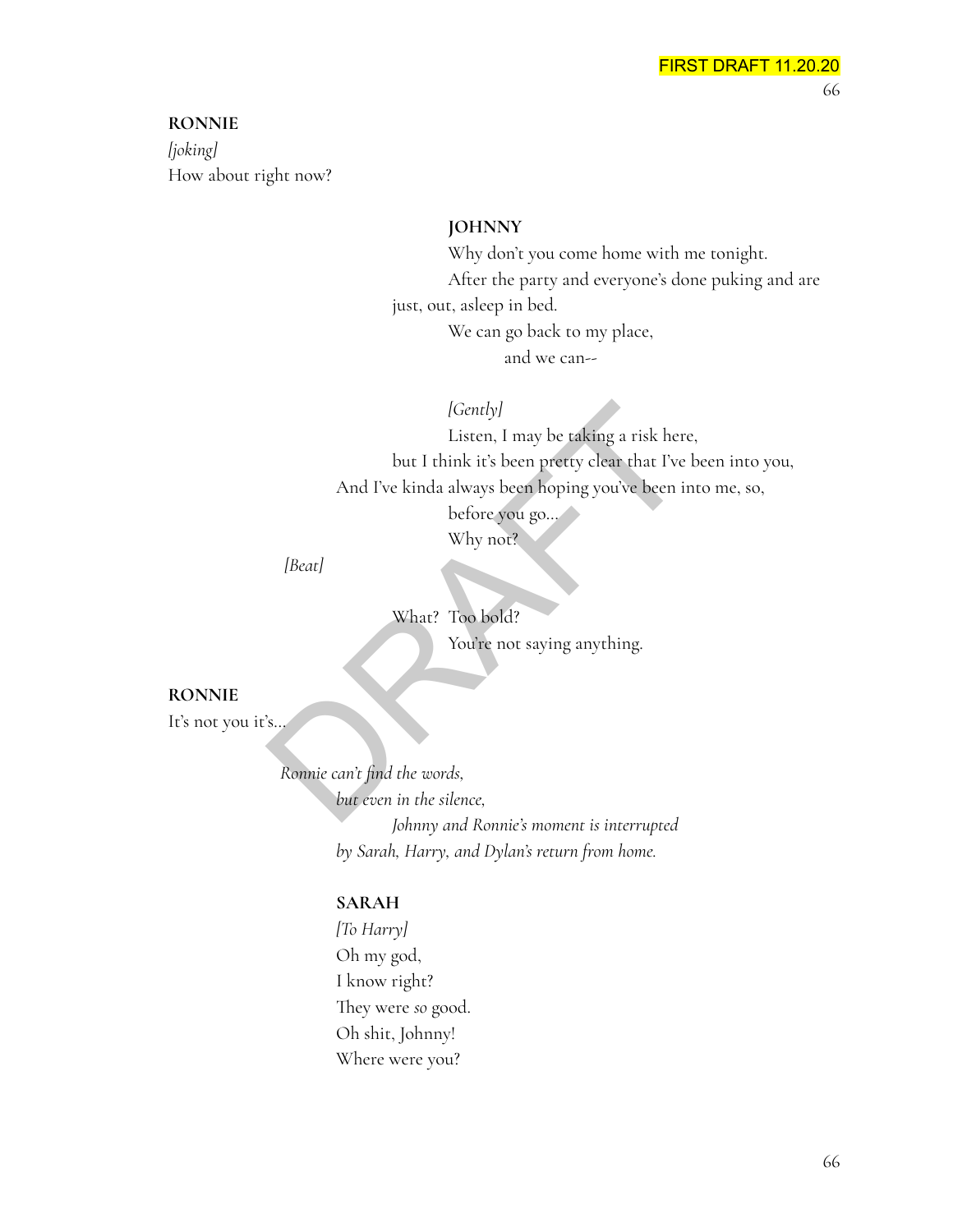# **HARRY**

*[to Ronnie and Dylan]* Hey guys, We uh… Interrupting something?

# **DYLAN**

Definitely.

# **HARRY** What happened?

#### **RONNIE**

I uh.. I was just telling Johnny that I think I'm gay…. What happened?<br>
Unix I'm gay....<br>
Unix I'm gay....<br>
Unix SARAH<br>
Oh, SARAH<br>
SARAH, DYLAN<br>
And?<br>
Penny reenters from the balcony.

*[beat]*

# **SARAH**

Oh,

**SARAH, DYLAN & HARRY** And?

*Penny reenters from the balcony.*

#### **PENNY**

Yo guys,

Guys look.

You can see the fireworks they're doin' by the lagoon out on the balcony.

#### **SARAH**

Awh, our last last day. Come on guys.